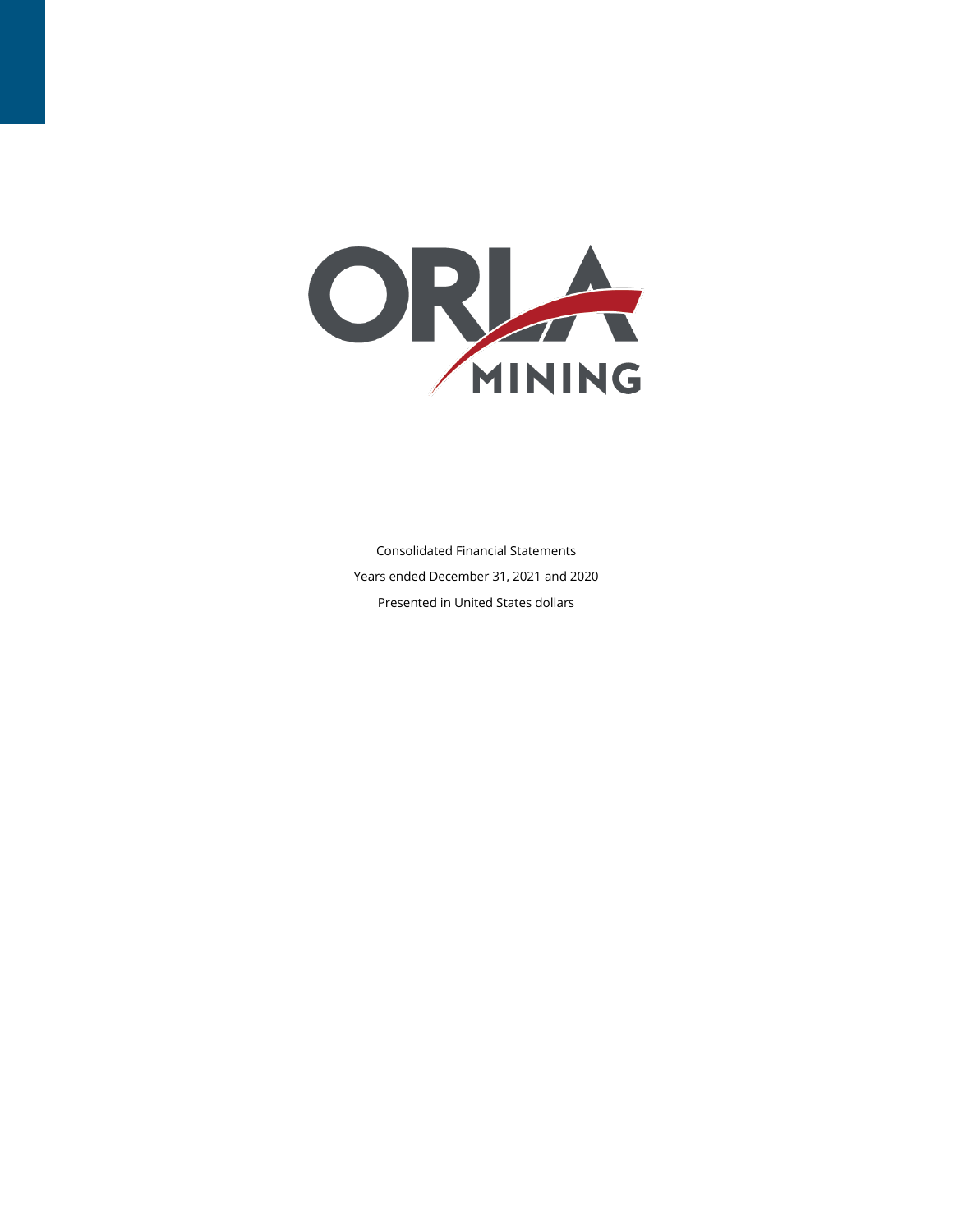# **Report of independent registered public accounting firm**

To the Shareholders and the Board of Directors of **Orla Mining Ltd.**

### **Opinion on the financial statements**

We have audited the accompanying consolidated balance sheets of **Orla Mining Ltd.** [the "Company"] as of December 31, 2021 and 2020, the related consolidated statements of loss and comprehensive loss, cash flows and changes in equity for each of the two years in the period ended December 31, 2021, and the related notes [collectively referred to as the "consolidated financial statements"]. In our opinion, the consolidated financial statements present fairly, in all material respects, the financial position of the Company at December 31, 2021 and 2020, and its consolidated financial performance and its cash flows for each of the two years in the period ended December 31, 2021, in conformity with International Financial Reporting Standards as issued by the International Accounting Standards Board ["IFRSs"].

### **Basis for opinion**

These financial statements are the responsibility of the Company's management. Our responsibility is to express an opinion on the Company's financial statements based on our audit. We are a public accounting firm registered with the Public Company Accounting Oversight Board (United States) ["PCAOB"] and are required to be independent with respect to the Company in accordance with the U.S. federal securities laws and the applicable rules and regulations of the Securities and Exchange Commission and the PCAOB.

We conducted our audits in accordance with the standards of the PCAOB. Those standards require that we plan and perform the audit to obtain reasonable assurance about whether the financial statements are free of material misstatement, whether due to error or fraud. The Company is not required to have, nor were we engaged to perform, an audit of its internal control over financial reporting. As part of our audit we are required to obtain an understanding of internal control over financial reporting but not for the purpose of expressing an opinion on the effectiveness of the Company's internal control over financial reporting. Accordingly, we express no such opinion.

Our audit included performing procedures to assess the risks of material misstatement of the financial statements, whether due to error or fraud, and performing procedures that respond to those risks. Such procedures included examining, on a test basis, evidence regarding the amounts and disclosures in the financial statements. Our audit also included evaluating the accounting principles used and significant estimates made by management, as well as evaluating the overall presentation of the financial statements. We believe that our audit provides a reasonable basis for our opinion.

Crost + young LLP

**Chartered Professional Accountants** 

We have served as the Company's auditor since 2020.

Vancouver, Canada March 18, 2022

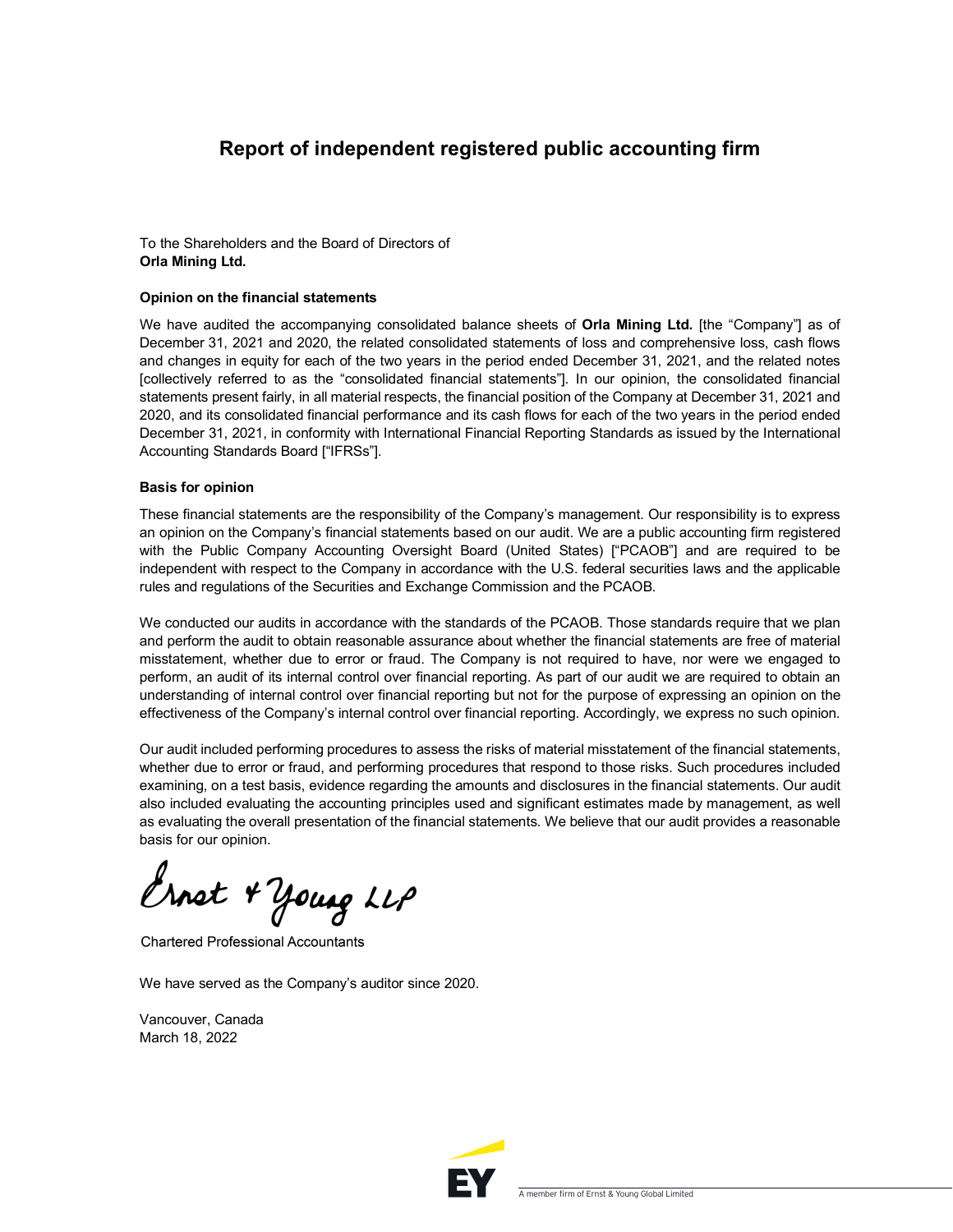### Consolidated Balance Sheets (Thousands of United States dollars)

|                                                              | December 31   | December 31   |
|--------------------------------------------------------------|---------------|---------------|
| As at                                                        | 2021          | 2020          |
|                                                              |               |               |
| <b>ASSETS</b>                                                |               |               |
| Current assets                                               |               |               |
| Cash and cash equivalents                                    | \$<br>20,516  | \$<br>72,180  |
| Trade and other receivables                                  | 306           | 41            |
| Value added taxes recoverable (note 7)                       | 16,776        | 163           |
| Inventory (note 5)                                           | 9,657         |               |
| Prepaid expenses                                             | 1,090         | 716           |
|                                                              | 48,345        | 73,100        |
| Restricted cash (note 6)                                     | 3,680         | 2,783         |
| Value added taxes recoverable (note 7)                       | 7,444         | 8,587         |
| Equipment (note 8)                                           | 7,635         | 710           |
| Long-term inventory (note 5)                                 | 1,299         |               |
| Mineral properties and related construction (notes 9 and 12) | 213,749       | 71,272        |
| Exploration and evaluation properties (note 10)              | 82,743        | 82,743        |
| <b>TOTAL ASSETS</b>                                          | \$<br>364,895 | \$<br>239,195 |
|                                                              |               |               |
| <b>LIABILITIES</b>                                           |               |               |
| <b>Current liabilities</b>                                   |               |               |
| Trade and other payables (note 11(a))                        | \$<br>6,816   | \$<br>3,383   |
| Accrued liabilities (note 11(b))                             | 5,659         | 4,343         |
| Newmont loan (note 13)                                       | 10,293        |               |
| Fresnillo obligation (note 14)                               | 15,000        |               |
|                                                              | 37,768        | 7,726         |
| Lease obligations (note 15)                                  | 1,029         | 142           |
| Camino Rojo project loan (note 12)                           | 113,260       | 60,696        |
| Newmont loan (note 13)                                       |               | 9,440         |
| Fresnillo obligation (note 14)                               | 22,800        |               |
| <b>Accrued liabilities</b>                                   | 161           | 92            |
|                                                              | 5,460         | 518           |
| Site closure provisions (note 16)                            |               |               |
| <b>TOTAL LIABILITIES</b>                                     | 180,478       | 78,614        |
|                                                              |               |               |
| <b>SHAREHOLDERS' EQUITY</b>                                  |               |               |
| Share capital (note 22)                                      | 269,198       | 217,948       |
| Reserves                                                     | 29,306        | 29,881        |
| Accumulated other comprehensive income                       | 2,441         | 3,002         |
| Accumulated deficit                                          | (116, 528)    | (90, 250)     |
| TOTAL SHAREHOLDERS' EQUITY                                   | 184,417       | 160,581       |
|                                                              |               |               |
| TOTAL LIABILITIES AND SHAREHOLDERS' EQUITY                   | \$<br>364,895 | \$<br>239,195 |

Authorized for issuance by the Board of Directors on March 17, 2022.

*/s/ Elizabeth McGregor /s/ Jason Simpson*

Elizabeth McGregor, Director **Jason Simpson, Director** Jason Simpson, Director

The accompanying notes are an integral part of these consolidated financial statements.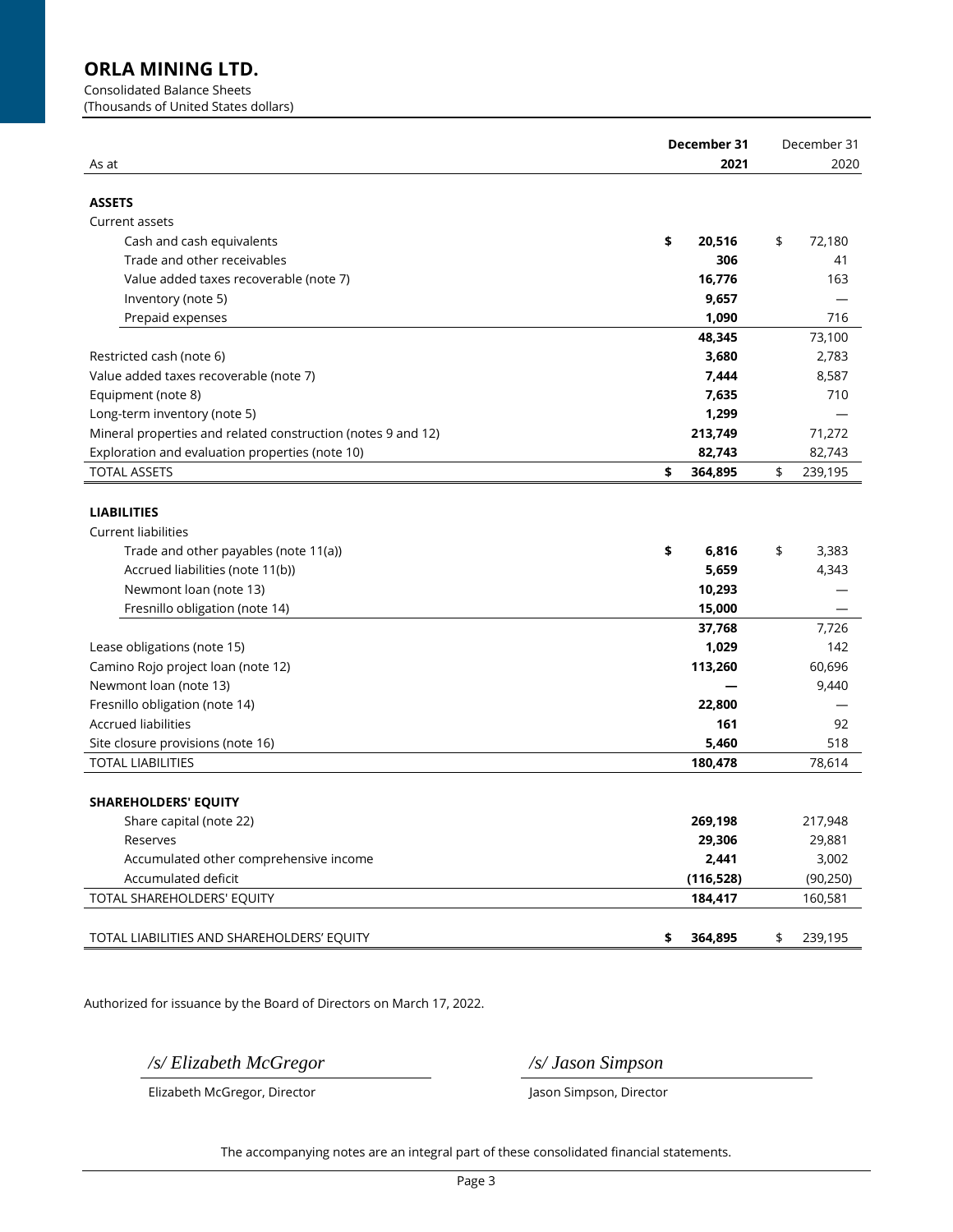# Consolidated Statements of Loss and Comprehensive Loss

(Thousands of United States dollars, except per-share amounts)

|                                                                           | Year ended December 31 |              |
|---------------------------------------------------------------------------|------------------------|--------------|
|                                                                           | 2021                   | 2020         |
|                                                                           |                        |              |
| <b>REVENUE</b> (note 17)                                                  | \$<br>4,091            | \$           |
| <b>COST OF SALES</b>                                                      |                        |              |
| Operating costs (note 3(t)(i))                                            | 1,247                  |              |
| Royalties                                                                 | 111                    |              |
|                                                                           | 1,358                  |              |
| <b>OPERATING MARGIN</b>                                                   | 2,733                  |              |
|                                                                           |                        |              |
| <b>GENERAL AND ADMINISTRATIVE EXPENSES (note 18)</b>                      | 7,207                  | 4,330        |
| <b>EXPLORATION AND EVALUATION EXPENSES (note 19)</b>                      | 15,108                 | 16,302       |
| <b>OTHER EXPENSES (INCOME)</b>                                            |                        |              |
| Depreciation (note 8)                                                     | 154                    | 106          |
| Share based payments (note 23)                                            | 2,329                  | 2,523        |
| Interest income and finance costs (note 20)                               | 1,296                  | 3,895        |
| Foreign exchange loss                                                     | 3,726                  | 1,595        |
| Other (gains) and losses (note 21)                                        | (809)                  | (1,057)      |
|                                                                           | 6,696                  | 7,062        |
| <b>LOSS FOR THE YEAR</b>                                                  | \$<br>26,278           | \$<br>27,694 |
| OTHER COMPREHENSIVE LOSS (INCOME)                                         |                        |              |
| Items that may in future periods be reclassified to profit or loss:       |                        |              |
| Foreign currency differences arising on translation of foreign operations | 547                    | (4, 577)     |
| Other                                                                     | 14                     |              |
| <b>TOTAL COMPREHENSIVE LOSS</b>                                           | \$<br>26,839           | \$<br>23,117 |
|                                                                           |                        |              |
| Weighted average number of common shares outstanding (millions)           | 241.4                  | 217.1        |
| Loss per share - basic and diluted                                        | \$<br>0.11             | \$<br>0.13   |

The accompanying notes are an integral part of these consolidated financial statements.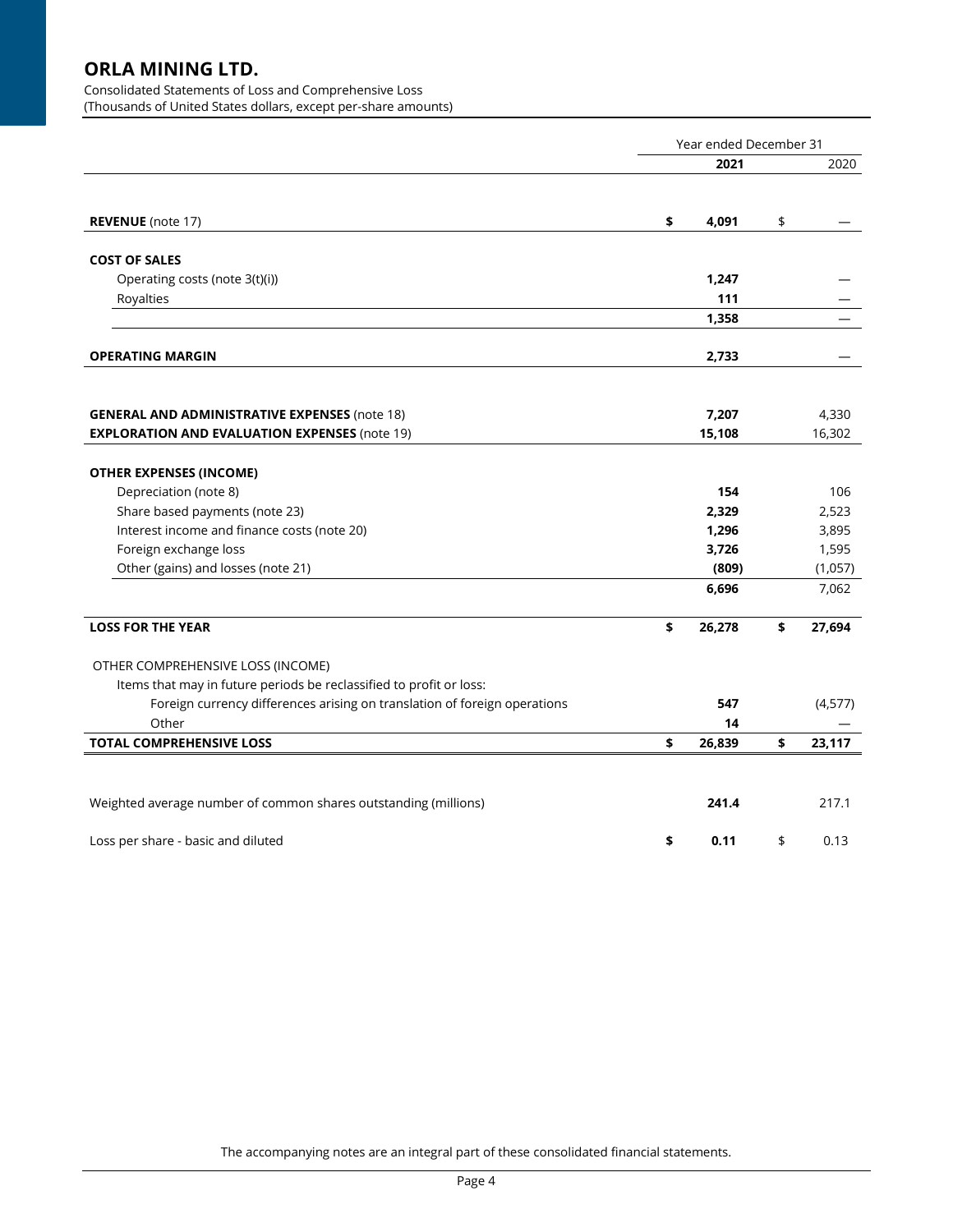## Consolidated Statements of Cash Flows

(Thousands of United States dollars)

|                                                                                               | Year ended December 31 |                   |
|-----------------------------------------------------------------------------------------------|------------------------|-------------------|
| Cash flows provided by (used in):                                                             | 2021                   | 2020              |
|                                                                                               |                        |                   |
| <b>OPERATING ACTIVITIES</b>                                                                   |                        |                   |
| Loss for the year                                                                             | \$<br>(26, 278)        | \$<br>(27, 694)   |
| Adjustments for items not affecting cash:                                                     |                        |                   |
| Depreciation                                                                                  | 154                    | 106               |
| Share based payments (note 23)                                                                | 2,329                  | 2,523             |
| Changes in site closure provisions charged to exploration expense                             | 84                     | (202)             |
| Interest and finance costs (note 20)                                                          | 1,296                  | 3,895             |
| Other gains and losses (note 21)                                                              | (211)                  | (1,057)           |
| Exploration expense paid via the issuance of common shares (note 22)                          | 150                    |                   |
| Unrealized foreign exchange loss                                                              | 3,921                  |                   |
| Changes in non-cash working capital:                                                          |                        |                   |
| Accounts receivable and prepaid expenses                                                      | (604)                  | (702)             |
| Inventory                                                                                     | (10, 846)              |                   |
| Trade and other payables                                                                      | 3,335                  | 2,301             |
| <b>Accrued liabilities</b>                                                                    | 1,470                  | 2,411             |
| Interest income received                                                                      | 458                    | 293               |
| Cash used in operating activities                                                             | (24, 742)              | (18, 126)         |
| <b>FINANCING ACTIVITIES</b>                                                                   |                        |                   |
| Proceeds from issuance of common shares (note 22)                                             | 34,442                 | 53,368            |
| Proceeds from exercise of warrants                                                            | 14,279                 | 2,858             |
|                                                                                               |                        |                   |
| Proceeds from exercise of stock options                                                       | 475                    | 1,823             |
| Share issuance costs (note 22)<br>Advances received on the Camino Rojo project loan (note 12) | (1,000)<br>50,000      | (2,034)<br>50,000 |
|                                                                                               |                        |                   |
| Transaction costs related to the Camino Rojo project loan and Fresnillo obligation            | (289)                  | (2, 475)          |
| Interest paid                                                                                 | (11, 307)              | (2,914)           |
| Lease payments                                                                                | (649)                  | (40)              |
| Cash provided by financing activities                                                         | 85,951                 | 100,586           |
| <b>INVESTING ACTIVITIES</b>                                                                   |                        |                   |
| Purchase of equipment                                                                         | (3,302)                | (287)             |
| Mineral properties and related construction                                                   | (92, 939)              | (31, 014)         |
| Environmental bonding                                                                         | (888)                  | (2,090)           |
| Restricted cash                                                                               | (91)                   | (30)              |
| Value added taxes paid                                                                        | (16,046)               | (3, 474)          |
| Cash used in investing activities                                                             | (113, 266)             | (36, 895)         |
|                                                                                               |                        |                   |
| Effects of exchange rate changes on cash                                                      | 393                    | 3,509             |
|                                                                                               |                        |                   |
| Net increase (decrease) in cash                                                               | (51,664)               | 49,074            |
| Cash, beginning of year                                                                       | 72,180                 | 23,106            |
| <b>CASH, END OF YEAR</b>                                                                      | \$<br>20,516           | \$<br>72,180      |

Supplemental cash flow information (note 25)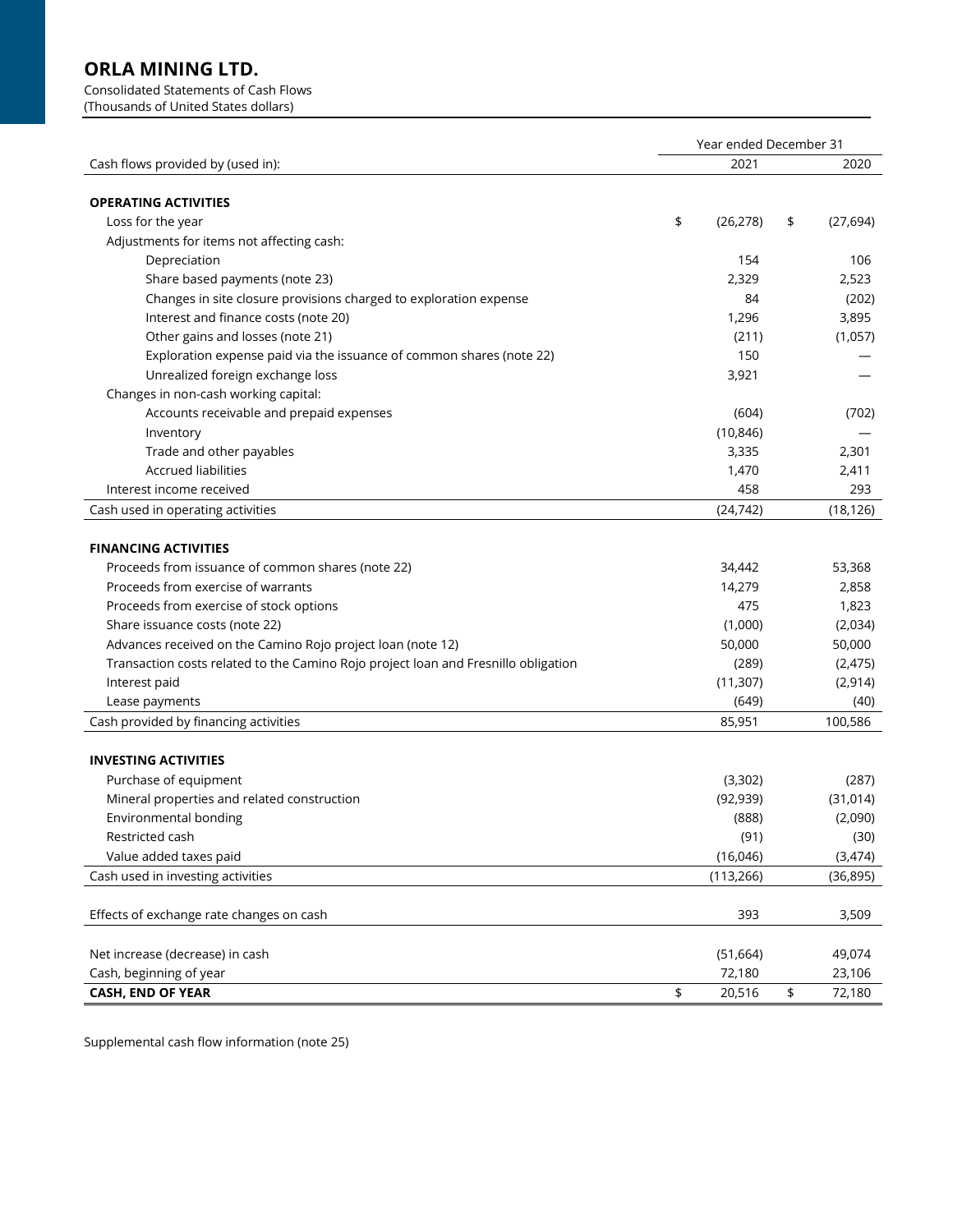Consolidated Statements of Changes in Equity

(Thousands of United States dollars)

|                                              | Common shares                      |               | Reserves |                                    |    |                     |              |                                                 |                                   |               |
|----------------------------------------------|------------------------------------|---------------|----------|------------------------------------|----|---------------------|--------------|-------------------------------------------------|-----------------------------------|---------------|
|                                              | Number of<br>shares<br>(thousands) | Amount        |          | Share based<br>payments<br>reserve |    | Warrants<br>reserve | Total        | Accumulated<br>Other<br>Comprehensive<br>Income | Retained<br>earnings<br>(deficit) | Total         |
| Balance at January 1, 2020                   | 187,102                            | \$<br>159,230 | \$       | 8,160                              | \$ | 21,901              | \$<br>30,061 | \$<br>(1, 575)                                  | \$<br>(62, 556)                   | \$<br>125,160 |
| Shares issued pursuant to a financing        | 36,600                             | 53,368        |          |                                    |    |                     |              |                                                 |                                   | 53,368        |
| Share issuance costs                         |                                    | (2,034)       |          |                                    |    |                     |              |                                                 |                                   | (2,034)       |
| Warrants exercised                           | 2,058                              | 3,364         |          |                                    |    | (506)               | (506)        |                                                 |                                   | 2,858         |
| Options exercised                            | 2,112                              | 3,302         |          | (1,479)                            |    |                     | (1,479)      |                                                 |                                   | 1,823         |
| RSUs redeemed                                | 414                                | 333           |          | (333)                              |    | —                   | (333)        |                                                 |                                   |               |
| Bonus shares issued (note 23(d))             | 1,000                              | 385           |          | (385)                              |    |                     | (385)        |                                                 |                                   |               |
| Share based payments                         |                                    |               |          | 2,523                              |    |                     | 2,523        |                                                 |                                   | 2,523         |
| Loss for the year                            |                                    |               |          |                                    |    |                     |              |                                                 | (27, 694)                         | (27, 694)     |
| Other comprehensive income                   |                                    |               |          |                                    |    |                     |              | 4,577                                           |                                   | 4,577         |
| Balance at December 31, 2020                 | 229,286                            | \$<br>217,948 | \$       | 8,486                              | \$ | 21,395              | \$<br>29,881 | \$<br>3,002                                     | \$<br>(90, 250)                   | \$<br>160,581 |
| Balance at January 1, 2021                   | 229,286                            | \$<br>217,948 | \$       | 8,486                              | \$ | 21,395              | 29,881       | \$<br>3,002                                     | \$<br>(90, 250)                   | \$<br>160,581 |
| Shares issued pursuant to a financing        | 9,085                              | 34,442        |          |                                    |    |                     |              |                                                 |                                   | 34,442        |
| Share issued for property payments (note 22) | 33                                 | 150           |          |                                    |    |                     |              |                                                 |                                   | 150           |
| Share issuance costs (note 22)               |                                    | (1,000)       |          |                                    |    |                     |              |                                                 |                                   | (1,000)       |
| Warrants exercised (note 22)                 | 8,060                              | 16,419        |          |                                    |    | (2, 140)            | (2, 140)     |                                                 |                                   | 14,279        |
| Options exercised (note 23)                  | 687                                | 752           |          | (277)                              |    |                     | (277)        |                                                 |                                   | 475           |
| RSUs redeemed (note 23)                      | 449                                | 487           |          | (487)                              |    |                     | (487)        |                                                 |                                   |               |
| Share based payments (note 23)               |                                    |               |          | 2,329                              |    |                     | 2,329        |                                                 |                                   | 2,329         |
| Loss for the year                            |                                    |               |          |                                    |    |                     |              |                                                 | (26, 278)                         | (26, 278)     |
| Other comprehensive income                   |                                    |               |          |                                    |    |                     |              | (561)                                           |                                   | (561)         |
| Balance at December 31, 2021                 | 247,600                            | \$<br>269,198 | \$       | 10,051                             | \$ | 19,255              | \$<br>29,306 | \$<br>2,441                                     | \$(116,528)                       | \$<br>184,417 |

The accompanying notes are an integral part of these consolidated financial statements.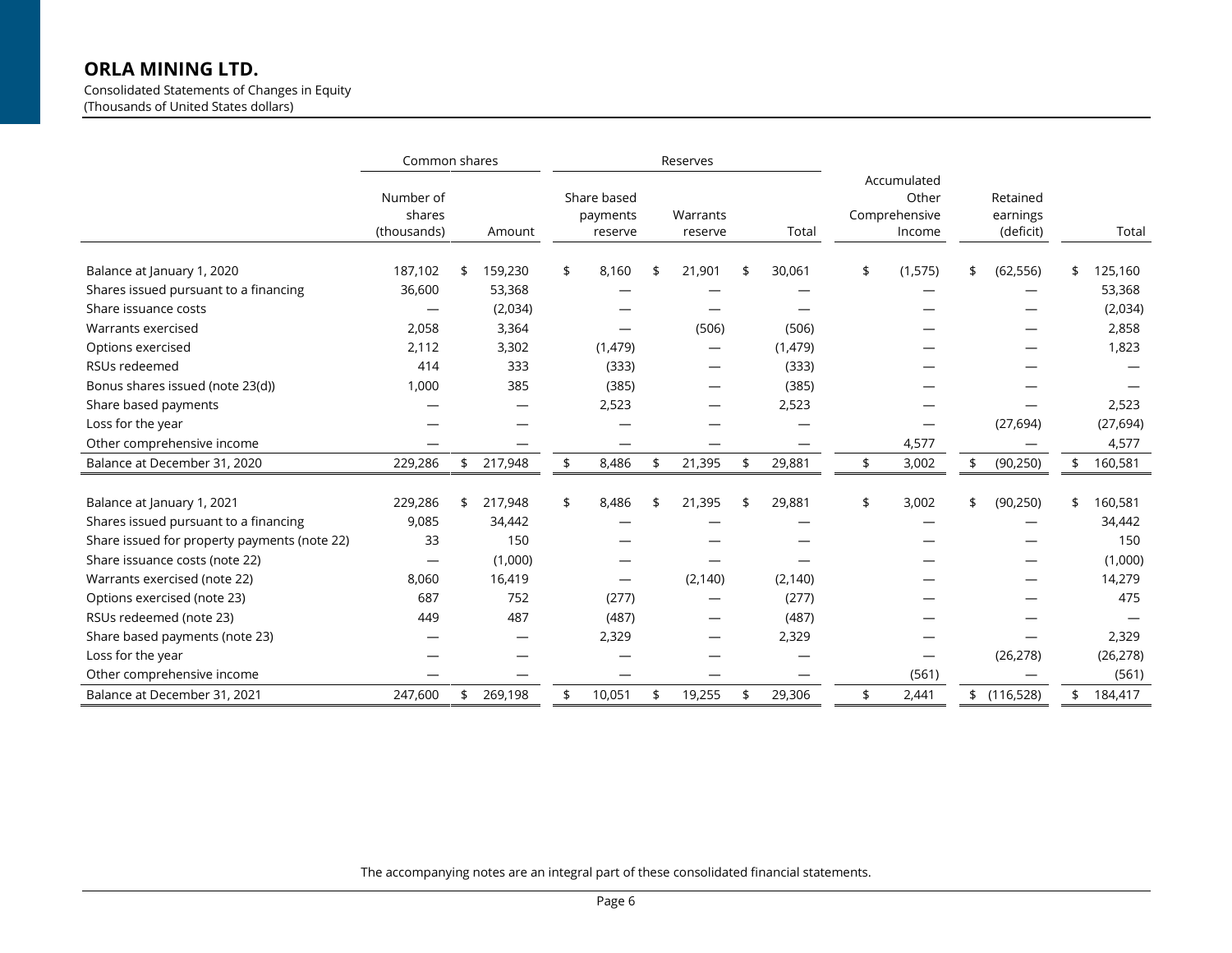## **1. CORPORATE INFORMATION AND NATURE OF OPERATIONS**

Orla Mining Ltd. was incorporated in Alberta in 2007 and was continued into British Columbia in 2010 and subsequently into Ontario under the Business Corporations Act (Ontario) in 2014. In 2016, the Company was continued as a federal company under the Canada Business Corporations Act. The "Company", "Orla", "we", and "our" refer to Orla Mining Ltd. and its subsidiaries. The registered office of the Company is located at Suite 202, 595 Howe Street, Vancouver, Canada.

The Company is engaged in the acquisition, exploration, development, and exploitation of mineral properties, and holds the Camino Rojo gold and silver project in Zacatecas State, Mexico, and the Cerro Quema gold project in Panama.

These consolidated financial statements have been prepared on the assumption that the Company will continue as a going concern, meaning it will continue in operation for the foreseeable future and will be able to realize assets and discharge liabilities in the ordinary course of operations. Different bases of measurement may be appropriate if the Company is not expected to continue operations for the foreseeable future. As at December 31, 2021, the Company was constructing the Camino Rojo Oxide Project and had not advanced any of its properties to commercial production.

Historically the Company's primary source of funding has been the issuance of equity securities for cash through prospectus offerings and private placements to sophisticated investors and institutions. We have successfully raised equity and debt financing in many of the past few years, in the form of private placement financings, the exercise of warrants and options, and debt. While we believe that this success will continue our access to exploration and construction financing is always uncertain, and there can be no assurance of continued access to sources of significant equity or debt funding until we can generate cash from operations. We expect to fund operating costs of the Company over the next twelve months with (1) cash on hand and (2) cash generated from operations. After considering its plans to mitigate the going concern risk, management has concluded that there are no material uncertainties related to events or conditions that may cast significant doubt upon the Company's ability to continue as a going concern for a period of twelve months from the balance sheet date

Since the beginning of 2020, there has been a global outbreak of the novel coronavirus ("COVID-19"), which has had an impact on businesses through the restrictions put in place by the governments in the various jurisdictions where the Company conducts its activities. In common with all businesses in the jurisdictions in which we operate, our activities are restricted by government orders related to, among others, travel, business operations, and stay-at-home orders. As at December 31, 2021 and as of the date of these financial statements, mining and construction are permitted economic activities in the respective jurisdictions and the sites are operating in compliance with the country specific and Company requirements. We are monitoring the potential impacts from the pandemic on areas including equipment delivery and logistics, materials for construction and operation, other necessities, as well as construction costs and schedule, and community and government relations. Delays to construction, permit amendments and exploration programs may occur due to COVID-19 and its variants, notwithstanding the Company having taken steps to minimize potential impacts to the projects including additional costs related to COVID-19 safety measures.

## **2. BASIS OF PREPARATION**

#### (a) Statement of compliance and basis of presentation

We have prepared these consolidated financial statements of the Company in accordance with International Financial Reporting Standards ("IFRS") as issued by the International Accounting Standards Board ("IASB").

The consolidated financial statements have been prepared on the historical cost basis, except for certain financial instruments that are measured at fair values at the end of each reporting period, as explained in the accounting policies below. The consolidated financial statements are presented in United States dollars.

On March 17, 2022, the Board of Directors approved these consolidated financial statements for issuance.

#### (b) Basis of consolidation

These consolidated financial statements include the accounts of the Company and its subsidiaries, all of which are wholly owned. Where necessary, we have made adjustments to the financial statements of subsidiaries to bring their accounting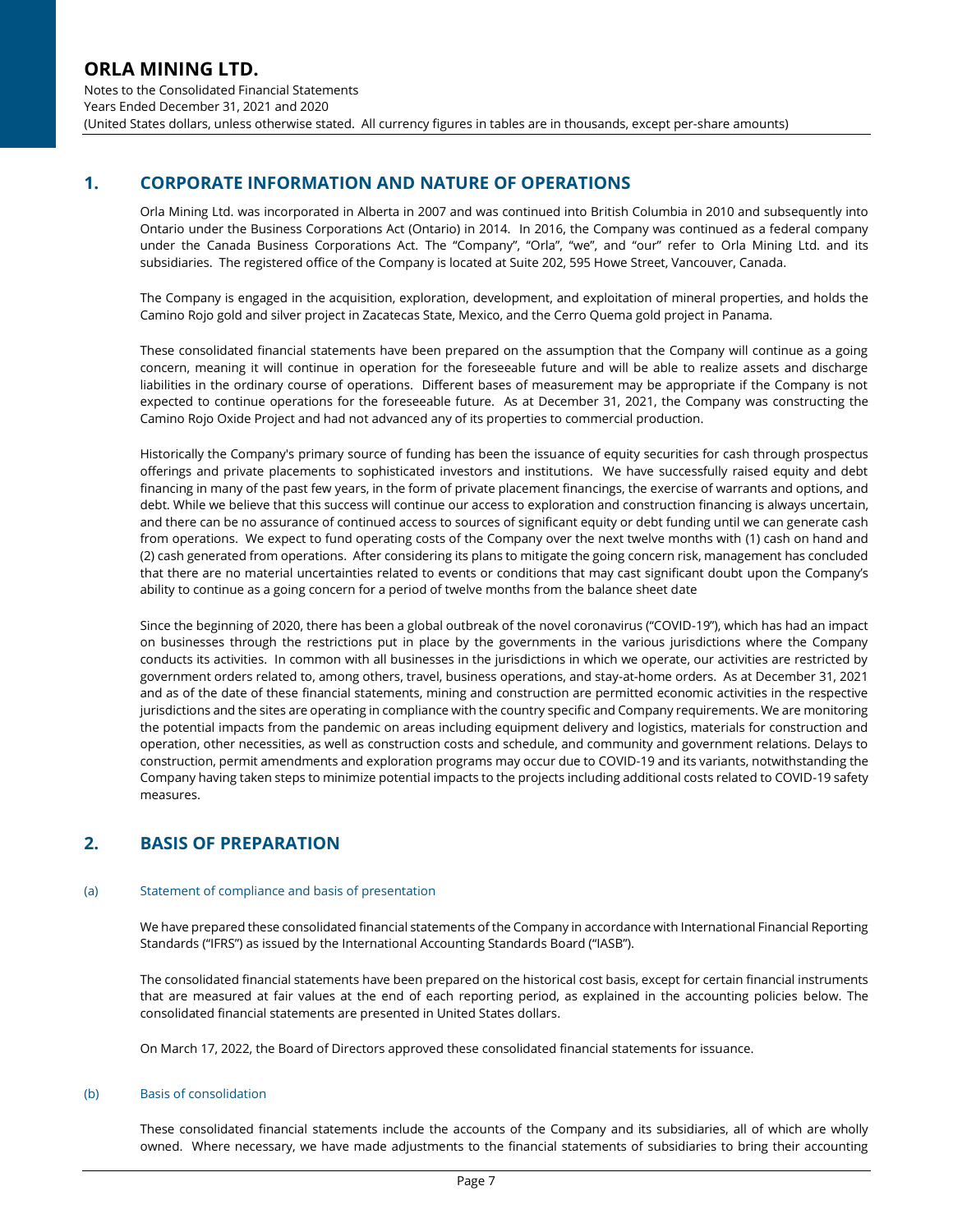policies in line with the accounting policies of the consolidated group. We have eliminated all material intercompany transactions, balances, revenues, and expenses upon consolidation.

Subsidiaries are included in the consolidated financial results of the Company from the effective date of acquisition or control and up to the effective date of disposition or loss of control. Control is achieved when the Company has power over the investee, is exposed to or has rights to variable returns from its involvement with an investee and has the ability to affect those returns through its power over the investee.

Orla Mining Ltd. is the ultimate parent entity of the group. At December 31, 2021 and 2020, the principal subsidiaries of the Company, their geographic locations, and the ownership interests held by the Company, were as follows:

|                                            |                    | Ownership    |              |            |
|--------------------------------------------|--------------------|--------------|--------------|------------|
| Name                                       | Principal activity | Dec 31, 2021 | Dec 31, 2020 | Location   |
| Minerometalúrgica San Miguel S de RL de CV | Exploration        | 100%         | 100%         | Mexico     |
| Minera Camino Rojo SA de CV                | Development        | 100%         | 100%         | Mexico     |
| Minera Cerro Quema SA                      | Exploration        | 100%         | 100%         | Panama     |
| Monitor Gold Corporation                   | Exploration        | 100%         | 100%         | <b>USA</b> |

## **3. SIGNIFICANT ACCOUNTING POLICIES**

We have applied the accounting policies set out below consistently to all periods presented in these financial statements.

The significant judgements we made in applying the Company's accounting policies and the key sources of estimation uncertainty arising in the preparation of these consolidated financial statements are discussed in note [4.](#page-19-0)

### (a) Foreign currencies

#### (i) Foreign currency transactions

Transactions in foreign currencies are translated into the respective functional currencies of each entity at the exchange rates in effect on the dates of the transactions.

Monetary assets and liabilities denominated in foreign currencies are translated into the functional currency at the exchange rate at the reporting date. Non-monetary assets and liabilities that are measured at fair value in a foreign currency are translated into the functional currency at the exchange rate when the fair value was determined. Nonmonetary items that are measured at historical cost in a foreign currency are translated at the exchange rate in effect at the date of the transaction. Foreign currency differences are generally recognized in profit or loss.

### (ii) Translation to presentation currency

Since January 1, 2020, the Company's presentation currency has been the United States dollar ("US dollar", or "USD").

The presentation currency differs from the functional currency of the parent company and some of its subsidiaries (note 3(a[\)\(iii\)\)](#page-8-0). We translate the assets and liabilities of entities with functional currencies other than the US dollar into US dollars at the official central bank exchange rates in effect on the reporting date. The results of operations of those entities are translated into US dollars at the average exchange rates in effect during the reporting period. We recognize the foreign currency differences which arise from translation in other comprehensive loss (income).

When we dispose of an entity in its entirety, or partially such that we have lost control, we reclassify the cumulative amount in the translation reserve related to that operation to profit or loss as part of the gain or loss on disposal.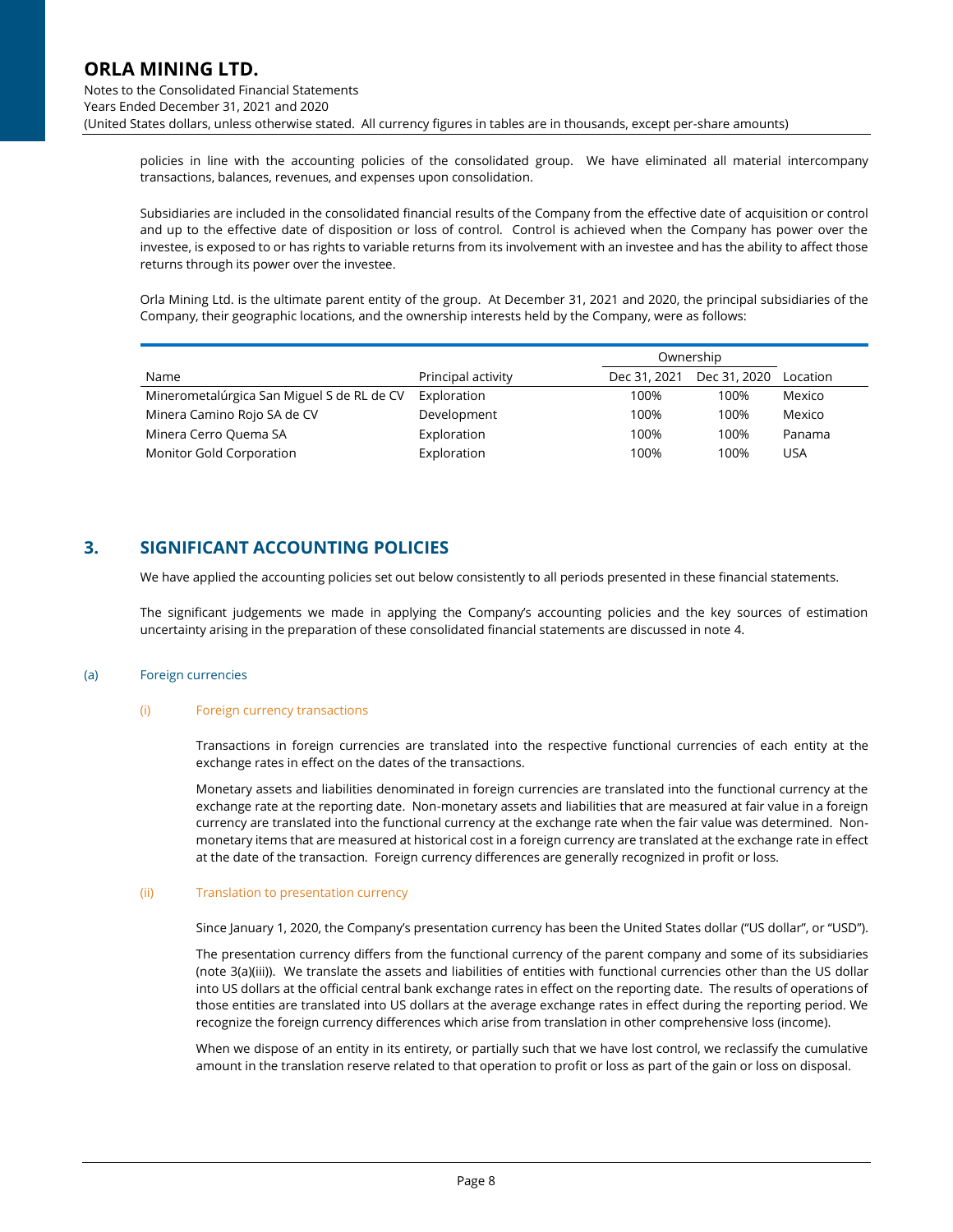Notes to the Consolidated Financial Statements Years Ended December 31, 2021 and 2020 (United States dollars, unless otherwise stated. All currency figures in tables are in thousands, except per-share amounts)

### <span id="page-8-0"></span>(iii) Functional currency

The functional currencies of the Company and its subsidiaries, all of which are wholly owned, are as follows:

| Minerometalúrgica San Miguel S de RL de CV  Mexican pesos |  |
|-----------------------------------------------------------|--|
| Minera Camino Rojo SA de CV Mexican pesos                 |  |
|                                                           |  |
|                                                           |  |

#### (b) Cash and cash equivalents

Cash and cash equivalents include cash on hand, demand deposits, and money market instruments, with maturities from the date of acquisition of three months or less, which are readily convertible to known amounts of cash and are subject to insignificant changes in value.

#### (c) Restricted cash

Restricted cash consist of amounts lodged with government bodies or their designated banking institutions in support of mandated environmental, permitting, or employee retirement obligations.

### (d) Inventories

Inventories include production inventory, and materials and supplies inventory.

All inventories are valued at the lower of average cost or net realizable market value ("NRV"). NRV is calculated using the estimated price at the time of sale based on prevailing and forecast metal prices less estimated future production costs to convert the inventory into saleable form and associated selling costs. Any write-downs of inventory to its NRV are included in cost of sales in the period. If there is a subsequent increase in the value of inventory, the previous write-downs to NRV are reversed to the extent that the related inventory has not yet been sold.

We classify inventory we do not expect to use within one year as non-current.

#### (i) Production inventory

Production inventory consists of stockpiled ore, in-process inventory, and finished goods. These are valued at the lower of weighted average cost and estimated net realizable value.

The value of all production inventories includes direct production costs and attributable overhead and depreciation incurred to bring the materials to their current point in the processing cycle.

Stockpiled ore represents unprocessed ore that has been extracted from the mine but not yet processed. The value of stockpiled ore is based on the costs incurred, including depreciation, in bringing the ore to the stockpiles. Costs are added to the stockpiled ore based on current mining costs per recoverable ounce and are removed at the average cost per recoverable ounce in the stockpile. We classify stockpiled ore that we do not expect to process within the next twelve months as non-current.

In-process inventory represents ore that is being treated on the leach pads and in the processing plant to extract the contained metals and to convert them to a saleable form. Estimates of recoverable metal in the leach pads are calculated based on the quantities of ore placed on the leach pads (measured tonnes added to the leach pads), the grades of ore placed on the leach pads (based on assays), and estimated recovery percentages (based on estimated recovery assumptions). The nature of the leaching process inherently limits the ability to precisely monitor leach pad inventory levels. Accordingly, we refine estimates based on engineering studies or actual results achieved over time. The ultimate recovery of metals from the leach pads will not be known until the leaching process is concluded at the end of the mine life.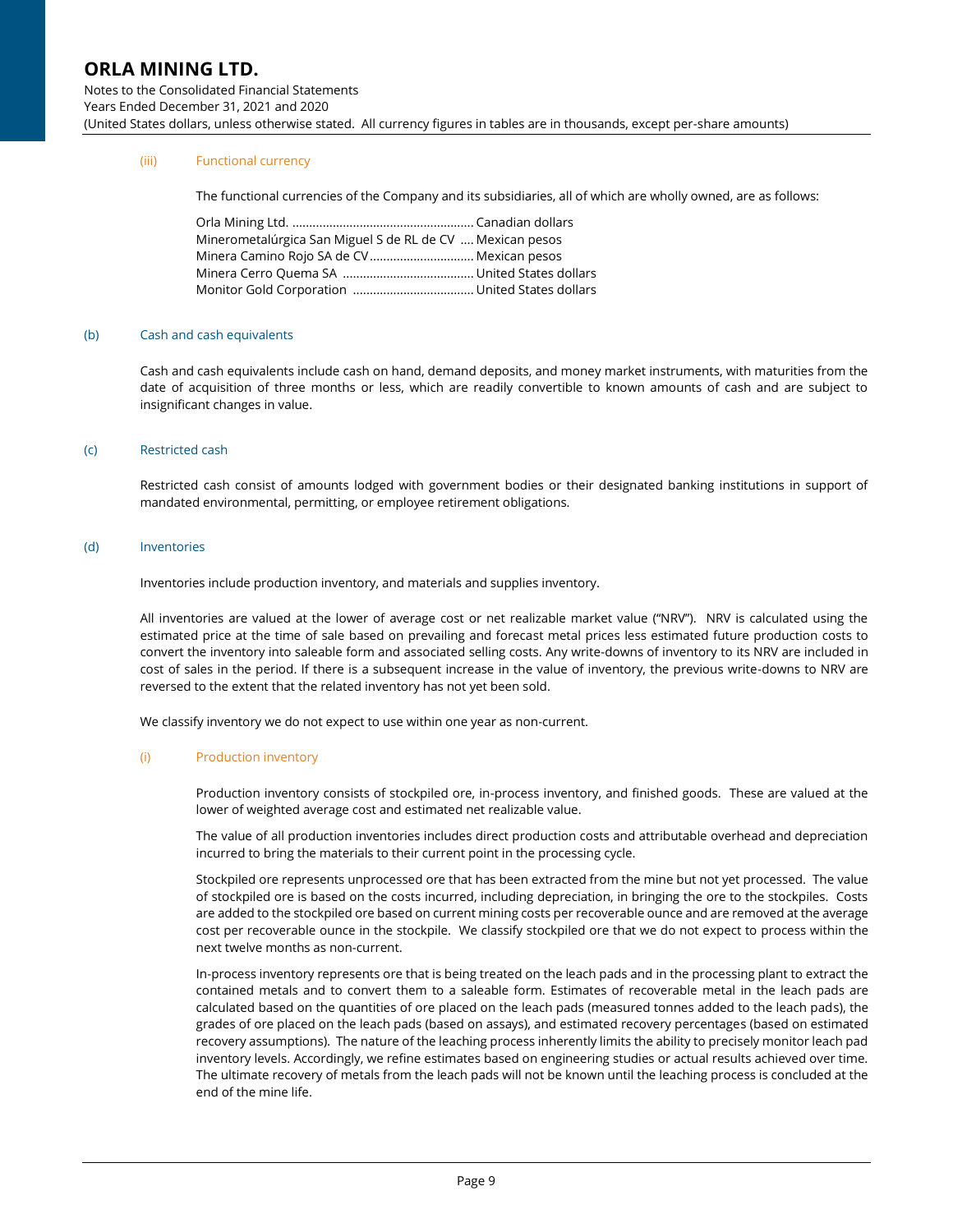Notes to the Consolidated Financial Statements Years Ended December 31, 2021 and 2020 (United States dollars, unless otherwise stated. All currency figures in tables are in thousands, except per-share amounts)

> The cost of in-process inventory is derived from current mining, crushing, stacking, leaching and plant costs, less the cost of metals transferred to finished goods inventory during the period at the weighted average cost per recoverable ounce.

> Finished goods inventory is metal in the form of doré bars that have been poured and are ready to be shipped to a refiner.

Costs are transferred from finished goods inventory and recorded as cost of sales when the refined metal is sold.

#### (ii) Materials and supplies inventory

Materials and supplies inventories consist primarily of parts and consumables required in the mining and ore processing activities. Materials and supplies inventories are measured at the lower of weighted average cost and NRV. Cost includes purchase price, freight, and other directly attributable costs. We record provisions to reduce the carrying value of materials and supplies inventories when we determine such materials and supplies are obsolete or unusable.

#### (e) Mineral properties and related construction

We capitalize costs directly related to development or construction projects until the asset is available for use in the manner intended by us ("commercial production"), after which we move these costs to "producing mineral properties".

We assess the stage of a mine under development and construction to determine when the mine is substantially complete and ready for its intended use. The criteria we use to assess when the mine is ready for its intended use are determined based on the unique nature of each mine construction project, such as the complexity of the project and its location. We consider various technical and physical performance criteria to assess when the production phase is considered to have commenced. Refer to note 4(a)(i) for the factors we consider.

When we conclude that a mine under development and construction has commenced commercial production, we reclassify all balance sheet amounts from "Mineral properties and related construction" to balance sheet captions "Producing mineral properties" and "Plant and equipment".

We do not record depreciation until the mine is substantially complete and available for its intended use.

When a mine development project moves into the production phase, we:

- stop capitalizing certain mine development costs, and we treat such costs as either (i) part of the cost of inventory or (ii) we expense them,
- stop capitalizing borrowing costs,
- commence depreciation of the producing mineral property,
- continue to capitalize costs relating to mining asset additions or improvements, and costs related to the development of mineable reserves.

#### (i) Proceeds before commercial production

During the year ended December 31, 2021, we early adopted the "Amendments to IAS 16 Property, Plant and Equipment: Proceeds before Intended Use" (note [3\(t\)\(i\)\)](#page-17-0). Under the amendments, proceeds from selling items before the mine under construction reaches commercial production should be recognized in profit or loss, together with the costs of producing those items. Consequently, revenue and cost of sales for "mineral properties and related construction" is presented.

#### (f) Producing mineral properties

Producing mineral properties consist of costs transferred from "Mineral properties and related construction" when a mining property reaches commercial production, the costs of subsequent mine and exploration development, and acquired mining properties in the production stage.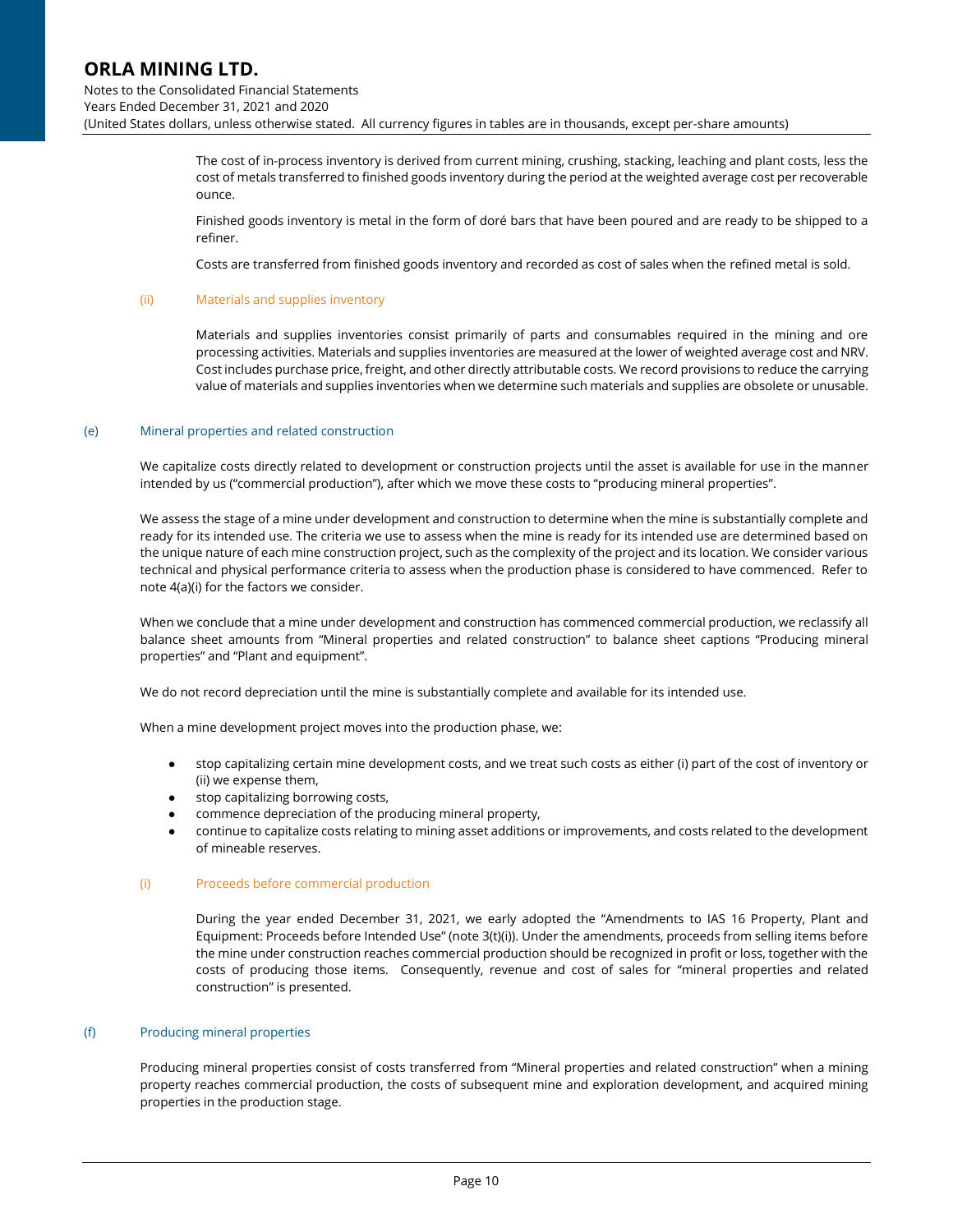Notes to the Consolidated Financial Statements Years Ended December 31, 2021 and 2020 (United States dollars, unless otherwise stated. All currency figures in tables are in thousands, except per-share amounts)

### (i) Stripping costs

In open pit mining operations, it is necessary to incur costs to remove waste material in order to access the ore body, which is known as stripping. Stripping costs incurred prior to the production stage of a mineral property (pre-stripping costs) are capitalized as part of the carrying amount of the related mineral property.

During the production phase of an open pit mine, stripping costs incurred that provide improved access to ore that will be produced in future periods and that would not have otherwise been accessible are capitalized ("deferred stripping asset"). The costs qualifying for capitalization are those costs directly incurred to perform the stripping activity that provides or improves access to the identified component of ore, plus an allocation of directly attributable overhead costs, which are determined using a strip ratio methodology. The strip ratio represents the ratio of the estimated total volume of waste material to the estimated total quantity of economically recoverable ore of the mineral reserves for which access has been provided or improved. The deferred stripping asset is capitalized as part of the carrying amount of the mineral property. Capitalized stripping costs are amortized based on the estimated recoverable ounces contained in mineral reserves that directly benefit from the stripping activities. Costs for waste removal that do not give rise to future economic benefits are included in cost of sales.

### (ii) Depletion

Depletion commences once the mineral property is capable of operating in the manner intended by management. Producing mineral properties are depleted on a units-of-production basis over the estimated useful life of the mine. This depletion is calculated using the ratio of (i) gold ounces extracted from the mine in the period, over (ii) the total gold ounces expected to be extracted in current and future periods.

Major capital works projects conducted after the mine commences commercial production are not depreciated until such works are completed and put into use in a manner intended by management.

We review depreciation methods, remaining useful lives and residual values at least annually and we account for changes in estimates prospectively.

#### (iii) Impairment

At the end of each reporting period, we review our mineral properties, and related plant and equipment to determine whether there is any indication that these assets are impaired. If any such indication exists, we estimate the recoverable amount. If the asset's carrying amount exceeds its recoverable amount, we recognize an impairment loss in profit or loss.

We assess impairment at the cash-generating unit ("CGU") level, which is the smallest identifiable group of assets that generates cash inflows that are largely independent of the cash inflows from other assets. Each individual mining interest that is an operating mine is typically a CGU.

The recoverable amount of a mine site is the greater of an asset's fair value less costs to dispose ("FVLCD") and value in use ("VIU"). FVLCD is defined as the amount that would be obtained from the sale of the asset in an orderly transaction between market participants at the measurement date. VIU is determined as the present value of the estimated future cash flows expected to arise from the continued use of the asset in its present form and from its ultimate disposal.

Mineral properties, and plant and equipment that have been impaired are tested for possible reversal of the impairment when events or changes in circumstances indicate that the recoverable amount of the associated CGU has increased. When an impairment loss reverses in a subsequent period, the revised carrying amount shall not exceed the carrying amount that would have been determined had no impairment loss been recognized for the asset previously, less subsequent depletion and depreciation. Reversals of impairment losses are recognized in profit or loss in the period in which the reversal occurs.

#### (g) Exploration and evaluation ("E&E") expenditures

Exploration and evaluation expenditures include the search for mineral resources, and the determination of technical feasibility, and assessment of the commercial viability of, an identified mineral resource. Activities include acquisition of rights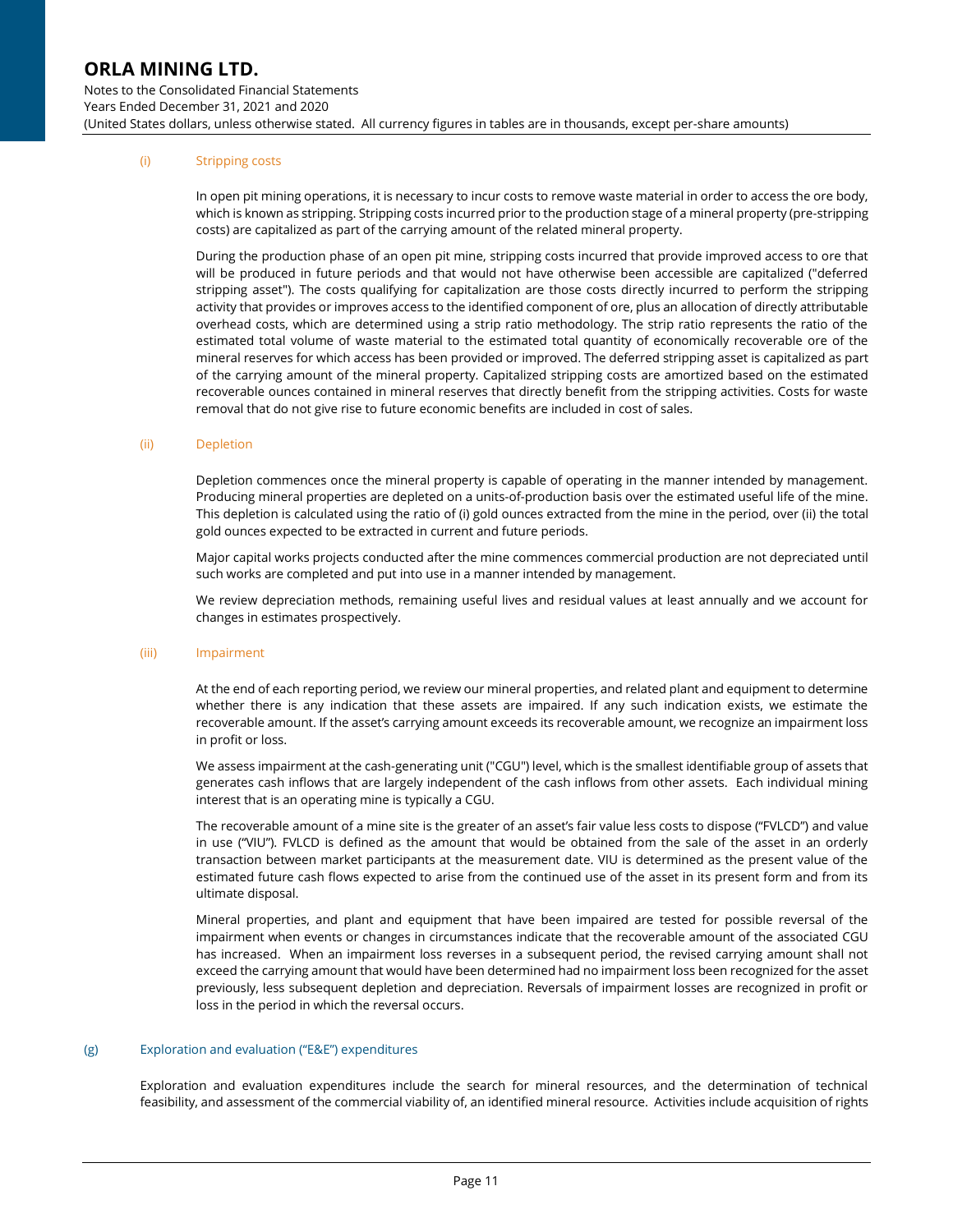to explore; topographical, geological, geochemical and geophysical studies; exploratory drilling; trenching; sampling; and evaluation of the technical feasibility and commercial viability of extracting a mineral resource.

We capitalize as "exploration and evaluation properties" those E&E assets that we have acquired in a business combination, and also the initial acquisition costs of an E&E asset that does not represent a business. We expense all other E&E expenditures, including non-refundable advance royalty payments.

Exploration and evaluation properties are subsequently measured at cost less accumulated impairment.

When the technical feasibility and economic viability of a project are demonstrable, funding is in place, and a positive development decision is made, we test the mineral property for impairment and transfer the costs to "Mineral properties and related construction". We capitalize subsequent expenditures on the project.

We assess exploration and evaluation properties for impairment when indicators and circumstances suggest that the carrying amount may exceed its recoverable amount. Typical indicators of impairment include:

- the period for which we have the right to explore in the specific area has expired during the period or will expire in the near future, and is not expected to be renewed;
- substantive expenditure on further exploration for and evaluation of mineral resources in the specific area is neither budgeted nor planned;
- exploration for and evaluation of mineral resources in the specific area have not led to the discovery of commercially viable quantities of mineral resources and we have decided to discontinue such activities in the specific area;
- sufficient data exists to indicate that, although a development in the specific area is likely to proceed, the carrying amount of the exploration and evaluation asset is unlikely to be recovered in full via successful development or by sale.

If any such indication exists, we estimate the recoverable amount of the asset to determine the extent of the impairment. Where it is not possible to estimate the recoverable amount of an individual asset, we estimate the recoverable amount of the cash generating unit to which the asset belongs. The recoverable amount is the higher of fair value less costs to sell and value in use. In assessing value in use, we discount the estimated future cash flows to their present value using a pre‐tax discount rate that reflects current market assessments of the time value of money and the risks specific to the E&E asset. If we estimate the recoverable amount of an asset to be less than its carrying amount, we recognize an impairment loss in profit or loss for the period.

Where an impairment loss subsequently reverses, the carrying amount of the asset (or cash generating unit) is increased to the revised estimate of its recoverable amount, but to an amount that does not exceed the carrying amount that would have been determined had no impairment loss been recognized for the asset (or cash generating unit) in prior years. We recognize reversals of impairment immediately in profit or loss.

#### (h) Equipment

Equipment is initially recognized at cost. Cost includes purchase price, directly attributable costs, and the estimated present value of any future costs of decommissioning and removal. Equipment is carried at cost, net of accumulated depreciation and impairments. We depreciate equipment to their residual values over their estimated useful lives, as follows:

Other equipment and office equipment Straight line over useful life

Mine equipment **Mine equipment** Units-of-production over mineral reserves Plant equipment **National Exercise Server Control** Units-of-production over mineral reserves Vehicles Straight line over useful life, typically 4 years Computer hardware and software Straight line over useful life, typically 3 years

#### (i) Borrowing costs

We capitalize interest and other costs that we incur in connection with the borrowing of funds ("borrowing costs") that are directly attributable to the acquisition, construction or production of an asset that necessarily takes a substantial period of time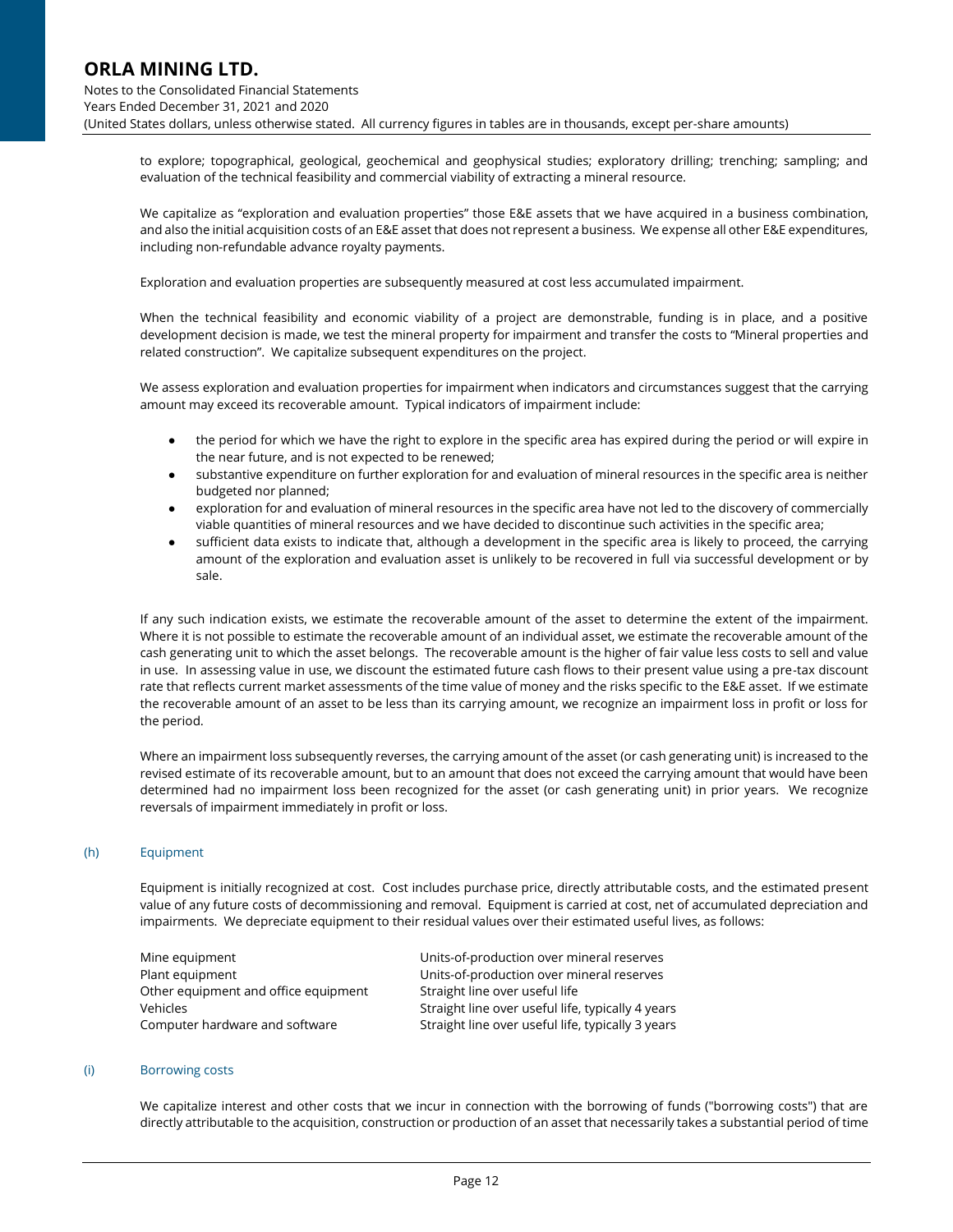to get ready for its intended use or sale ("a qualifying asset") as part of the cost of that asset. We expense other borrowing costs in the period in which they occur.

When we borrow funds specifically for the purpose of constructing or obtaining a qualifying asset, we capitalize the actual borrowing costs specifically incurred including the amortization of loan initiation costs, less any investment income earned on the temporary investment of those funds.

To the extent we borrow funds generally and use them for the purpose of constructing or obtaining a qualifying asset, we use a weighted average interest rate of the borrowing costs applicable to all our general borrowings that are outstanding during the period.

We stop capitalizing borrowing costs when substantially all the activities necessary to prepare the qualifying asset for its intended use are complete.

We expense borrowing costs related to exploration and evaluation.

### (j) Leases

At the inception of a contract, we assess whether a contract is, or contains, a lease based on whether the contract conveys the right to control the use of an identified asset for a period of time in exchange for consideration. To assess whether a contract conveys the right to control the use of an identified asset, we consider whether:

- the contract involves the use of an identified asset, either explicitly or implicitly, including consideration of supplier substitution rights;
- we have the right to obtain substantially all the economic benefits from the use of the asset throughout the period of use; and
- we have the right to direct the use of the asset.

We recognize a right-of-use ("ROU") asset, which is initially measured based on the initial amount of the lease liability plus any initial direct costs incurred less any lease incentives received. We depreciate the ROU asset to the earlier of the end of the useful life or the lease term using either the straight-line or units-of-production method, depending on which method more accurately reflects the expected pattern of consumption of the future economic benefits. The lease term includes periods covered by an option to extend if we determine the Company is reasonably likely to exercise the option.

We initially measure the lease liability at the present value of the lease payments that are not yet paid as of the commencement date, discounted using the interest rate implicit in the lease or, if that rate cannot be readily determined, the Company's incremental borrowing rate. We then measure the lease liability at amortized cost using the effective interest method and remeasure it when there is a change in future lease payments.

We apply the short-term lease (defined as leases with an initial lease term of 12 months or less) and low-value asset recognition exemptions. For these leases, we recognize the lease payments an expense over the term of the lease unless another systematic basis is more representative of the time pattern in which economic benefits from the leased assets are consumed.

#### (k) Asset retirement and site closure obligations

We record an asset retirement and site closure obligation when a legal or constructive obligation exists as a result of past events and we can make a reliable estimate of the undiscounted future cash flows required to satisfy the asset retirement and site closure obligation. Such costs include decommissioning or dismantling plant and equipment, and reclamation, closure, and post-closure monitoring of the property.

The estimated future cash flows are discounted to a net present value using an applicable risk-free interest rate. We accrete the provision for asset retirement and site closure obligations over time to reflect the unwinding of the discount and charge the accretion expense to profit or loss for the period.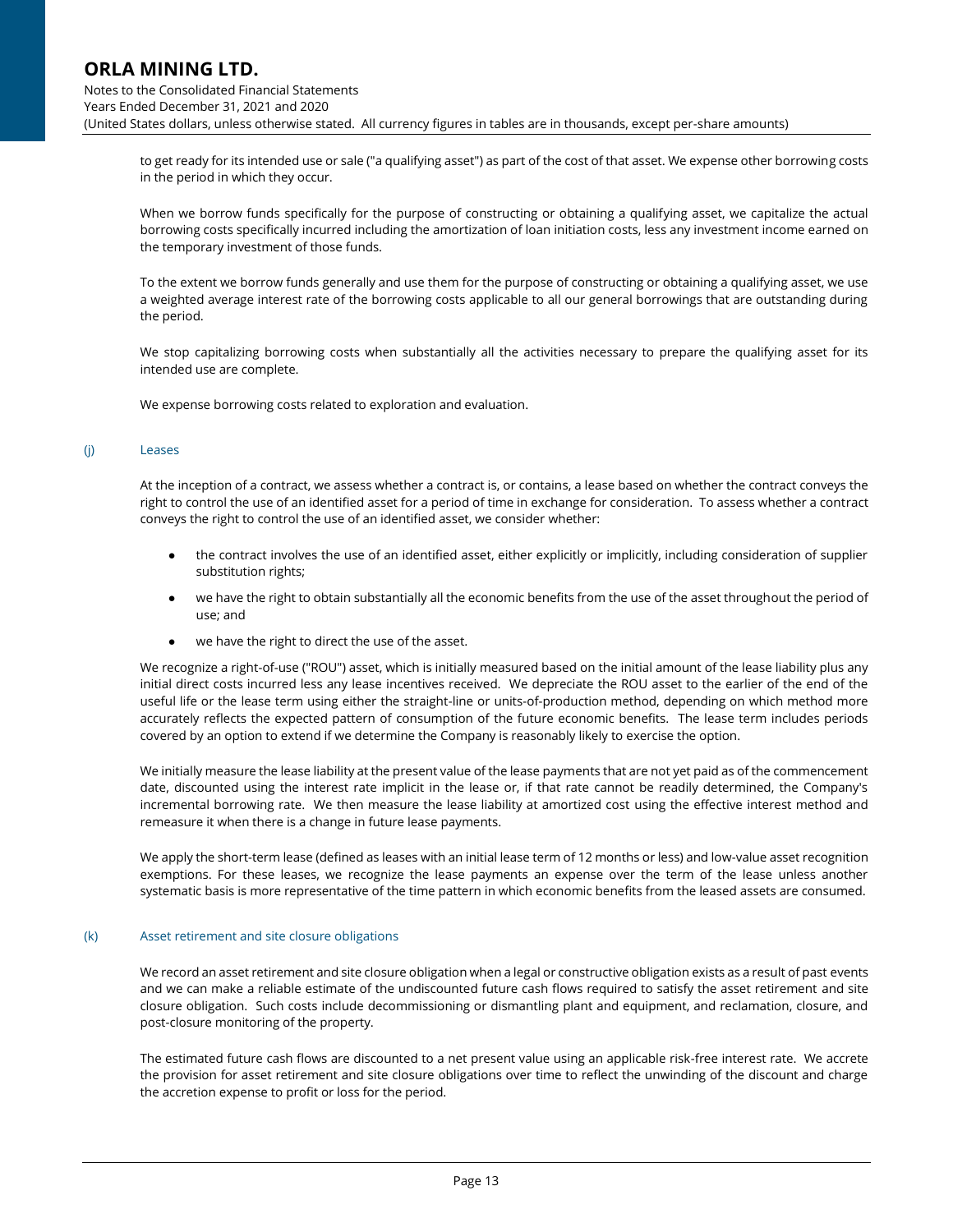We remeasure the asset retirement and site closure obligation at the end of each reporting period for changes in estimates or circumstances, such as changes in legal or regulatory requirements, increased obligations arising from additional disturbance due to mining and exploration activities, changes to cost estimates, and changes to risk-free interest rates.

Asset retirement and site closure obligations related to exploration and evaluation activities are expensed. Asset retirement and site closure obligations relating to "mineral properties and related construction", and to exploration and evaluation properties, are initially capitalized with a charge to the related mineral property. Changes to the obligation which arise as a result of changes in estimates and assumptions are also accounted for as changes in the carrying amounts of related mining property.

#### (l) Provisions

We recognize provisions when (i) the Company has a present legal or constructive obligation as a result of a past event, (ii) it is probable that an outflow of resources embodying economic benefits will be required to settle the obligation, and (iii) we can make a reliable estimate of the amount of the obligation. Where we expect some or all of a provision to be reimbursed (for example, under an insurance contract), we recognize the reimbursement as a separate asset, but only when the reimbursement is virtually certain. We present the expense relating to each provision in profit or loss net of any reimbursements.

If the effect of the time value of money is material, we discount the provision using a pre-tax discount rate that reflects the risks specific to the liability. The increase in the provision due to the passage of time is recognized as accretion expense in profit or loss.

#### (m) Revenue

The Company's primary source of revenue is the sale of refined gold and silver. The Company's performance obligations relate primarily to the delivery of refined gold and silver to its customers.

Revenue related to the sale of metal is recognized when the customer obtains control of the metal. In determining whether the Company has satisfied a performance obligation, we consider whether (i) the Company has a present right to payment, (ii) the Company has transferred physical possession of the metal to the customer; (iii) the customer has the significant risks and rewards of ownership of the metal; and (iv) the customer has legal title to the metal.

We sell refined gold and silver primarily to refiners, bullion banks or members of the London Bullion Market Association ("LBMA"). The sales price is fixed on the date of sale based on spot price or by mutual agreement. We recognize revenue from sales of gold and silver at the time when risk and rewards of ownership and title transfers to the customer, which typically coincides with the date that the customer remits payment. Under certain contracts with customers the transfer of control may occur when the gold or silver is in transit from the mine to the refinery. At this point in time, the customer has legal title to and the risk and rewards of ownership of the gold or silver; therefore, the customer is able to direct the use of and obtain substantially all of the remaining benefits from the gold or silver.

Revenue from refined sales is recognized net of treatment and refining charges.

#### (n) Defined benefit plan

The Company provides a defined benefit retirement plan for certain eligible employees that provides a lump-sum payment upon retirement. Benefits under the plan are influenced by length of service and estimates of future salary increases. The defined benefit plan is not funded.

The cost of providing benefits is determined using the projected unit credit method, with actuarial valuations being carried out at the end of each annual reporting period. Remeasurements comprising actuarial gains and losses, the effect of the asset ceiling (if applicable) and the return on plan assets (excluding interest) are recognized immediately in the statement of financial position with a charge or credit to other comprehensive income in the period in which they occur. Remeasurements recognized in other comprehensive income are not reclassified. Service costs, which include current service cost, past service cost and gains and losses on curtailments and settlements, are recognized within profit or loss. Net interest expense or income is recognized within interest and finance costs.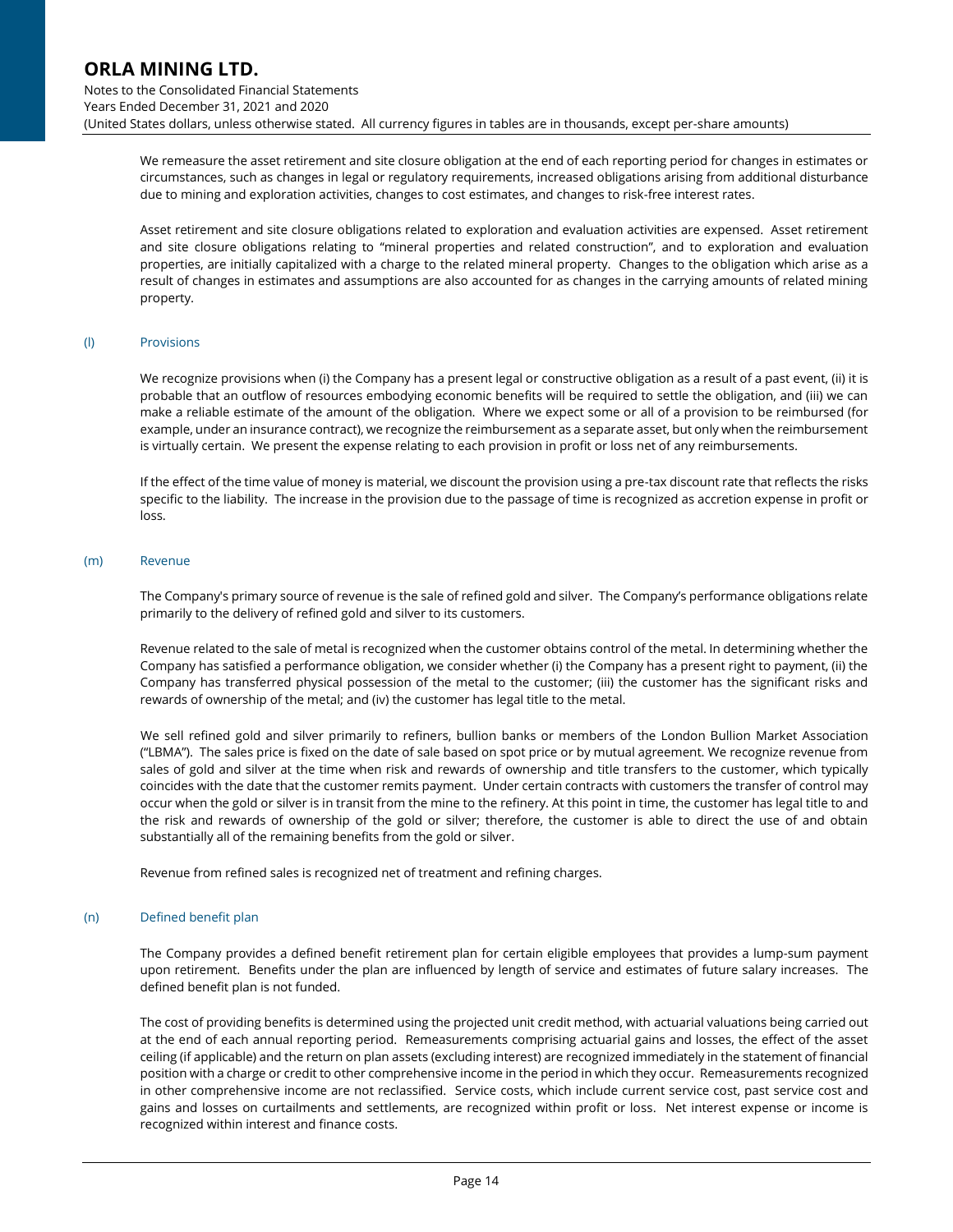### (o) Share based payments

#### (i) Stock options, restricted share units ("RSUs") and deferred share units ("DSUs")

The Company grants stock options, and awards RSUs and DSUs to employees, officers and directors from time to time. At the date of grant or award, we estimate the fair values of the stock options, RSUs and DSUs which will eventually vest. These estimated fair values are recognized as share-based compensation expense over the specific vesting periods, with a corresponding increase to reserves, a component of equity.

We determine the fair value of stock options using a Black-Scholes option pricing model with market-related inputs as of the date of grant. The fair value of RSUs and DSUs is the market value of the underlying shares as of the date of award. Stock option grants and RSU awards with several tranches of vesting are accounted for as separate awards with different vesting periods and fair values. We account for changes to the estimated number of awards that will eventually vest prospectively.

### (ii) Bonus shares

The Company has issued bonus shares, which have vested upon the completion of a specified period of service. The fair value of the bonus shares is determined on the date of award; this fair value has been recognized in share-based compensation expense over the service period.

#### (p) Income taxes

Income tax expense comprises current and deferred tax. It is recognized in profit or loss except to the extent that it relates to a business combination or items recognized directly in equity or OCI.

#### (i) Current tax

Current tax expense comprises the expected tax payable on taxable income for the year and any adjustment to income tax payable in respect of previous years. It is measured using tax rates enacted or substantively enacted at the reporting date. Current tax also includes any withholding tax arising from interest and dividends.

#### (ii) Deferred tax

Deferred tax is recognized in respect of temporary differences between the carrying amounts of assets and liabilities for financial reporting purposes and the amounts used for taxation purposes. Deferred tax is not recognized for:

- temporary differences on the initial recognition of assets or liabilities in a transaction that is not a business combination, and at the time of the transaction, affects neither the accounting profit nor taxable profit (tax loss);
- temporary differences related to investments in subsidiaries, associates and joint arrangements to the extent that we are able to control the timing of the reversal of the temporary differences and it is probable that they will not reverse in the foreseeable future; and
- taxable temporary differences arising on the initial recognition of goodwill.

We recognize deferred tax assets for unused tax losses, unused tax credits and deductible temporary differences to the extent that it is probable that future taxable profits will be available against which they can be used. If the amount of taxable temporary differences is insufficient to recognize a deferred tax asset in full, then future taxable profits are considered based on the business plans for the individual taxable entity. We review deferred tax assets at each reporting date and reduce them when we consider it no longer probable that the related tax benefit will be realized. Unrecognized deferred tax assets are reassessed at each reporting date and recognized to the extent that it has become probable that future taxable profits will be available against which they can be used.

Deferred tax is measured at the tax rates that are expected to apply to the temporary differences when they reverse, using tax rates enacted or substantively enacted at the reporting date.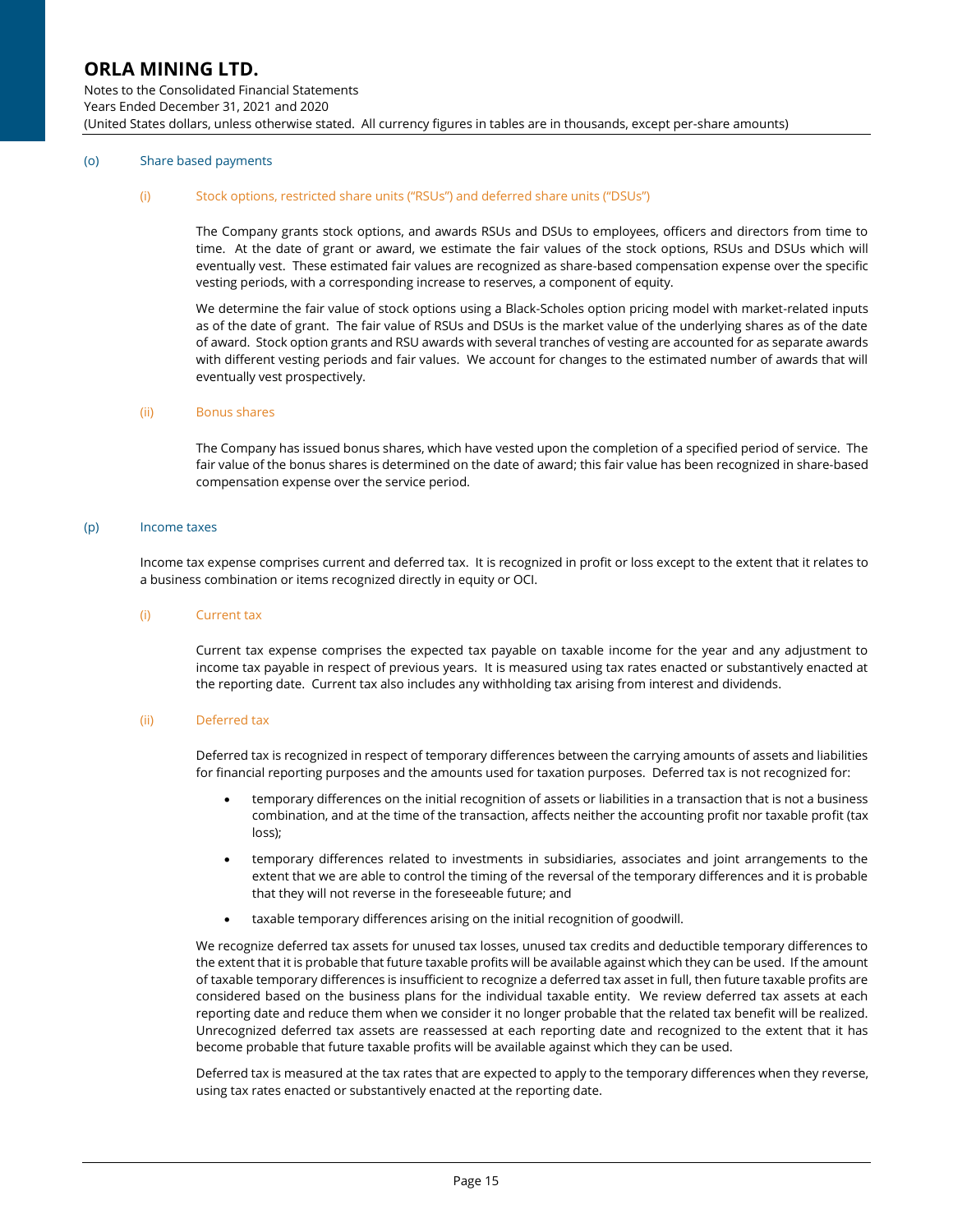Notes to the Consolidated Financial Statements Years Ended December 31, 2021 and 2020 (United States dollars, unless otherwise stated. All currency figures in tables are in thousands, except per-share amounts)

> Deferred tax assets and liabilities are offset only when there are sufficient taxable temporary differences relating to the same taxation authority and the same taxable entity which are expected to reverse in the same period or in the carried back/forward period as the expected reversal of the deductible temporary difference.

#### (q) Loss per share

Basic earnings (loss) per share is based on profit (loss) attributable to common shareholders, divided by the weighted average number of common shares outstanding during the reporting period.

Diluted earnings (loss) per share is based on profit (loss) attributable to common shareholders, divided by the weighted average number of common shares outstanding during the reporting period after adjusting for the effects of all dilutive potential ordinary shares.

#### (r) Business combinations

We account for business combinations using the acquisition method when the acquired set of activities and assets meets the definition of a business and when control is transferred to the Company. In determining whether a particular set of activities and assets is a business, we assess whether the set of assets and activities acquired includes, at a minimum, an input and substantive process and whether the acquired set has the ability to produce outputs.

The consideration transferred in the acquisition is generally measured at fair value, as are the identifiable net assets acquired. Any goodwill that arises is tested annually for impairment. Any gain on a bargain purchase is recognized in profit or loss immediately. We expense transaction costs as incurred, except if they are related to the issuance of debt or equity securities. The consideration transferred does not include amounts related to the settlement of pre-existing relationships. Such amounts are generally recognized in profit or loss.

Any contingent consideration is measured at estimated fair value at the date of acquisition. If an obligation to pay contingent consideration that meets the definition of a financial instrument is classified as equity, then it is not remeasured and settlement is accounted for within equity. Otherwise, other contingent consideration is remeasured at fair value at each reporting date and subsequent changes in the fair value of the contingent consideration are recognized in profit or loss.

If share-based payment awards (replacement awards) are required to be exchanged for awards held by the acquiree's employees (acquiree's awards), then all or a portion of the acquirer's replacement awards is included in measuring the consideration transferred in the business combination. This determination is based on the market-based measure of the replacement awards compared with the market-based measure of the acquiree's awards and the portion to which the replacement awards relate to pre-combination service.

The results of businesses acquired during a reporting period are included in the consolidated financial statements starting from the date of acquisition.

#### (s) Financial instruments

#### (i) Financial assets

We initially recognize financial assets when the Company becomes party to the contractual provisions of the instrument. Subsequent to initial recognition, we classify financial assets as measured at amortized cost, fair value through other comprehensive income ("FVOCI") or fair value through profit or loss ("FVTPL") after considering both our business model for managing the financial asset and the contractual cash flow characteristics of the financial asset.

A financial asset is measured at amortized cost if both of the following conditions are met:

a. the asset is held within a business model whose objective is to hold assets in order to collect contractual cash flows, and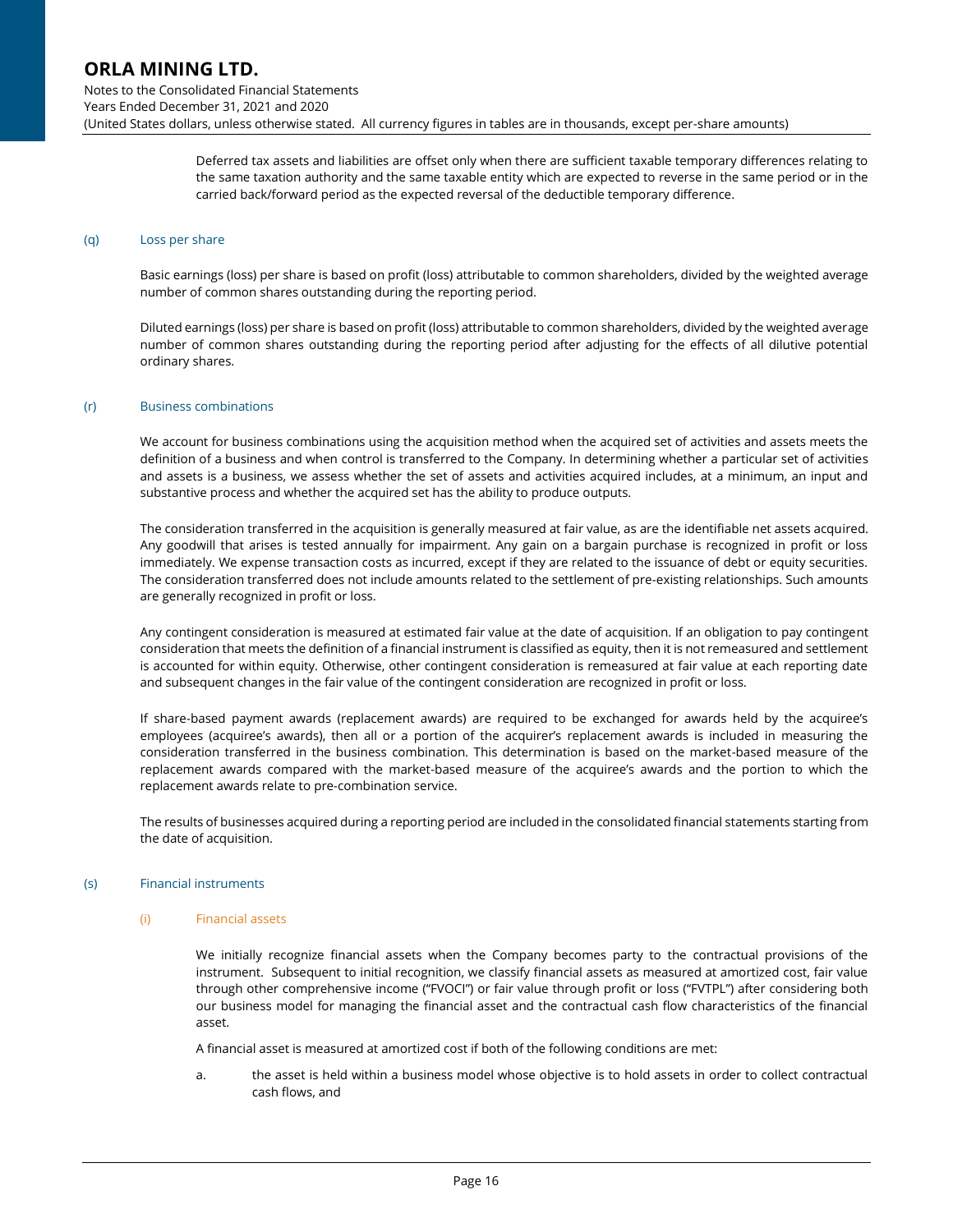b. the contractual terms of the financial asset give rise on specified dates to cash flows that are solely payments of principal and interest on the principal amount outstanding.

A financial asset is measured at FVOCI if both of the following conditions are met:

- a. the financial asset is held within a business model whose objective is achieved by both collecting contractual cash flows and selling financial assets, and
- b. the contractual terms of the financial asset give rise on specified dates to cash flows that are solely payments of principal and interest on the principal amount outstanding.

We may make an irrevocable election at initial recognition to carry at FVOCI particular investments in equity instruments that would otherwise be measured at FVTPL.

A financial asset is required to be measured at FVTPL unless it is measured at amortized cost or at FVOCI.

If we change our business model for managing financial assets, we reclassify all affected financial assets on a prospective basis, without restating any previously recognized gains, losses or interest.

If the asset is reclassified to fair value, we determine the fair value at the reclassification date, and recognize in profit or loss any gain or loss arising from a difference between the previous carrying amount and fair value.

An embedded derivative is a component of a hybrid contract that also includes a non-derivative host, with the effect that some of the cash flows of the combined instrument vary in a way similar to a stand-alone derivative. A derivative that is attached to a financial instrument but is contractually transferable independently of that instrument, or has a different counterparty, is not an embedded derivative, and is treated as a separate financial instrument.

Upon initial recognition, we measure a financial asset at its fair value. However, we measure trade receivables that do not have a significant financing component at their transaction price. After initial recognition, we measure financial assets at amortized cost, FVOCI, or FVTPL.

Changes in fair value of a financial asset that is carried at FVTPL are recognized in profit or loss, and changes in fair value of a financial asset that is carried at FVOCI are recognized in other comprehensive income, unless it is part of a hedging relationship.

Gains or losses on a financial asset that is carried at FVTPL are recognized in profit or loss, and gains or losses on a financial asset that is carried at FVOCI are recognized in other comprehensive income, unless it is part of a hedging relationship. A gain or loss on a financial asset that is measured at amortized cost and is not part of a hedging relationship is recognized in profit or loss when the asset is derecognized, impaired, amortized, or reclassified.

### (ii) Financial liabilities

We initially recognize financial liabilities when the Company becomes party to the contractual provisions of the instrument. At initial recognition, we measure each financial liability at its fair value. In the case of a financial liability not at FVTPL, we deduct transaction costs that are directly attributable to the issuance of the financial liability.

Subsequent to initial recognition, we classify and measure all financial liabilities at amortized cost using the effective interest method, except for financial liabilities at FVTPL.

We may, at initial recognition, irrevocably designate a financial liability as measured at FVTPL.

#### (iii) Impairment

We recognize a loss allowance for expected credit losses on financial assets, based on lifetime expected credit losses.

For the Company's trade receivables, we determine the lifetime expected losses for all of our trade receivables. The expected lifetime credit loss provision for the Company's trade receivables is based on historical counterparty default rates and we adjust for relevant forward-looking information if necessary.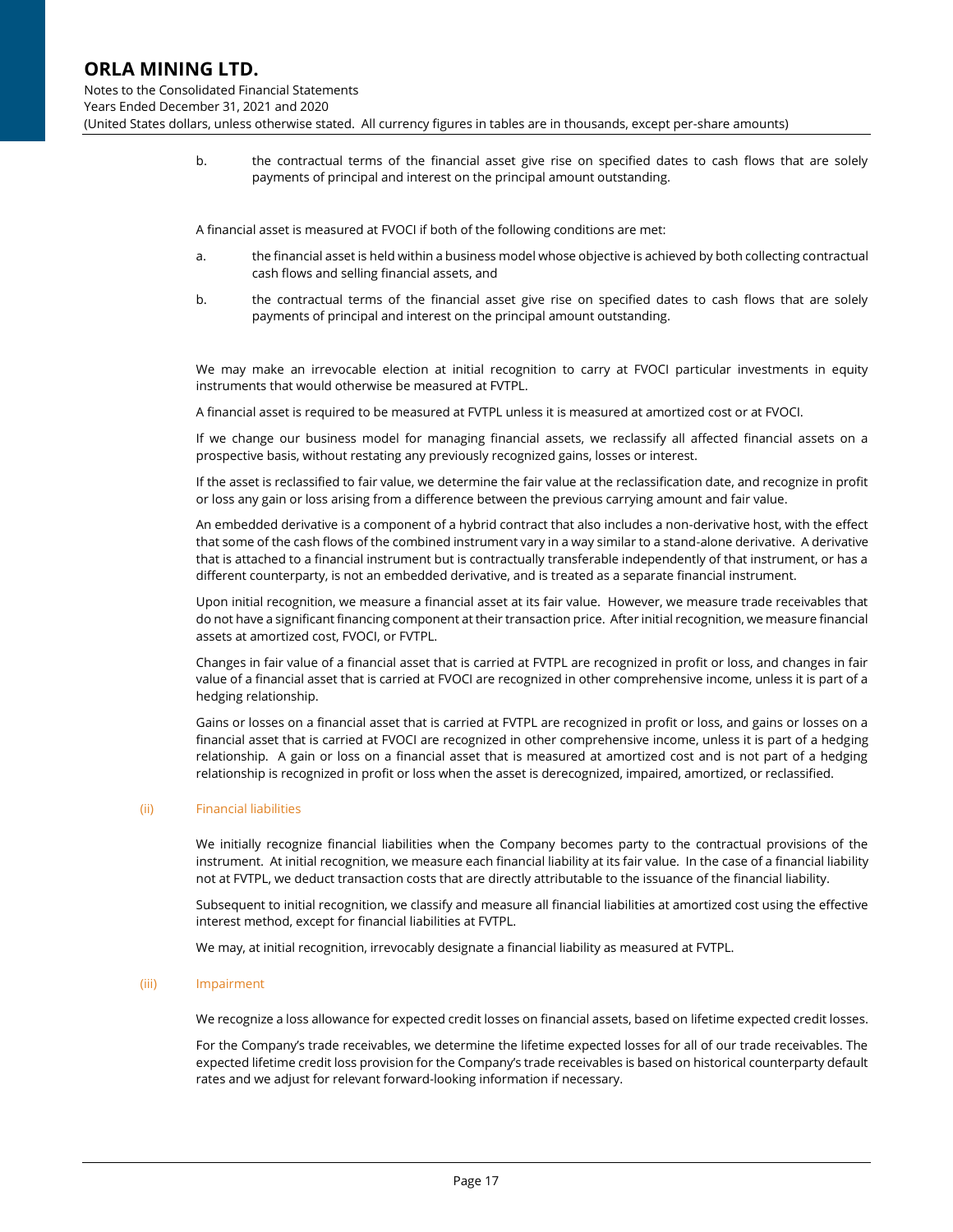#### (t) New and amended IFRS Standards that are effective for the current year

The Company applied for the first-time certain standards and amendments, which are effective for annual periods beginning on or after January 1, 2021. We have not early adopted any other standard, interpretation or amendment that has been issued but is not yet effective. Other than the changes described below, the accounting policies adopted are consistent with those of the previous financial year.

We do not discuss here certain other amendments and interpretations which applied for the first time in 2021 but had no impact on our consolidated financial statements.

#### <span id="page-17-0"></span>(i) Property, Plant and Equipment: Proceeds before Intended Use – Amendments to IAS 16

In the process of making an item of property, plant and equipment ("PP&E") available for its intended use, a company may produce and sell products generated by this PP&E. Current standards require that sales proceeds from these products be deducted from the capital cost of this item of PP&E. The amendments to IAS 16 discontinue this practice. Under the amendments, proceeds from selling products before the related item of PPE is available for use should be recognized in profit or loss, together with the costs of producing those items. The entity measures the cost of those products in accordance with IAS 2 Inventories.

The amendments are applied retrospectively, but only to items of property, plant and equipment that are made available for on or after the beginning of the earliest period presented in the financial statements in which the entity first applies the amendments.

The amendments are effective for annual periods beginning on or after January 1, 2022, with early application permitted. We have early adopted this amendment, effective January 1, 2021. The adoption of this amendment had no effect on comparative figures, as no such proceeds occurred in prior years. Had these amendments not been early adopted:

- the current year figures for revenue and cost of sales would have been nil,
- "mineral properties and related construction" would have been \$2,733,000 greater,
- the loss for the year and cash used in operating activities would have been 2,733,000 lower, and
- cash used in investing activities would have been 2,733,000 greater.

#### (ii) Interest Rate Benchmark Reform

In August 2020, the International Accounting Standards Board (Board) issued "Interest Rate Benchmark Reform – Phase 2". The Phase 2 amendments address issues that might affect financial reporting during the reform of an interest rate benchmark, including the effects of changes to contractual cash flows or hedging relationships arising from the replacement of an interest rate benchmark with an alternative benchmark rate. In Phase 2 of its project, the Board amended requirements in IFRS 9 Financial Instruments, IAS 39 Financial Instruments: Recognition and Measurement, IFRS 7 Financial Instruments: Disclosures, IFRS 4 Insurance Contracts, and IFRS 16 Leases relating to:

- changes in the basis for determining contractual cash flows of financial assets, financial liabilities and lease liabilities;
- hedge accounting; and
- disclosures.

The Phase 2 amendments apply only to changes required by the interest rate benchmark reform to financial instruments and hedging relationships.

The amendments are effective for annual periods beginning on or after January 1, 2021. These amendments have no effect on amounts disclosed.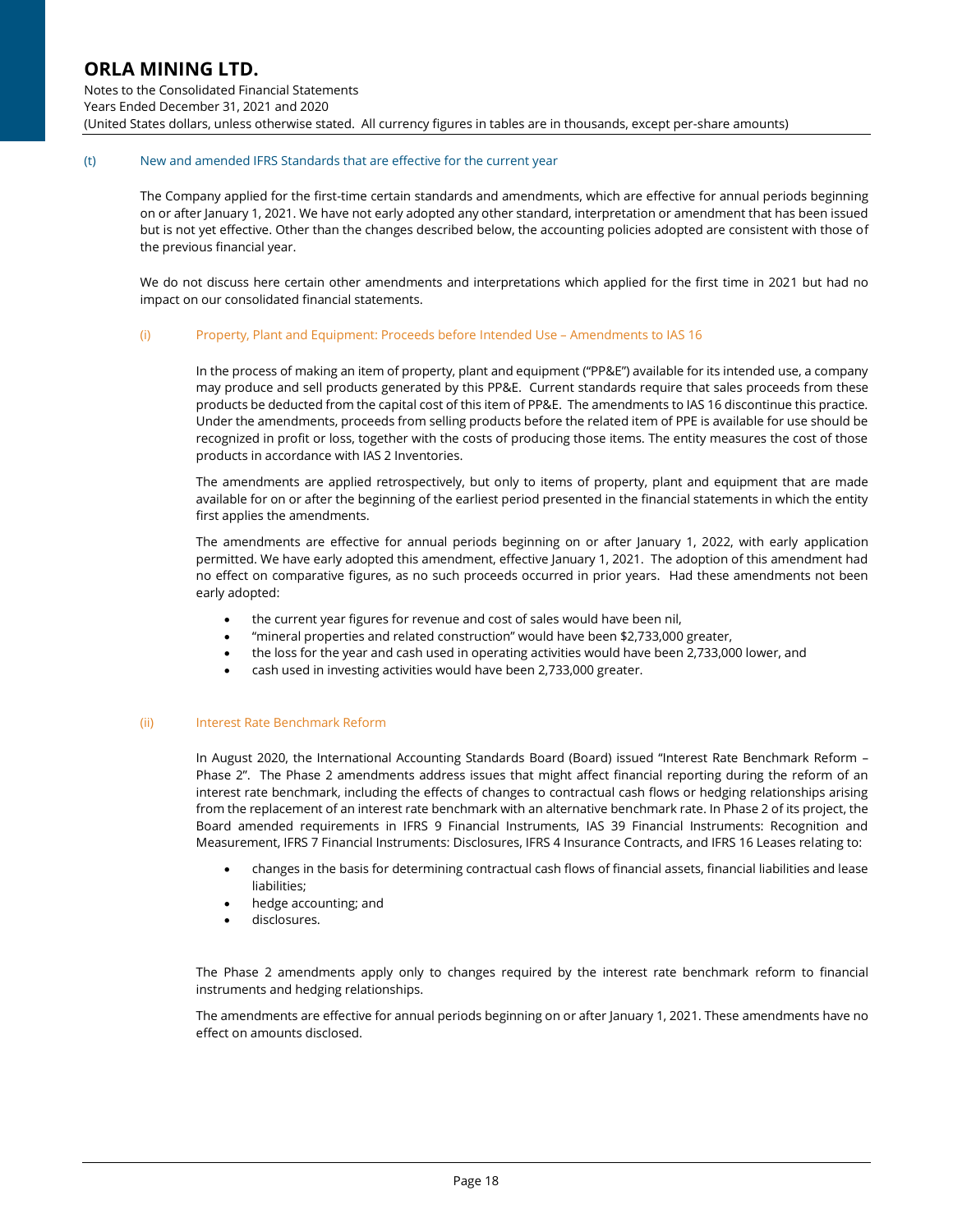#### (u) Standards issued but not yet effective

The standards and interpretations that are issued, but not yet effective, up to the date of issuance of the Company's financial statements that we reasonably expect will have an impact on the Company's disclosures, financial position or performance when applied at a future date, are disclosed below.

#### (i) IAS 12 – Deferred Taxes on Leases and Decommissioning Obligations

In May 2021, the IASB issued targeted amendments to IAS 12 Income Taxes to specify how companies should account for deferred tax on transactions such as leases and decommissioning obligations. In specified circumstances, companies are exempt from recognizing deferred tax when they recognize assets or liabilities for the first time. Previously, there had been some uncertainty about whether the exemption applied to transactions such as leases and decommissioning obligations—transactions for which companies recognize both an asset and a liability.

The amendments clarify that the exemption does not apply and that companies are required to recognize deferred tax on such transactions. The aim of the amendments is to reduce diversity in the reporting of deferred tax on leases and decommissioning obligations.

The amendments are effective for annual reporting periods beginning on or after 1 January 2023, with early application permitted. We have not determined the impact of this new standard.

#### (ii) Classification of Liabilities as Current or Non-current – Amendments to IAS 1

The amendments to IAS 1 affect only the presentation of liabilities as current or non-current in the statement of financial position and not the amount or timing of recognition of any asset, liability, income or expenses, or the information disclosed about those items.

The amendments clarify that the classification of liabilities as current or non-current is based on rights that are in existence at the end of the reporting period, specify that classification is unaffected by expectations about whether an entity will exercise its right to defer settlement of a liability, explain that rights are in existence if covenants are complied with at the end of the reporting period, and introduce a definition of 'settlement' to make clear that settlement refers to the transfer to the counterparty of cash, equity instruments, other assets or services.

The amendments are applied retrospectively for annual periods beginning on or after January 1, 2023, with early application permitted. We do not expect to early adopt these amendments. We have not determined the impact of this new standard.

### (iii) Reference to the Conceptual Framework – Amendments to IFRS 3

The amendments update IFRS 3 "Business Combinations" so that it refers to the 2018 Conceptual Framework instead of the 1989 Framework. They also add to IFRS 3 a requirement that, for obligations within the scope of IAS 37, an acquirer applies IAS 37 to determine whether at the acquisition date a present obligation exists as a result of past events. For a levy that would be within the scope of IFRIC 21 Levies, the acquirer applies IFRIC 21 to determine whether the obligating event that gives rise to a liability to pay the levy has occurred by the acquisition date.

Finally, the amendments add an explicit statement that an acquirer does not recognize contingent assets acquired in a business combination. The Company intends to adopt these amendments, if applicable, when they become effective.

The amendments are effective for business combinations for which the date of acquisition is on or after the beginning of the first annual period beginning on or after January 1, 2022. Early application is permitted if an entity also applies all other updated references (published together with the updated Conceptual Framework) at the same time or earlier. We will not early adopt these amendments. We have not determined the impact of these amendments.

#### (iv) Onerous Contracts – Costs of Fulfilling a Contract – Amendments to IAS 37

The amendments update IAS 37 "Provisions" to specify which costs an entity needs to include when assessing whether a contract is onerous or loss-making.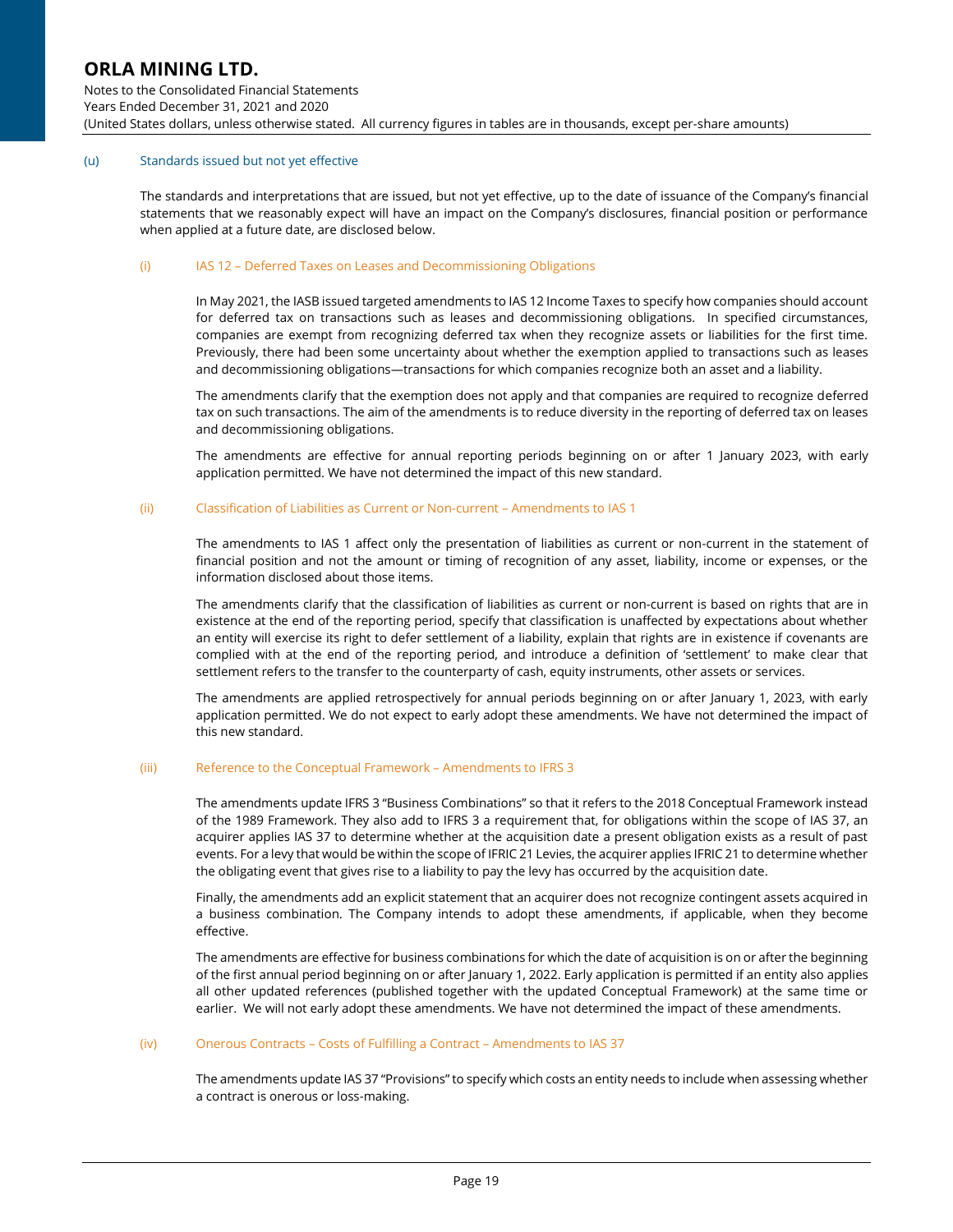The amendments apply a "directly related cost approach". The costs that relate directly to a contract to provide goods or services include both incremental costs and an allocation of costs directly related to contract activities. General and administrative costs do not relate directly to a contract and are excluded unless they are explicitly chargeable to the counterparty under the contract.

The amendments are effective for annual reporting periods beginning on or after January 1, 2022, with early application permitted. We will not early adopt these amendments. We have not determined the impact of these amendments.

## <span id="page-19-0"></span>**4. SIGNIFICANT ACCOUNTING JUDGEMENTS AND ESTIMATES**

### (a) Significant judgements

In preparing the consolidated financial statements, we make judgments when applying our accounting policies. The judgments that have the most significant effect on the amounts recognized in the consolidated financial statements are outlined below.

### (i) Determination of when a mine under construction is substantially complete and ready for its intended use

The determination of when a mine under construction is substantially complete and ready for its intended use requires significant judgement. Some of the criteria we use to identify when the assets are available for their intended use include, but are not limited to:

- the completion of all major capital expenditures to bring the mine to the condition necessary for it to be capable of operating in the manner intended by management,
- the completion of a reasonable period of testing of the mine plant and equipment,
- the ability to produce saleable product (ie, the ability to produce metal within specifications),
- the mine has been transferred to operating personnel from the construction group,
- the mine and plant have reached a pre-determined percentage of design capacity,
- the metal content (the grade) of ore being mined is sufficiently consistent with the mine plan,
- mineral recoveries are at or near the expected production level,
- the ability to sustain ongoing production of metal.

No one factor is more important than any other factor; consequently, we consider these collectively to determine the date of commencement of commercial production.

### (ii) Determination of when the development phase of an exploration project commences

We must use significant judgment to assess when an exploration and evaluation project is technically feasible and commercially viable. Timing of the work required to conclude the assessment work might change depending on various factors. We use multiple sources of information, including:

- a positive development decision to proceed with the project,
- geologic and metallurgic information,
- existence of mineral reserves,
- current and forecasted commodity prices,
- estimated future cash flows,
- our ability to finance the development phase, general market conditions, and
- other factors which may limit our access to the mineral deposit, such as the ability to obtain necessary permits.

All of these factors have an impact on the timing of commencement of the development phase.

Upon commencement of the development phase for a project, we estimate the recoverable amount of the cashgenerating unit, which is the higher of its fair value less cost of disposal and its value in use. The recoverable amount is based primarily on estimates of mineral reserves (described in note [4\(b\)\(i\)](#page-21-0) below), future commodity prices, capital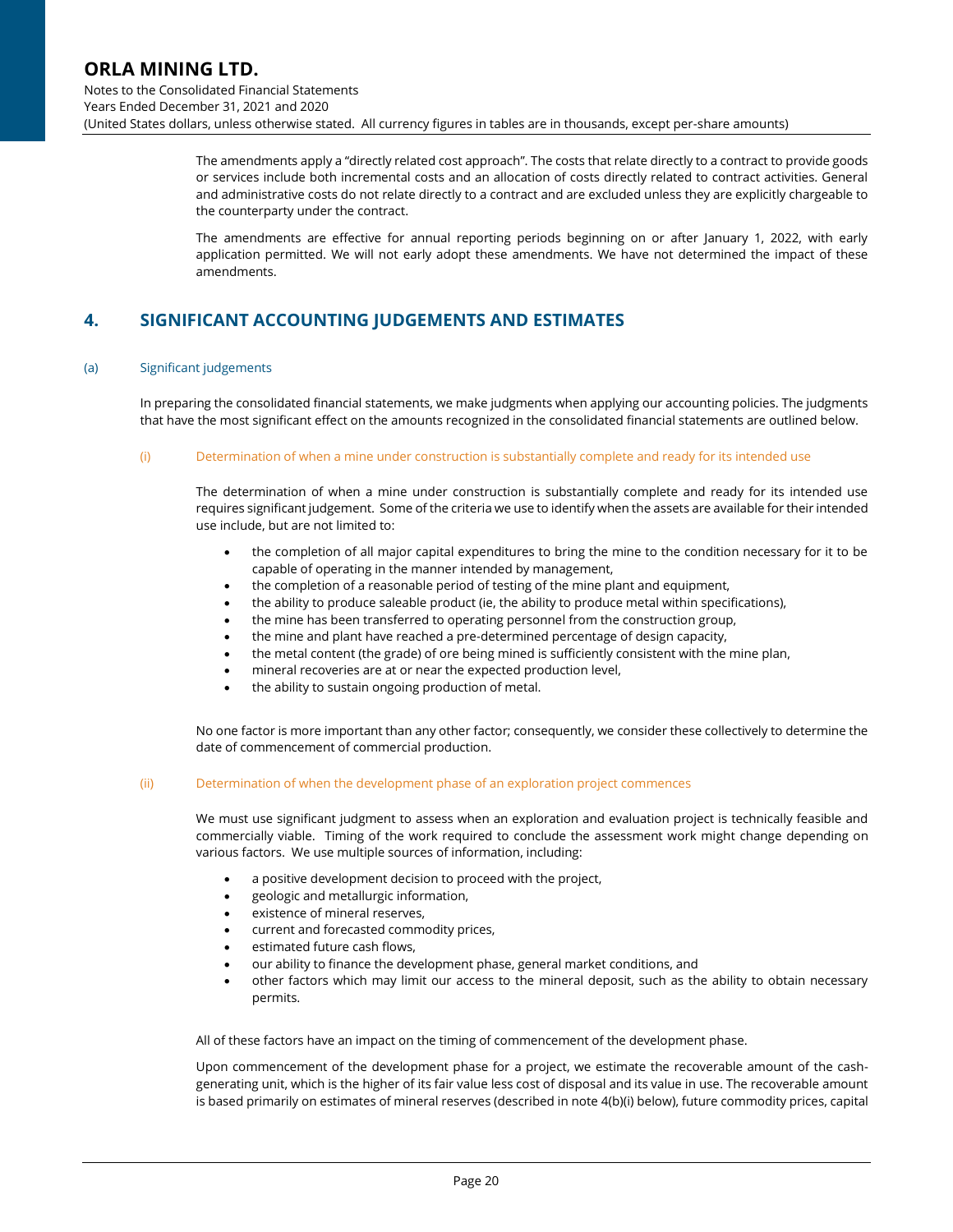costs, operating costs, and income and other taxes, discounted by an estimated discount rate incorporating the time value of money and the risks specific to the cash generating unit.

All impairment assessments require significant estimation. Changes to these estimates could have an impact on the recognition and measurement of impairments.

#### (iii) Assessment of impairment indicators

We apply judgement in assessing whether indicators of impairment exist for our exploration and evaluation ("E&E") properties and for our mineral properties which could result in a test for impairment.

For our E&E properties, we consider internal and external factors, such as our rights to explore, planned expenditures on E&E activities, the changes in mineral resources and mineral reserves, the potential for viable operations, significant decline in the market value of the Company, changes in metal prices and costs and changes in interest rates to determine whether there are any indicators of impairment or reversal of a previous impairment.

For our mineral properties, we consider external factors such as changes in technology, the market, the economy, or the legal environment, interest rates, and the market capitalization of the Company compared to the book value of the asset. We also consider internal factors such as economic performance of the asset, idle properties and plans to discontinue operations, useful life of the property, our ability to repatriate or use profits from the property, restrictions on access, environmental restrictions, and political instability.

Although the Company has taken steps to verify title to exploration and evaluation properties in which it has an interest, these procedures do not guarantee the Company's title. Such properties may be subject to prior agreements or transfers and title may be affected by undetected defects. Further, we make judgements for properties where concessions terms have expired, and a renewal application has been made and is awaiting approval. We use judgement as to whether the concession renewal application is probable to be received, but ultimately this is beyond our control. If a renewal application is not approved, we could lose rights to those concessions.

We consider other factors such as typical practice in foreign jurisdictions related permit renewals, our continued ability to operate as usual while awaiting renewals, our continued performance under regulatory requirements, and the ongoing acceptance by authorities of our annual fees.

### (iv) Value added taxes

VAT receivables are generated on the purchase of supplies and services by our companies. The timing and collection of VAT receivables is uncertain as VAT refund procedures in certain jurisdictions require a significant amount of documentation and follow-up. We are exposed to liquidity risk, credit risk and currency risk with respect to our VAT recoverable balances if tax authorities are unwilling to make payments in a timely manner pursuant to our refund filings.

The timing of receipt of Mexican VAT is uncertain. We have used judgement in classifying the current and non-current portions of our Mexican VAT receivables based on history of refunds and thoughtful consideration of the contents of each VAT claim.

#### (v) Recovery of deferred tax assets

At each reporting period, we assess whether it is probable that the Company is able to benefit from tax loss carryforwards and other temporary differences.

We consider the recoverability of deferred tax assets based on future taxable income to determine the deferred tax asset to be recognized. Significant assumptions used to determine future taxable income include estimates for commodity prices, reserves and resources, operating costs, financing costs, development capital, and scheduling and mine design. Revisions to these estimates could result in material adjustments to the financial statements.

The determination of the ability of the Company to utilize tax losses carried forward to offset income taxes payable in the future and to utilize temporary differences which will reverse in the future requires management to exercise judgement and make assumptions about the Company's future performance.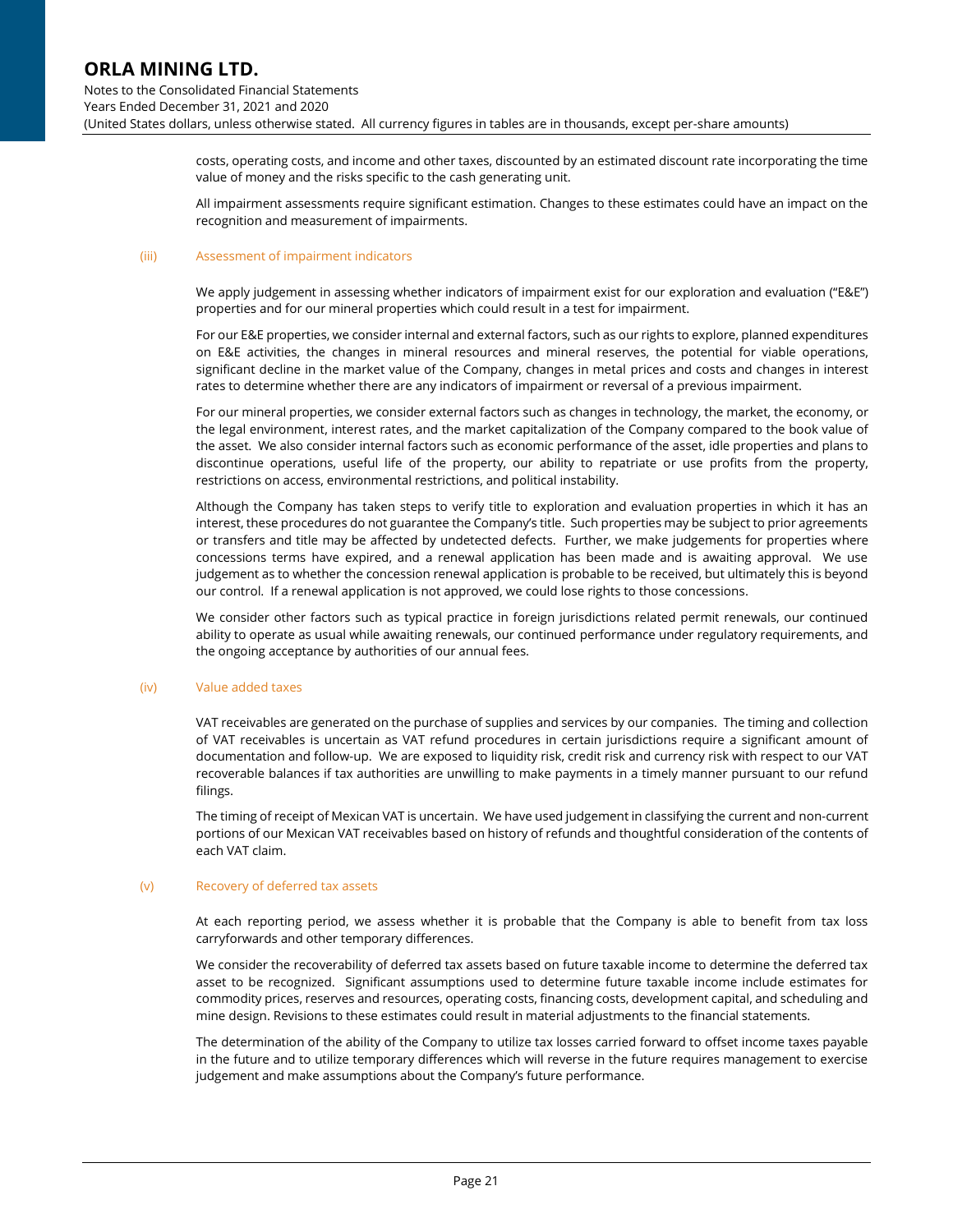#### (vi) Determination of functional currency

To determine the functional currency of an entity we consider various factors, which IAS 21 splits into 2 categories, namely, primary and the secondary factors. The primary factors that we consider are the following:

- 1. The currency that mainly influences the sales prices for the goods and services, which will often be the currency in which sales prices for the entity's goods and services are denominated and settled.
- 2. The currency of the country whose competitive forces and regulations mainly determine the sales price of the entity's goods and services.
- 3. The currency that mainly influences labour, material and other costs of providing goods or services, which normally is the currency in which such costs are denominated and settled.

If our analysis of the primary factors is not definitive in determining the functional currency for the entity, we carry out an assessment which considers the following secondary factors:

- 1. The currency in which funds from financing activities are generated.
- 2. The currency in which receipts from operating activities are usually retained.

#### (b) Significant estimates

The preparation of financial statements in conformity with IFRS requires the use of estimates that affect the amounts reported and disclosed. These estimates are based on our knowledge of the relevant facts and circumstances, having regard to previous experience, but actual results may differ materially from the amounts included in the consolidated financial statements. Information about assumptions and other sources of estimation uncertainty as at December 31, 2021 that have a significant risk of resulting in a material adjustment to the carrying amounts of assets and liabilities within the next 12 months are outlined below.

#### <span id="page-21-0"></span>(i) Mineral resource and mineral reserve estimates

Mineral resource and mineral resource estimates are estimates of the amount of ore that can be economically extracted from the Company's mining properties. Such estimates impact the financial statements in the following ways:

- Mineral resource and mineral reserve estimates are key factors considered in determining whether technical feasibility and commercial viability of extracting a mineral resource are demonstrable which influences the classification of expenditure,
- The carrying value of assets may be affected due to changes in estimated mineral reserves and resources if the change is considered an indicator of impairment,
- Depreciation of producing mineral properties is affected by changes in reserve estimates,
- Site closure provisions may change where reserve estimate changes affect expectations about when such activities will occur and the associated cost of these activities.

The mineral resource and mineral reserve estimates are based on information compiled by qualified persons within the meaning of Canadian National Instrument 43-101 Standards of Disclosure for Mineral Projects ("NI 43-101"). Such information includes geological and technical data on the size, depth, shape and grade of the ore body and suitable production techniques and recovery rates. Such an analysis requires complex geological judgements to interpret the data. The estimation of recoverable reserves is based upon factors such as estimates of foreign exchange rates, commodity prices, future capital requirements and production costs, along with geological assumptions and judgements made in estimating the size and grade of the ore body

As the economic assumptions used may change and as additional geological information is produced during the operation of a mine, estimates of mineral resources and mineral reserves may change.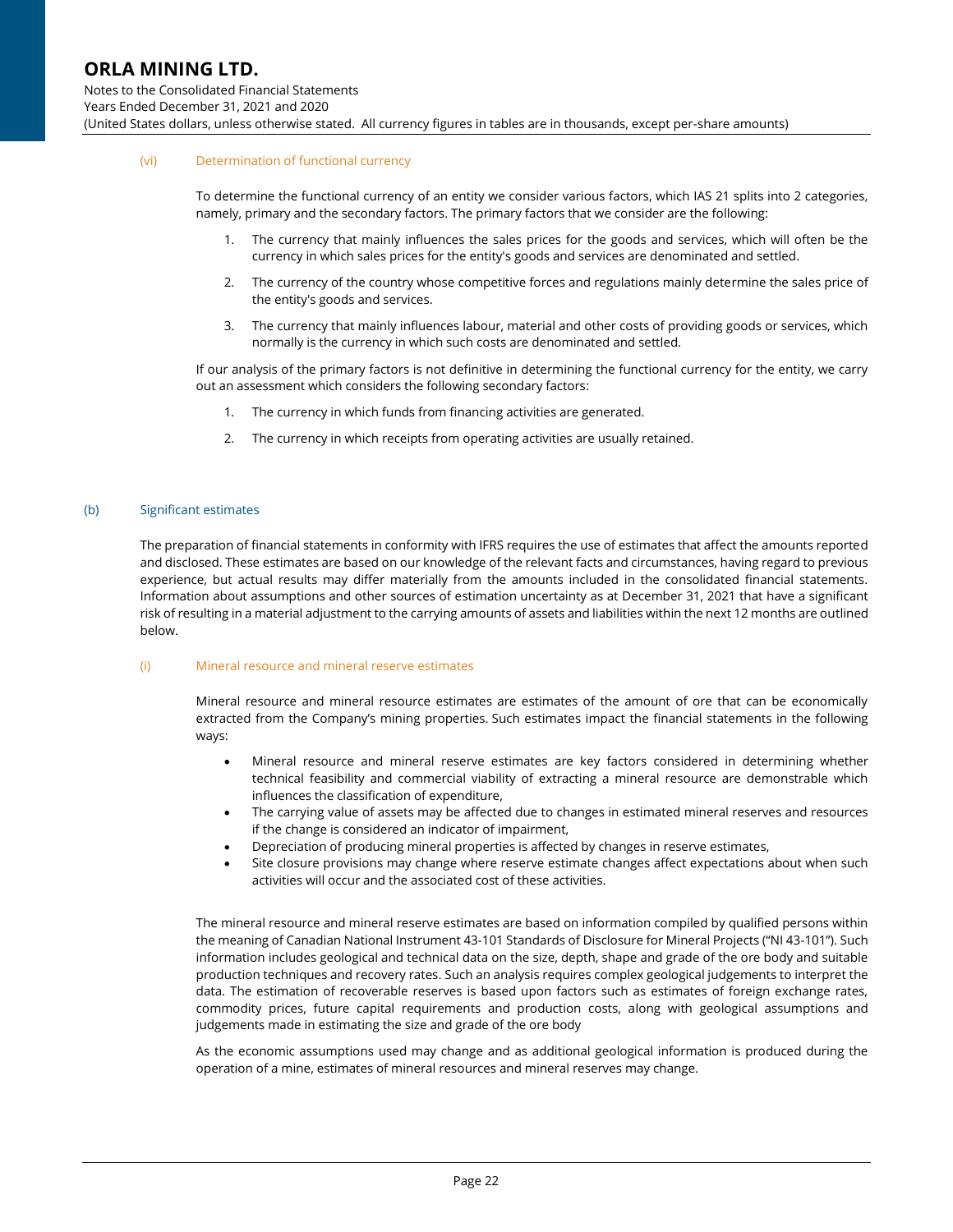### (ii) Valuation of production inventory

The measurement of inventory, including the determination of its NRV, especially as it relates to metal production inventory involves the use of estimates.

NRV is calculated as the estimated price at the time of sale based on prevailing metal prices, less estimated future production costs to convert the inventory into saleable form and associated selling costs, discounted where applicable. In determining the value of metal on the leach pads, we make estimates of tonnages, grades, and the recoverability of ore stacked on leach pads to estimate its value. Changes in these estimates can result in a change in carrying amounts of inventory, which could result in charges to cost of sales. The determination of forecast sales prices, recovery rates, grade, assumed contained metal in stockpiles, work-in-process and leach pad inventory and production and selling costs all requires significant assumptions that impact the carrying value of production inventories.

#### (iii) Asset retirement and site closure obligations

We make estimates and assumptions in determining the provisions for asset retirement and site closure. The estimates and assumptions include determining the amount and timing of future cash flows, inflation rates, and discount rates. The ultimate rehabilitation costs are uncertain, and cost estimates can vary in response to many factors, including judgements of the extent of rehabilitation activities, technological changes, and regulatory changes. Consequently, there could be significant adjustments to the provisions established, which would affect future financial position, results of operations, and changes in financial position. The provision is management's best estimate of the present value of the future asset retirement and site closure obligation. Actual future expenditures may differ from the amounts currently provided.

#### (iv) Fair value measurement

Management uses valuation techniques in measuring the fair value of share options granted and restricted share units, deferred share units, and bonus shares awarded. Such valuation techniques are also used for estimating the fair value upon initial recognition of the Newmont loan, which is interest free.

We determine the fair value of share-based payments awarded using the Black Scholes option pricing model which requires us to make certain estimates, judgements, and assumptions in relation to the expected life of the share options, expected volatility, expected risk‐free rate, and expected forfeiture rate. Changes to these assumptions could have a material impact on the Company's financial statements.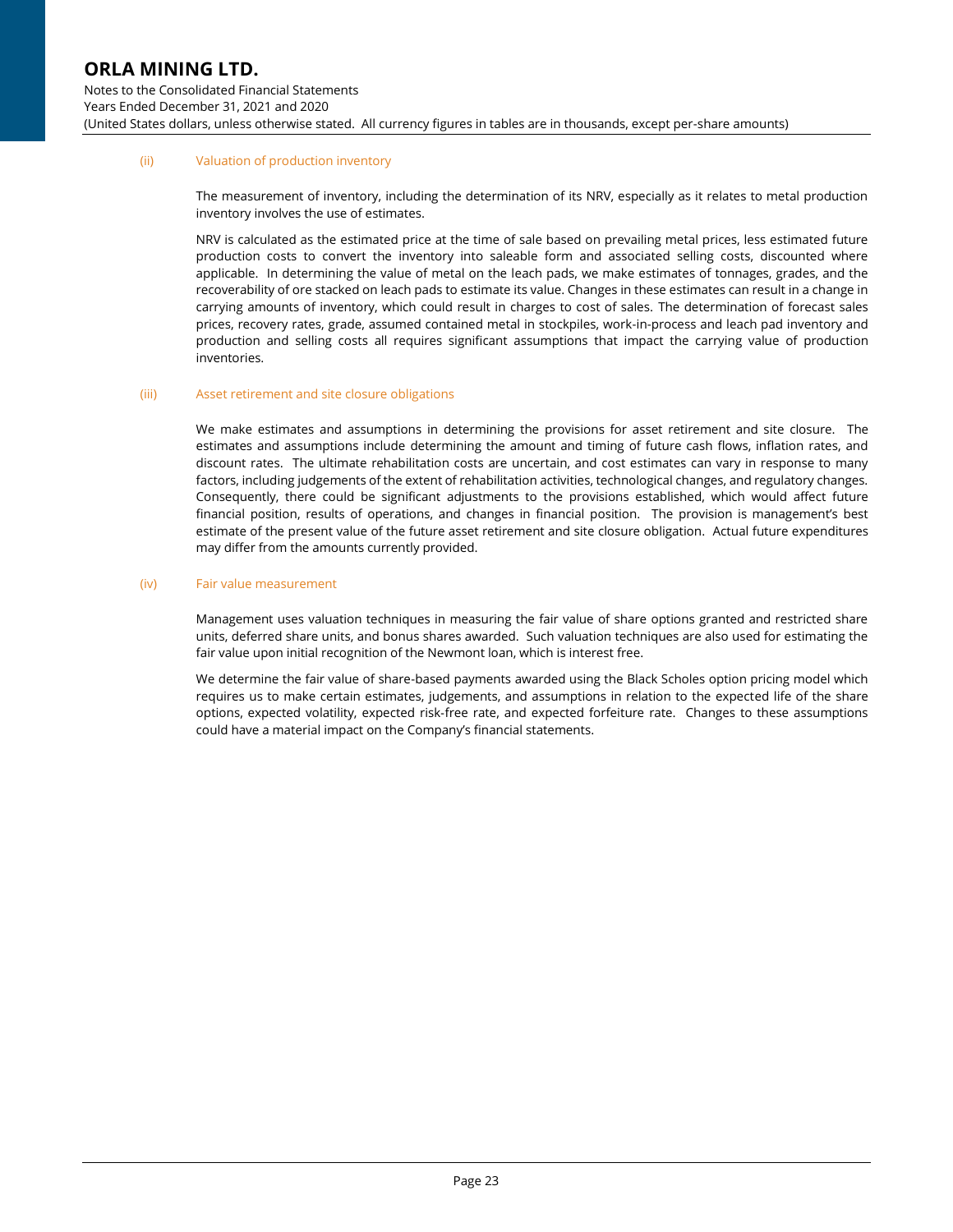Notes to the Consolidated Financial Statements Years Ended December 31, 2021 and 2020 (United States dollars, unless otherwise stated. All currency figures in tables are in thousands, except per-share amounts)

## **5. INVENTORY**

|                        | December 31,<br>2021 | December 31,<br>2020 |
|------------------------|----------------------|----------------------|
|                        |                      |                      |
| Stockpiled ore         | \$<br>2,458          | \$                   |
| In-process inventory   | 6,513                |                      |
| Materials and supplies | 686                  |                      |
| Inventory - current    | 9,657                | \$                   |
|                        |                      |                      |
| Long term              |                      |                      |
| Stockpiled ore         | 1,299                |                      |
| Inventory - long term  | 1,299                | \$                   |

Non-current inventory consists of stockpiled ore that is not expected to be processed within 12 months.

There were no write downs to reduce the carrying value of inventories to net realizable value during the year ended December 31, 2021.

## **6. RESTRICTED CASH**

|                     | December 31, | December 31, |
|---------------------|--------------|--------------|
|                     | 2021         | 2020         |
| Environmental bonds | 3,243        | 2,392        |
| Severance funds     | 297          | 323          |
| Other               | 140          | 68           |
|                     | 3.680        | 2,783        |

## **7. VALUE ADDED TAXES RECOVERABLE**

Our Mexican entities pay value added taxes (called "IVA" in Mexico) on certain goods and services we purchase.

Value added taxes paid in Mexico are fully recoverable. However, IVA recovery returns in Mexico are subject to complex filing requirements and detailed audit or review by the fiscal authorities. Consequently, the timing of receipt of refunds is uncertain. The Mexican tax authorities began issuing payments on these IVA claims to the Company in November 2021. To December 31, 2021, a total of 48.9 million pesos (\$2.4 million) in IVA refunds had been received.

We have used judgement in classifying the current and non-current portions of our Mexican VAT receivables. Factors considered include the regularity of payments received since receiving the first payment, communication from the Mexican tax authorities with respect to specific claims and the expected length of time for refunds in accordance with Mexico's regulations.

Of the long term portion, \$3.4 million (December 31, 2020 - \$nil) was under dispute with the taxation authorities.

|                   | December 31,<br>2021 | December 31,<br>2020 |
|-------------------|----------------------|----------------------|
| Current portion   | 16,776               | 163                  |
| Long term portion | 7.444                | 8,587                |
|                   | 24,220               | 8,750                |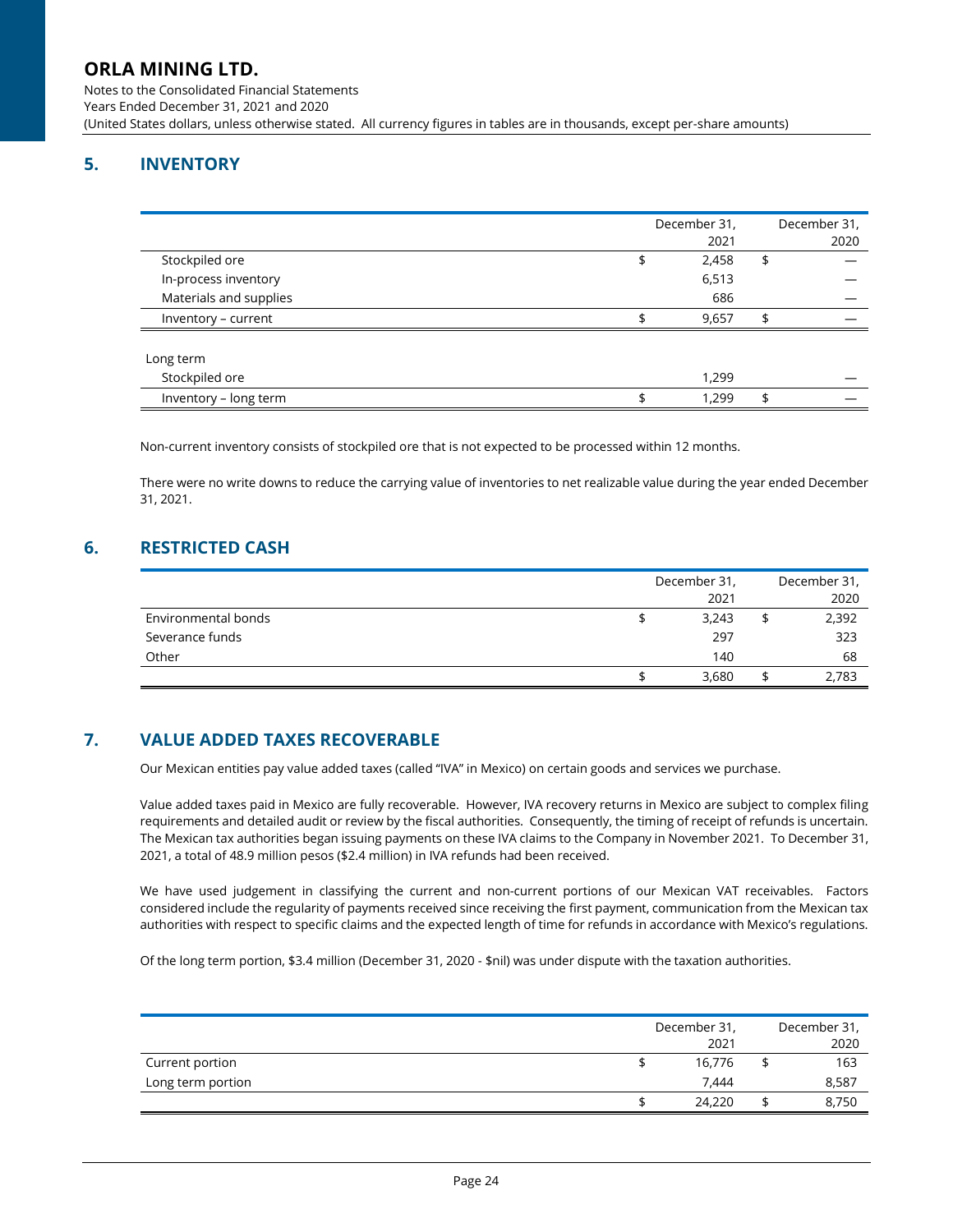Notes to the Consolidated Financial Statements Years Ended December 31, 2021 and 2020 (United States dollars, unless otherwise stated. All currency figures in tables are in thousands, except per-share amounts)

# <span id="page-24-0"></span>**8. EQUIPMENT**

|                                      |                  | Machinery   | Computers |           |              |             |
|--------------------------------------|------------------|-------------|-----------|-----------|--------------|-------------|
|                                      |                  | and         | and       | Other     | Right of use |             |
|                                      | <b>Buildings</b> | equipment   | software  | assets    | assets       | Total       |
| Cost                                 |                  |             |           |           |              |             |
| At January 1, 2020                   | \$               | \$<br>324   | \$<br>150 | \$<br>57  | \$<br>89     | \$<br>620   |
| Additions                            |                  | 72          | 160       | 55        | 233          | 520         |
| Due to changes in exchange rates     |                  | (4)         | 10        | 3         | 16           | 25          |
| At December 31, 2020                 | \$               | \$<br>392   | \$<br>320 | \$<br>115 | \$<br>338    | \$<br>1,165 |
| Additions                            | 67               | 2,437       | 527       | 318       | 1,769        | 5,118       |
| Transfers from construction (note 9) |                  | 2,484       |           |           |              | 2,484       |
| Due to changes in exchange rates     | (1)              | (75)        | (13)      | (6)       | 12           | (83)        |
| At December 31, 2021                 | \$<br>66         | \$<br>5,238 | \$<br>834 | \$<br>427 | \$<br>2,119  | \$<br>8,684 |
| <b>Accumulated depreciation</b>      |                  |             |           |           |              |             |
| At January 1, 2020                   | \$               | \$<br>205   | \$<br>96  | \$<br>17  | \$<br>18     | \$<br>336   |
| Depreciation                         |                  | 26          | 30        | 11        | 39           | 106         |
| Due to changes in exchange rates     |                  | 4           | 7         | 1         | 1            | 13          |
| At December 31, 2020                 | \$               | \$<br>235   | \$<br>133 | \$<br>29  | \$<br>58     | \$<br>455   |
| Depreciation                         | 6                | 115         | 86        | 41        | 352          | 600         |
| Due to changes in exchange rates     |                  |             | (1)       |           | (5)          | (6)         |
| At December 31, 2021                 | \$<br>6          | \$<br>350   | \$<br>218 | \$<br>70  | \$<br>405    | \$<br>1,049 |
|                                      |                  |             |           |           |              |             |
| Net book value                       |                  |             |           |           |              |             |
| At December 31, 2020                 | \$               | \$<br>157   | \$<br>187 | \$<br>86  | \$<br>280    | \$<br>710   |
| At December 31, 2021                 | \$<br>60         | \$<br>4,888 | \$<br>616 | \$<br>357 | \$<br>1,714  | \$<br>7,635 |

Other assets include office equipment and vehicles. Right of use assets include leases of mining equipment, vehicles and buildings. The total depreciation for the year ended December 31, 2021, amounted to \$0.6 million, of which \$0.2 million was included in in inventories, \$0.2 million in other expenses and \$0.2 million was capitalized as part of the carrying amount of construction in progress.

## <span id="page-24-1"></span>**9. MINERAL PROPERTIES AND RELATED CONSTRUCTION**

### <span id="page-24-2"></span>(a) Camino Rojo Project

The Camino Rojo Project lies 190 km NE of the city of Zacatecas, 48 km S-SW of the town of Concepcion del Oro, and 54 km S-SE of Newmont Corporation's ("Newmont") Peñasquito Mine.

### (i) Initial acquisition

In November 2017, we acquired the Camino Rojo Project, a gold and silver oxide heap leach project located in Zacatecas State, Mexico, from Goldcorp Inc. (now called Newmont Corporation). A 2% net smelter return royalty (the "Royalty") on the sale of all metal production from the oxide material at Camino Rojo is payable.

The Company and Newmont also entered into an option agreement regarding the potential development of sulphide operations at Camino Rojo. Pursuant to the option agreement, Newmont will, subject to the applicable sulphide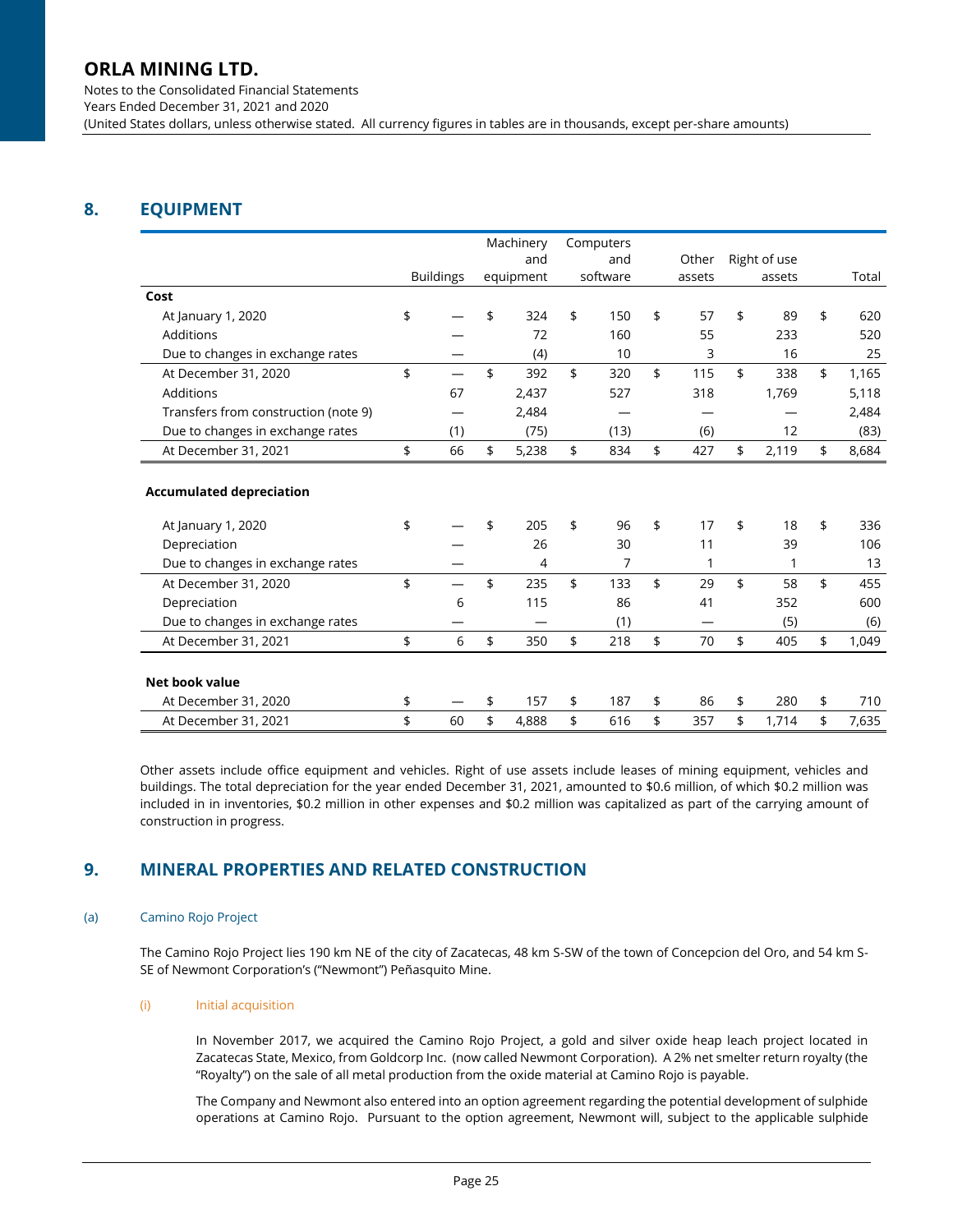project meeting certain thresholds, have an option to acquire a 60% or 70% interest in the applicable sulphide project ("Sulphide Option"). The Royalty excludes revenue on the sale of metals produced from a sulphide project. However, should Newmont decide not to elect to acquire an interest in an applicable sulphide project, Newmont would be entitled to a 2% net smelter return royalty on metals produced from the sulphide material.

The Company has received all permits and satisfied all conditions for the construction of a mine at Camino Rojo. Effective November 30, 2020, we reclassified this project to "mineral properties and related construction". Upon reclassification, we tested the project for impairment, and concluded no impairment was necessary. Subsequent to November 30, 2020, we undertook construction of the oxide gold and silver mine at Camino Rojo.

In common with all mining companies in Mexico, the Camino Rojo Project is subject to a Special Mining Duty of 7.5% of taxable mining profits and an Extraordinary Mining Duty of 0.5% of revenues from precious metals.

### (ii) Layback Area

In February 2021, the Company completed a Layback Agreement with Fresnillo plc ("Fresnillo") and certain of its subsidiaries, pursuant to which (a) the Company agreed to pay Fresnillo total cash consideration of US\$62.8 million in staged payments until December 2023 (note [14\)](#page-30-0) and (b) allows Orla to expand the Camino Rojo Project oxide pit onto part of Fresnillo's mineral concession located immediately north of Orla's property.

The following table summarizes the initial cost capitalized at closing:

| <b>Consideration comprised:</b>                   |        |
|---------------------------------------------------|--------|
| Cash paid                                         | 25,000 |
| Fair value of future cash consideration (note 14) | 37,800 |
|                                                   | 62.800 |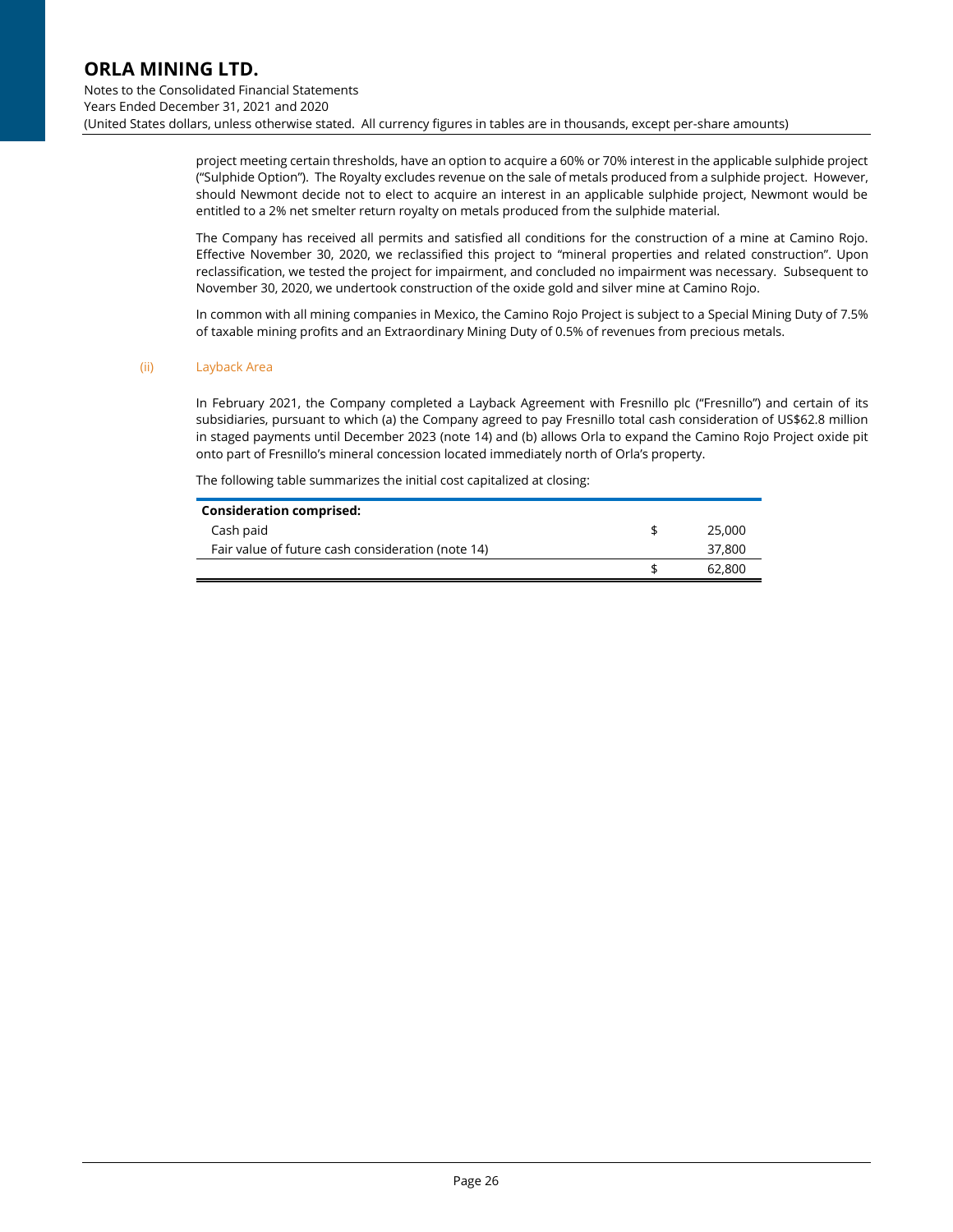### (b) Development and Construction

Orla commenced construction activities at the Camino Rojo Project in December 2020.

|                                                           | At historical cost    |                         |                             |                            |                            |                   |  |  |  |
|-----------------------------------------------------------|-----------------------|-------------------------|-----------------------------|----------------------------|----------------------------|-------------------|--|--|--|
|                                                           |                       | Deposits to             | Accumulated<br>foreign      |                            |                            |                   |  |  |  |
|                                                           | Mineral<br>properties | construction<br>vendors | Construction<br>in progress | Other costs<br>capitalized | exchange on<br>translation | Carrying<br>value |  |  |  |
| At January 1, 2020                                        | \$                    | \$                      |                             |                            |                            |                   |  |  |  |
| Transferred from exploration and<br>evaluation properties | 39,272                |                         |                             |                            | (2, 129)                   | 37,143            |  |  |  |
| Additions                                                 |                       | 28,079                  | 4,845                       |                            |                            | 32,924            |  |  |  |
| Borrowing costs capitalized (note 9(c))                   |                       |                         |                             | 672                        |                            | 672               |  |  |  |
| Change in site closure provision (note 16)                |                       |                         |                             | 164                        |                            | 164               |  |  |  |
| Due to changes in exchange rates                          |                       |                         |                             |                            | 369                        | 369               |  |  |  |
| At December 31, 2020                                      | 39,272<br>\$          | \$<br>28,079            | \$<br>4,845                 | \$<br>836                  | \$<br>(1,760)              | \$<br>71,272      |  |  |  |
| Additions                                                 | 62,800                | 11,411                  | 56,528                      |                            |                            | 130,739           |  |  |  |
| Transfers within categories                               |                       | (37, 832)               | 37,832                      |                            |                            |                   |  |  |  |
| Transfers to Equipment (note 8)                           |                       |                         | (2,484)                     |                            |                            | (2,484)           |  |  |  |
| Borrowing costs capitalized (note 9(c))                   |                       |                         |                             | 13,967                     |                            | 13,967            |  |  |  |
| Change in site closure provision (note 16)                |                       |                         |                             | 4,653                      |                            | 4,653             |  |  |  |
| Due to changes in exchange rates                          |                       |                         |                             |                            | (4,398)                    | (4,398)           |  |  |  |
| At December 31, 2021                                      | \$102,072             | \$<br>1,658             | \$<br>96,721                | 19,456<br>\$               | \$<br>(6, 158)             | \$213,749         |  |  |  |

### <span id="page-26-1"></span>(c) Borrowing costs capitalized

|                                                      | Year ended<br>December 31, |        |    | Year ended<br>December 31, |  |  |
|------------------------------------------------------|----------------------------|--------|----|----------------------------|--|--|
|                                                      |                            | 2021   |    | 2020                       |  |  |
| Capitalized borrowing costs, beginning of the year   | \$                         | 672    | \$ |                            |  |  |
| Capitalized during the year:                         |                            |        |    |                            |  |  |
| Borrowing costs - Camino Rojo project loan (note 12) |                            | 12,430 | \$ | 700                        |  |  |
| Borrowing costs - Fresnillo obligation (note 14)     |                            | 1,654  |    |                            |  |  |
| Interest earned on borrowed funds                    |                            | (117)  |    | (28)                       |  |  |
| Capitalized borrowing costs, end of the year         |                            | 14.639 |    | 672                        |  |  |

## <span id="page-26-0"></span>**10. EXPLORATION AND EVALUATION PROPERTIES**

The Company's exploration and evaluation properties consist of the Cerro Quema Project and the Monitor Gold Project. The Camino Rojo Project is classified under "Mineral properties and related construction" (see note [9\)](#page-24-1).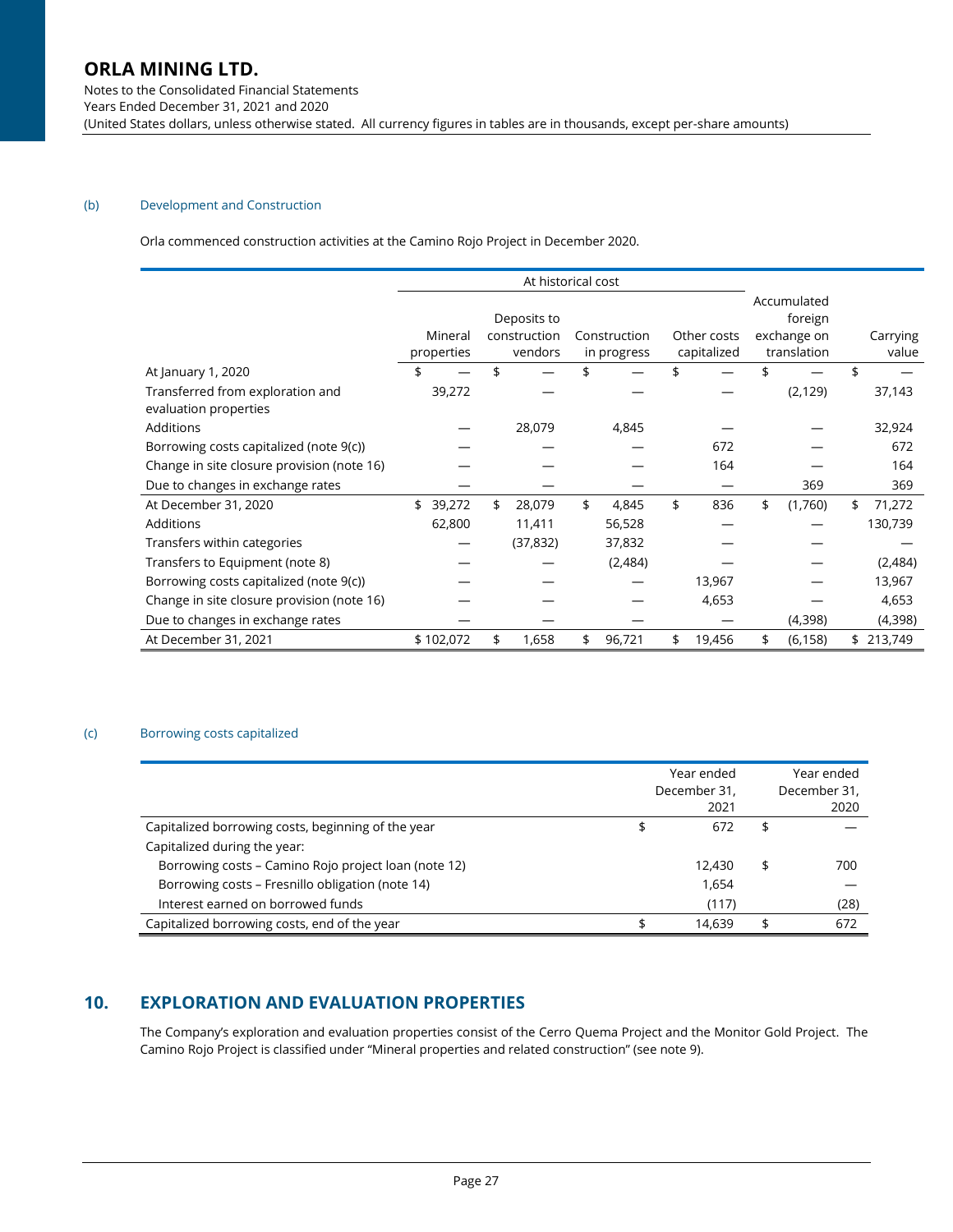Notes to the Consolidated Financial Statements

Years Ended December 31, 2021 and 2020

(United States dollars, unless otherwise stated. All currency figures in tables are in thousands, except per-share amounts)

|                                                              | Camino       | Cerro        | Monitor   |               |
|--------------------------------------------------------------|--------------|--------------|-----------|---------------|
|                                                              | Rojo         | Quema        | Gold      | Total         |
| <b>Acquisition costs</b>                                     |              |              |           |               |
| At January 1, 2020                                           | \$<br>42,615 | \$<br>82,429 | \$<br>314 | \$<br>125,358 |
| Additions                                                    |              |              |           |               |
| Transferred to "mineral properties and related construction" | (39, 272)    |              |           | (39, 272)     |
| Transferred to value added taxes recoverable                 | (3,343)      |              |           | (3,343)       |
| At December 31, 2020                                         | \$           | \$<br>82,429 | \$<br>314 | \$<br>82,743  |
| Additions                                                    |              |              |           |               |
| At December 31, 2021                                         | \$           | \$<br>82,429 | \$<br>314 | \$<br>82,743  |
| Accumulated foreign exchange on translation                  |              |              |           |               |
| At January 1, 2020                                           | \$<br>285    | \$           |           | 285           |
| Due to changes in exchange rates                             | (2, 414)     |              |           | (2, 414)      |
| Transferred to "mineral properties and related construction" | 2,129        |              |           | 2,129         |
| At December 31, 2020                                         | \$           | \$           | \$        | \$            |
| Due to changes in exchange rates                             |              |              |           |               |
| At December 31, 2021                                         | \$           | \$           | \$        | \$            |
| <b>Acquisition costs</b>                                     |              |              |           |               |
| At December 31, 2020                                         | \$           | \$<br>82,429 | \$<br>314 | \$<br>82,743  |
| At December 31, 2021                                         | \$           | \$<br>82,429 | \$<br>314 | \$<br>82,743  |

#### (a) Cerro Quema Project

The Cerro Quema Project is located on the Azuero Peninsula in Los Santos Province, Panama. The project is at the exploration and development stage for a proposed open pit mine with process by heap leaching. We own the mineral rights as well as the surface rights over the current mineral resource areas, proposed mine development areas, and priority drill target areas.

The original 20-year terms for the exploitation concessions expired in February and March of 2017. The Company has applied for the prescribed ten-year extension to these concessions as it is entitled to under Panamanian mineral law. In March 2017, the Ministry of Commerce and Industry provided written confirmation to the Company that the extension applications had been received and that exploration work could continue while the Company awaits renewal of the concessions. As of the date of these financial statements, final concession renewals have not been received and are still under review. However, we continue to receive ongoing drilling, water use, environmental and other permits, and have paid concession taxes, and issued the annual reports in the normal course.

The Company published the results of a Pre-Feasibility Study on the Cerro Quema Project entitled "Project Pre-Feasibility Updated NI 43-101 Technical Report on the Cerro Quema Project Province of Los Santos, Panama" dated January 18, 2022.

### (b) Monitor Gold Project

The Monitor Gold Project consists of three separate option agreements consisting of 422 claims covering 3,416 hectares in Nye County, Nevada, USA.

In 2020, the payments required under the option agreements consisted of \$40,000 in advance royalty payments, and \$75,000 in work commitments, all of which requirements were met by the Company. In 2021, the payments required under the option agreements consist of \$150,000 in share issuance (issued), \$60,000 in advance royalty payments (paid), and \$125,000 in work commitment (completed). To maintain the option agreements in good standing, minimum payments and work commitments are required each year until 2038.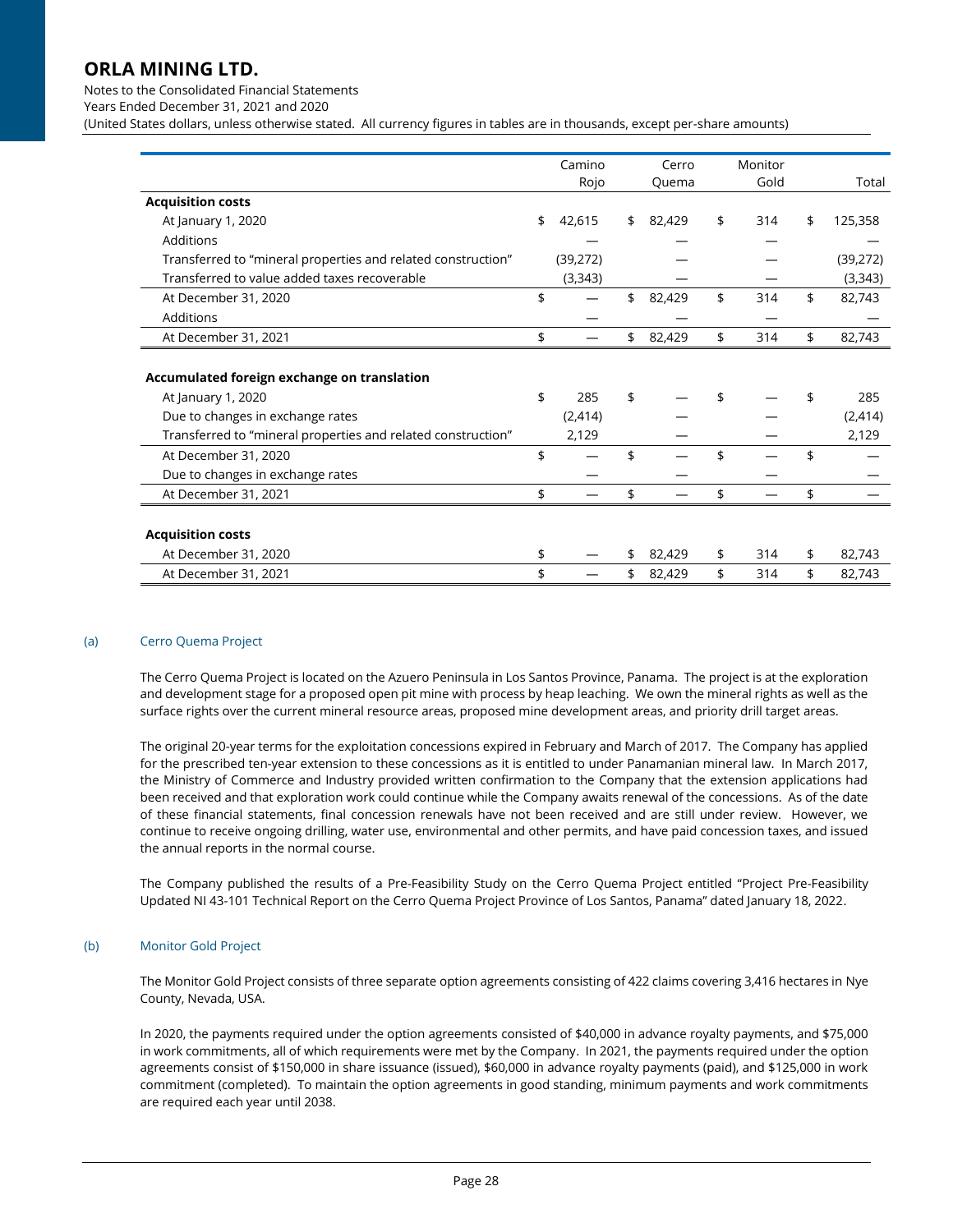# **11. TRADE AND OTHER PAYABLES AND ACCRUED LIABILITIES**

### <span id="page-28-0"></span>(a) Trade and other payables

|                             |   | December 31,<br>2021 | December 31,<br>2020 |
|-----------------------------|---|----------------------|----------------------|
| Trade payables              | ₽ | 5,966                | \$<br>2,583          |
| Payroll related liabilities |   | 339                  | 658                  |
| Royalties payable           |   | 113                  |                      |
| Lease obligations (note 15) |   | 372                  | 131                  |
| Other                       |   | 26                   | 11                   |
|                             |   | 6,816                | 3,383                |

### <span id="page-28-1"></span>(b) Accrued liabilities

|                      | December 31,<br>2021 | December 31,<br>2020 |
|----------------------|----------------------|----------------------|
| Construction-related | \$<br>2,045          | 1,082                |
| Land and water fees  | 1,795                | 1,852                |
| Payroll related      | 1,244                | 725                  |
| Other                | 575                  | 684                  |
|                      | 5,659                | 4,343                |

## <span id="page-28-2"></span>**12. CAMINO ROJO PROJECT LOAN**

In December 2019, the Company entered into a loan agreement with Trinity Capital Partners Corporation ("Trinity Capital") and certain other lenders with respect to a credit debt facility of \$125 million for the development of the Camino Rojo Oxide Gold Project (the "Project Loan").

The Project Loan provides a total of \$125 million to the Company, available in three tranches, to be used for the development of the Camino Rojo Project, funding a portion of the Layback Agreement (note [9\(a\)\)](#page-24-2), and normal course corporate purposes. The Company drew down the first tranche of \$25 million in December 2019, the second tranche of \$50 million in October 2020, and the third tranche of \$50 million in April 2021.

The Project Loan is denominated in US dollars, and bears interest at 8.80% per annum, payable quarterly, and is secured by all the assets of the Camino Rojo Project and the fixed assets of the Cerro Quema Project. The principal amount is due upon maturity at December 18, 2024, with no scheduled principal repayments prior to maturity. The Company may prepay the loan, in full or in part, at any time during the term without penalty, by using cash flow from operations.

Upon draw down of the first tranche, in December 2019, the Company issued 32.5 million common share purchase warrants (with an exercise price of C\$3.00 per warrant and expiry date of December 18, 2026) to the lenders in connection with the closing. Including these warrants, a total of \$12,039,000 was considered transaction costs and was charged against the carrying value of the Project Loan.

On December 1, 2020, we commenced capitalizing the interest on this loan to "mineral properties and related construction". During the year ended December 31, 2021, we capitalized \$12.4 million (2020 – \$0.7 million) (note 9(c)).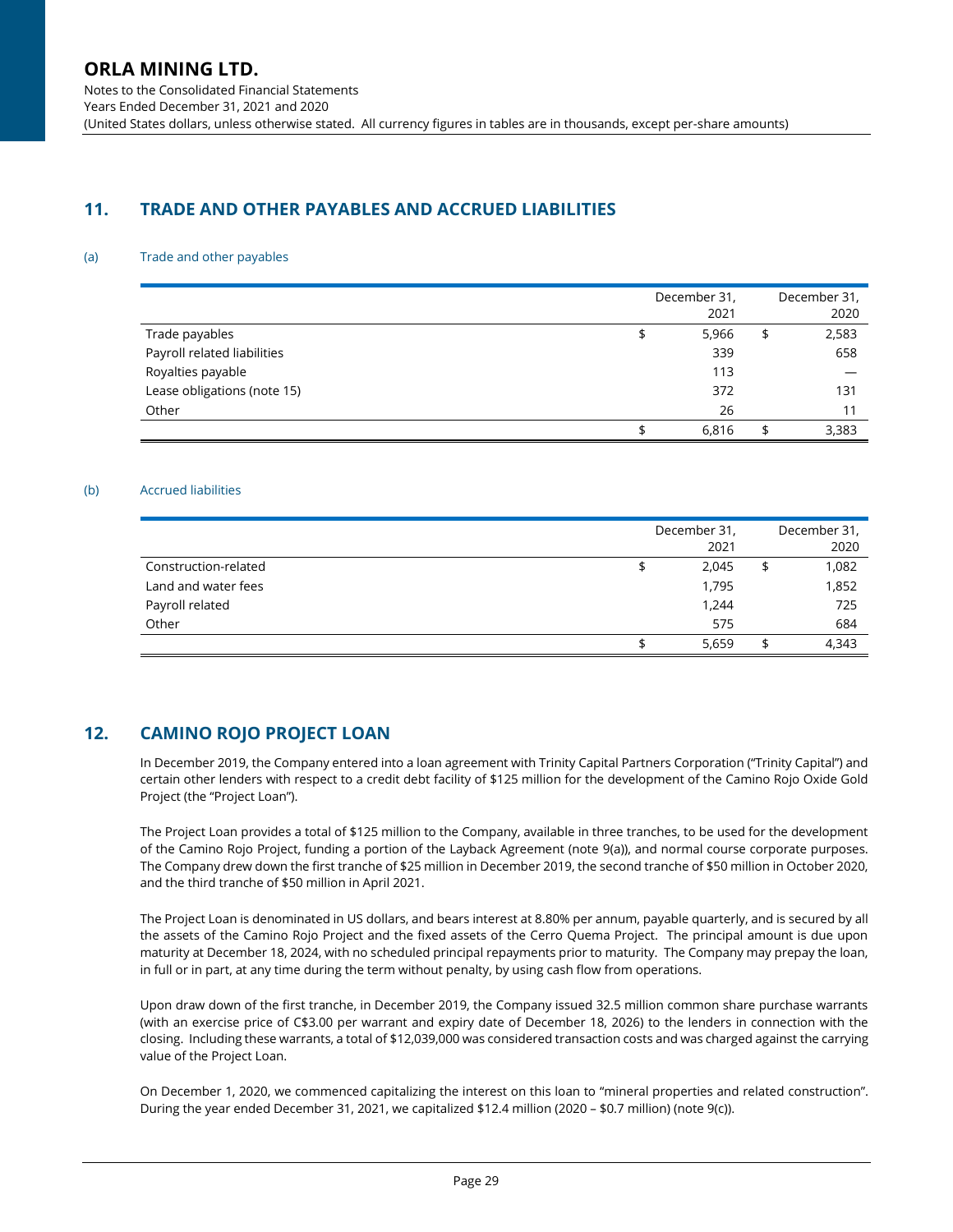Notes to the Consolidated Financial Statements

Years Ended December 31, 2021 and 2020

(United States dollars, unless otherwise stated. All currency figures in tables are in thousands, except per-share amounts)

|                                                      |               |       | Transaction |               |
|------------------------------------------------------|---------------|-------|-------------|---------------|
|                                                      | Loan advances | costs | Net         |               |
| At January 1, 2020                                   | \$<br>25,000  | \$    | (12,039)    | \$<br>12,961  |
| Advances during the year                             | 50,000        |       |             | 50,000        |
| Cash transaction costs                               |               |       | (2, 475)    | (2, 475)      |
| Amortization of the transaction costs                |               |       | 632         | 632           |
| Foreign exchange                                     |               |       | (422)       | (422)         |
| At December 31, 2020                                 | \$<br>75,000  | \$    | (14, 304)   | \$<br>60,696  |
| Advances during the year                             | 50,000        |       |             | 50,000        |
| Cash transaction costs                               |               |       | (165)       | (165)         |
| Accretion during the period, capitalized (note 9(c)) | 9,613         |       | 2,817       | 12,430        |
| Cash interest paid                                   | (9,613)       |       |             | (9,613)       |
| Foreign exchange                                     |               |       | (88)        | (88)          |
| At December 31, 2021                                 | \$<br>125,000 | \$    | (11,740)    | \$<br>113,260 |

## <span id="page-29-0"></span>**13. NEWMONT LOAN**

As part of the Company's acquisition of the Camino Rojo project from Newmont, Newmont agreed to provide interest-free loans to the Company for all the annual landholding costs on the Camino Rojo project from November 7, 2017, until December 31, 2019. The loans are to be repaid upon declaration of commencement of commercial production of a heap leach operation at the Camino Rojo Project. To the date of these financial statements, approximately 219 million Mexican pesos (approximately \$10.6 million) had been advanced by Newmont under this agreement. No further advances in respect of this loan are expected.

During the year ended December 31, 2020, the Company agreed with Newmont that the repayment would be made in cash. We expect this payment to occur during the first half of 2022.

Because the loan is non-interest bearing, for accounting purposes at the date of each advance, we discount the expected payments using a risk-adjusted discount rate and an estimated repayment date. A rate of 14.6% was used for the advance received during 2019 (2018 – 15.4%).

|                                                      | Mexican pesos<br>(thousands) | Mexican pesos<br>(thousands) | US dollars<br>(thousands) |
|------------------------------------------------------|------------------------------|------------------------------|---------------------------|
|                                                      | Undiscounted                 | Discounted                   |                           |
| At January 1, 2020                                   | 219,466                      | 182,700                      | \$<br>9,647               |
| Accretion during the year                            |                              | 27,713                       | 1,295                     |
| Modification gains arising from changes in estimates |                              | (22,093)                     | (1,032)                   |
| Foreign exchange                                     |                              |                              | (470)                     |
| At December 31, 2020                                 | 219,466                      | 188,320                      | \$<br>9,440               |
| Accretion during the year                            |                              | 28,031                       | 1,382                     |
| Modification gains arising from changes in estimates |                              | (4, 470)                     | (220)                     |
| Foreign exchange                                     |                              |                              | (309)                     |
| At December 31, 2021                                 | 219,466                      | 211,881                      | \$<br>10.293              |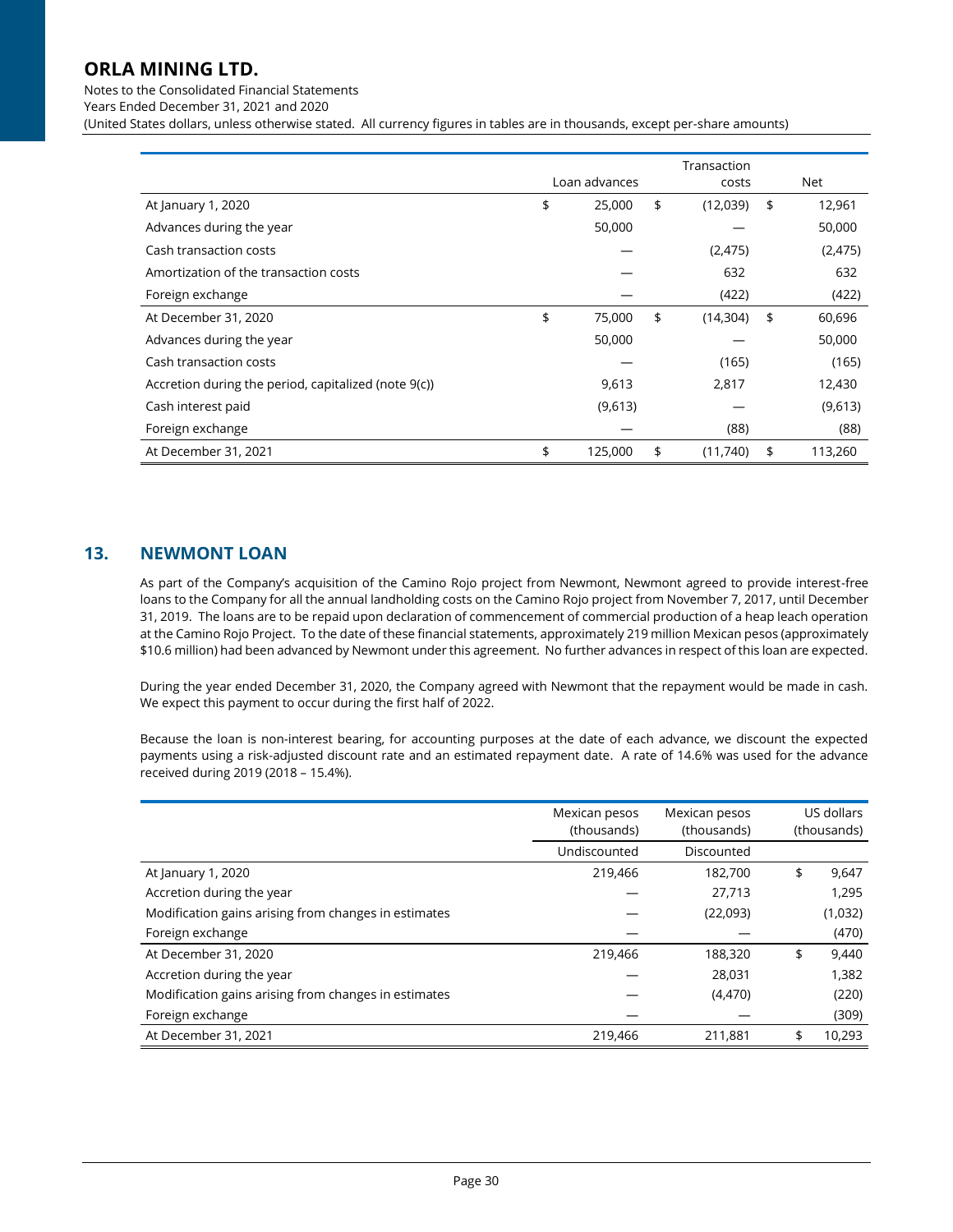Notes to the Consolidated Financial Statements Years Ended December 31, 2021 and 2020 (United States dollars, unless otherwise stated. All currency figures in tables are in thousands, except per-share amounts)

## <span id="page-30-0"></span>**14. FRESNILLO OBLIGATION**

Pursuant to the terms of the Layback Agreement (note [9\(a\)\)](#page-24-2), we agreed to pay Fresnillo total cash consideration of US\$62.8 million through a staged payment schedule:

- i. US\$25 million upon closing of the transaction (paid February 22, 2021);
- ii. US\$15 million upon the earlier of December 1, 2022, and 12 months following the commencement of commercial production at the Camino Rojo Project; and
- iii. US\$22.8 million upon the earlier of December 1, 2023, and 24 months following the commencement of commercial production at the Camino Rojo Project.

The amounts payable after February 22, 2021, bear interest at 5% per annum, payable quarterly. We capitalize the interest on this loan to "Mineral properties and related construction". During the year ended December 31, 2021, we capitalized \$1.7 million (year ended December 31, 2020 – nil) (note [9\(c\)\).](#page-26-1)

|                                                      | Total        |
|------------------------------------------------------|--------------|
| At January 1, 2021                                   | \$           |
| Initial recognition                                  | 37,800       |
| Accretion during the period, capitalized (note 9(c)) | 1,654        |
| Cash interest paid                                   | (1,654)      |
| At December 31, 2021                                 | \$<br>37,800 |
|                                                      |              |
| Current                                              | 15,000       |
| Non-current                                          | 22,800       |
|                                                      | \$<br>37,800 |

## <span id="page-30-1"></span>**15. LEASE OBLIGATIONS**

The Company has lease contracts for mining equipment, vehicles and buildings. Leases of mining equipment have lease terms of five years, while vehicles and buildings generally have lease terms between three and five years.

In July 2021, we entered into a new lease agreement for the use of mining equipment in relation to contract mining at Camino Rojo for a period of five years. The Company makes fixed payments and additional variable lease payments depending on the usage of the assets during the contract period. On commencement of the lease, the Company recognized a \$0.9 million rightof-use asset and lease liability. During 2021, we made variable lease payments totalling \$4.6 million based on the usage of the mining equipment. We have elected not to separate the lease component from the non-lease component.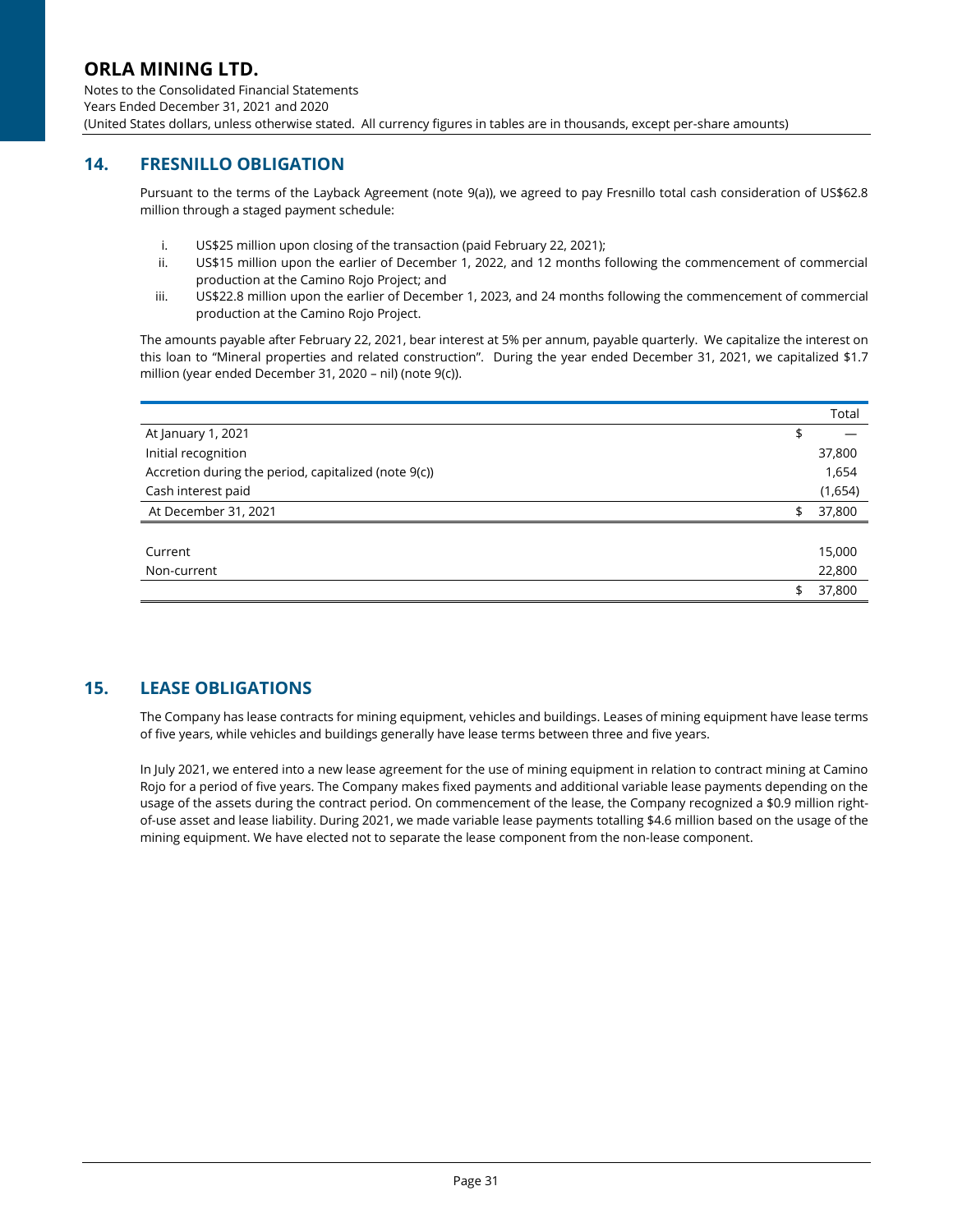Notes to the Consolidated Financial Statements Years Ended December 31, 2021 and 2020 (United States dollars, unless otherwise stated. All currency figures in tables are in thousands, except per-share amounts)

### (a) Lease liabilities

|                                  | December 31,<br>2021 | December 31,<br>2020 |
|----------------------------------|----------------------|----------------------|
| Beginning of year                | \$<br>273            | \$<br>67             |
| Additions                        | 1,769                | 233                  |
| Interest expense                 | 32                   |                      |
| Lease payments                   | (681)                | (47)                 |
| Due to changes in exchange rates | 8                    | 13                   |
| End of year                      | \$<br>1,401          | \$<br>273            |
| Current<br>Non-current           | \$<br>372<br>1,029   | \$<br>131<br>142     |
|                                  | \$<br>1,401          | \$<br>273            |

## (b) Lease expenses recognized

|                                                                              | December 31, | December 31, |
|------------------------------------------------------------------------------|--------------|--------------|
|                                                                              | 2021         | 2020         |
| Interest on lease liabilities                                                | 32           |              |
| Variable lease payments not included in the measurement of lease liabilities | 4.579        | 141          |
| Expenses relating to short-term leases                                       | 131          | 48           |
| Expenses relating to leases of low-value assets, excluding short-term leases | 155          | 121          |
|                                                                              | 4.897        | 317          |

The maturity analysis of lease liabilities is disclosed in note [28\(b\)\(ii\).](#page-44-0)

## <span id="page-31-0"></span>**16. SITE CLOSURE PROVISIONS**

|                                                                    | Camino Rojo | Cerro Quema |           |
|--------------------------------------------------------------------|-------------|-------------|-----------|
|                                                                    | Project     | Project     | Total     |
| At December 1, 2020                                                | \$<br>232   | \$<br>343   | \$<br>575 |
| Decrease in estimated cash flows                                   | (57)        |             | (57)      |
| At December 31, 2020                                               | \$<br>175   | \$<br>343   | \$<br>518 |
| Increase in estimated cash flows resulting from current activities | 4,738       |             | 4,738     |
| Accretion during the period                                        | 223         |             | 223       |
| Foreign exchange                                                   | (19)        |             | (19)      |
| At December 31, 2021                                               | 5,117       | 343         | 5,460     |

| Year ended December 31, 2021          | Camino Rojo<br>Project | Cerro Quema<br>Project |
|---------------------------------------|------------------------|------------------------|
| Estimated settlement dates            | 2029 to 2041           | 2022                   |
| Undiscounted risk-adjusted cash flows | \$6,091                |                        |
| Inflation rate                        | 5.55%                  |                        |
| Discount rate                         | 7.43%                  |                        |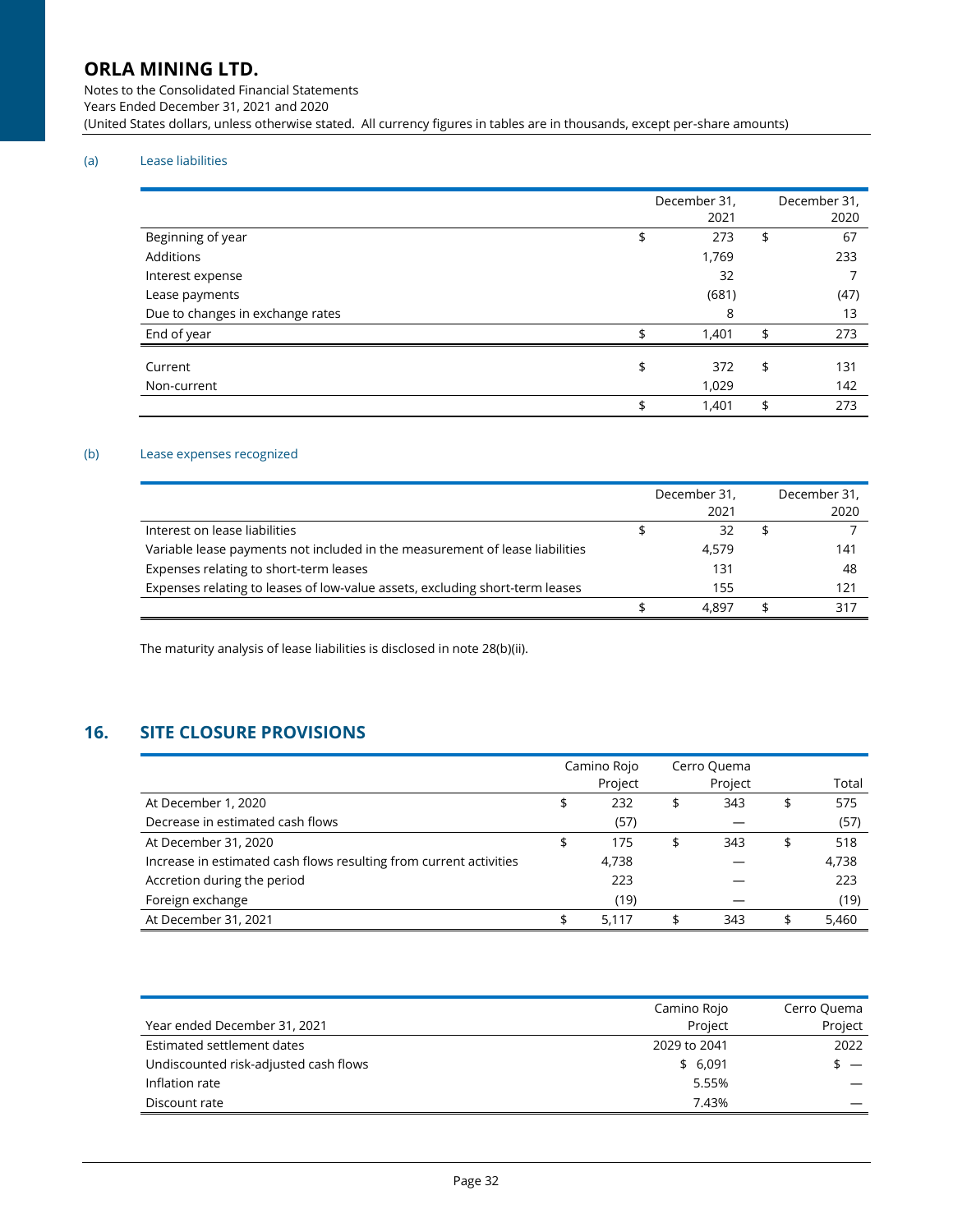## <span id="page-32-0"></span>**17. REVENUE**

As at December 31, 2021, the mine at the Camino Rojo Project was under construction. We have chosen to early adopt the amendments in IFRS 16 "Property, Plant, and Equipment", pursuant to which proceeds from metal sales occurring before the mine comes in commercial production and is available for use should be recognized in profit or loss, together with the costs of producing those items. We measured the costs of producing this metal, while the mine was under construction, in accordance with IAS 2 "Inventories".

Revenue by significant product type:

|                             | 2021  | 2020 |
|-----------------------------|-------|------|
| Gold                        | 4,094 | \$   |
| Silver                      | 30    |      |
| Subtotal                    | 4,124 |      |
| Refining and transportation | (33)  |      |
|                             | 4,091 |      |

Revenue recognized during the year ended December 31, 2021 is from one external customer.

## <span id="page-32-1"></span>**18. GENERAL AND ADMINISTRATIVE EXPENSES**

|                               | 2021  | 2020  |
|-------------------------------|-------|-------|
| Office and administrative     | 1.911 | 643   |
| Professional fees             | 1,702 | 1,389 |
| Regulatory and transfer agent | 662   | 142   |
| Salaries and benefits         | 2.932 | 2,156 |
|                               | 7.207 | 4,330 |

## <span id="page-32-2"></span>**19. EXPLORATION AND EVALUATION EXPENSES**

|                      | 2021   | 2020   |
|----------------------|--------|--------|
| Camino Rojo Project  | 9,908  | 12,658 |
| Cerro Quema Project  | 4,771  | 3,465  |
| Monitor Gold Project | 366    | 136    |
| Other                | 63     | 43     |
|                      | 15.108 | 16,302 |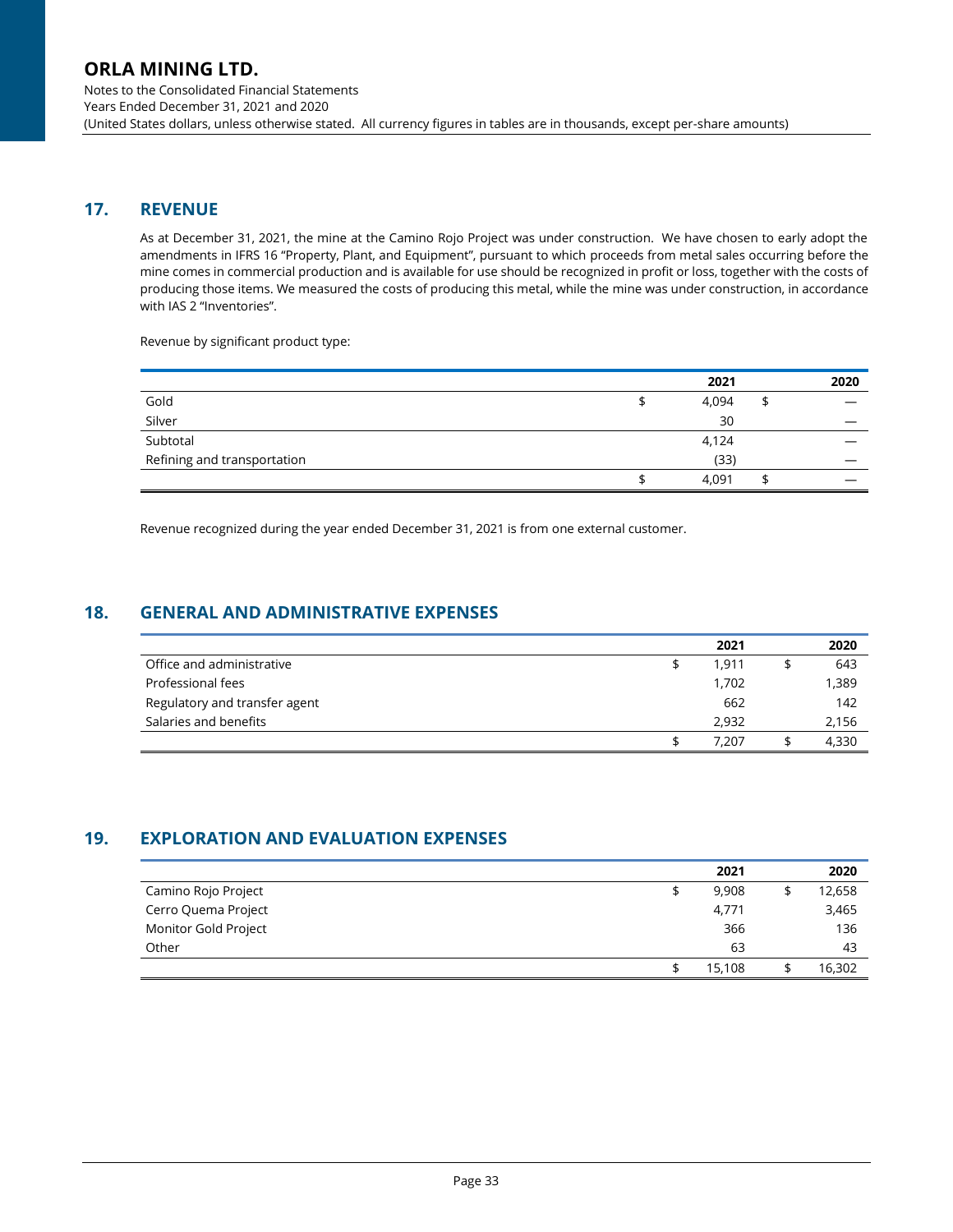Notes to the Consolidated Financial Statements Years Ended December 31, 2021 and 2020 (United States dollars, unless otherwise stated. All currency figures in tables are in thousands, except per-share amounts)

# <span id="page-33-1"></span>**20. INTEREST AND FINANCE COSTS**

|                                                 | 2021  | 2020  |
|-------------------------------------------------|-------|-------|
| Accretion on Camino Rojo project loan (note 12) |       | 2,860 |
| Accretion on Newmont loan (note 13)             | 1,382 | 1,295 |
| Accretion on site closure provisions (note 16)  | 223   |       |
| Interest expense on leases (note 15)            | 32    |       |
| Interest income                                 | (140) | (267) |
| Interest on IVA refunds                         | (203) |       |
| Other                                           |       |       |
|                                                 | 1.296 | 3.895 |

<span id="page-33-3"></span>On December 1, 2020, we ceased expensing and commenced capitalizing the accretion on the Camino Rojo project loan.

## <span id="page-33-2"></span>**21. OTHER (GAINS) AND LOSSES**

|                                                                | 2021  | 2020    |
|----------------------------------------------------------------|-------|---------|
| Realized gains on foreign currency transactions                | (598) |         |
| Modification gains arising from changes in estimates (note 13) | (220) | (1,032) |
| Other                                                          |       | (25)    |
|                                                                | (809) | (1,057) |

## <span id="page-33-0"></span>**22. SHARE CAPITAL**

### (a) Authorized share capital

The Company's authorized share capital consists of an unlimited number of common shares without par value and an unlimited number of preferred shares without par value.

### (b) Issued share capital

On July 14, 2021, the Company issued 9,085,263 common shares at a price of C\$4.75 per common share for gross proceeds of C\$43.2 million (\$34.4 million). The Company incurred transaction costs of C\$1.3 million (\$1.0 million)

On February 5, 2021, the Company issued 33,000 common shares at a total fair value of \$150,000 in respect of the annual share consideration in connection with the Company's option agreement to acquire the Monitor Gold Project.

Refer to the Consolidated Statements of Changes in Equity for details of other share issuances during the years ended December 31, 2021, and 2020.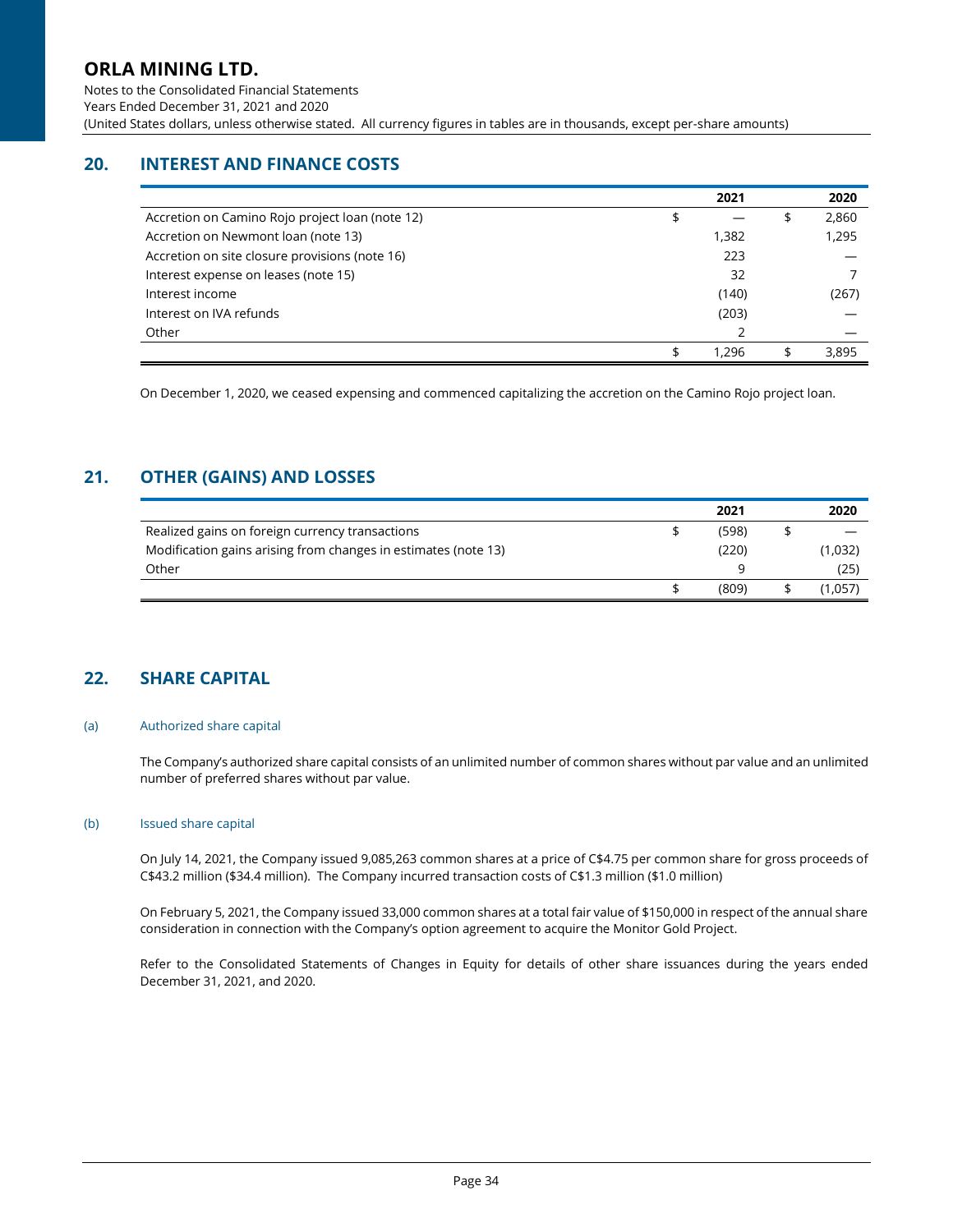Notes to the Consolidated Financial Statements Years Ended December 31, 2021 and 2020 (United States dollars, unless otherwise stated. All currency figures in tables are in thousands, except per-share amounts)

### <span id="page-34-0"></span>(c) Warrants

The following summarizes information about warrants outstanding during 2021:

| Expiry date                     | Exercise<br>price | December 31 | 2020       |     | Exercised   |     | Expired    |            | December 31<br>2021 |
|---------------------------------|-------------------|-------------|------------|-----|-------------|-----|------------|------------|---------------------|
| February 15, 2021               | C\$ 2.35          | 7,782,994   |            |     | (7,439,744) |     | (343, 250) |            |                     |
| July 8, 2021                    | 0.62<br>C\$       |             | 370,000    |     | (370,000)   |     |            |            |                     |
| June 12, 2022                   | 1.65<br>C\$       | 4,992,500   |            |     | (250,000)   |     |            |            | 4,742,500           |
| November 7, 2022                | 1.40<br>C\$       | 3,000,000   |            |     |             |     |            |            | 3,000,000           |
| December 18, 2026               | C\$ 3.00          |             | 32,500,000 |     |             |     |            | 32,500,000 |                     |
| Total number of warrants        |                   | 48,645,494  |            |     | (8,059,744) |     | (343,250)  |            | 40,242,500          |
|                                 |                   |             |            |     |             |     |            |            |                     |
| Weighted average exercise price |                   | C\$         | 2.64       | C\$ | 2.25        | C\$ | 2.35       | C\$        | 2.72                |

The following summarizes information about warrants outstanding during 2020:

|                                 | Exercise    | December 31 |             |         | December 31 |
|---------------------------------|-------------|-------------|-------------|---------|-------------|
| Expiry date                     | price       | 2019        | Exercised   | Expired | 2020        |
| February 15, 2021               | C\$ 2.35    | 8,790,600   | (1,007,606) |         | 7,782,994   |
| July 8, 2021                    | C\$ 0.62    | 570,000     | (200,000)   |         | 370,000     |
| June 12, 2022                   | 1.65<br>C\$ | 5,842,500   | (850,000)   |         | 4,992,500   |
| November 7, 2022                | C\$<br>1.40 | 3,000,000   |             |         | 3,000,000   |
| December 18, 2026               | C\$ 3.00    | 32,500,000  |             |         | 32,500,000  |
| Total number of warrants        |             | 50,703,100  | (2,057,606) |         | 48,645,494  |
|                                 |             |             |             |         |             |
| Weighted average exercise price |             | C\$<br>2.61 | C\$<br>1.89 | C\$     | C\$<br>2.64 |

Subsequent to the reporting period, the Company issued 100,000 common shares for proceeds of C\$300,000 (\$234,800) pursuant to the exercise of warrants (note [31\(a\)\)](#page-48-0).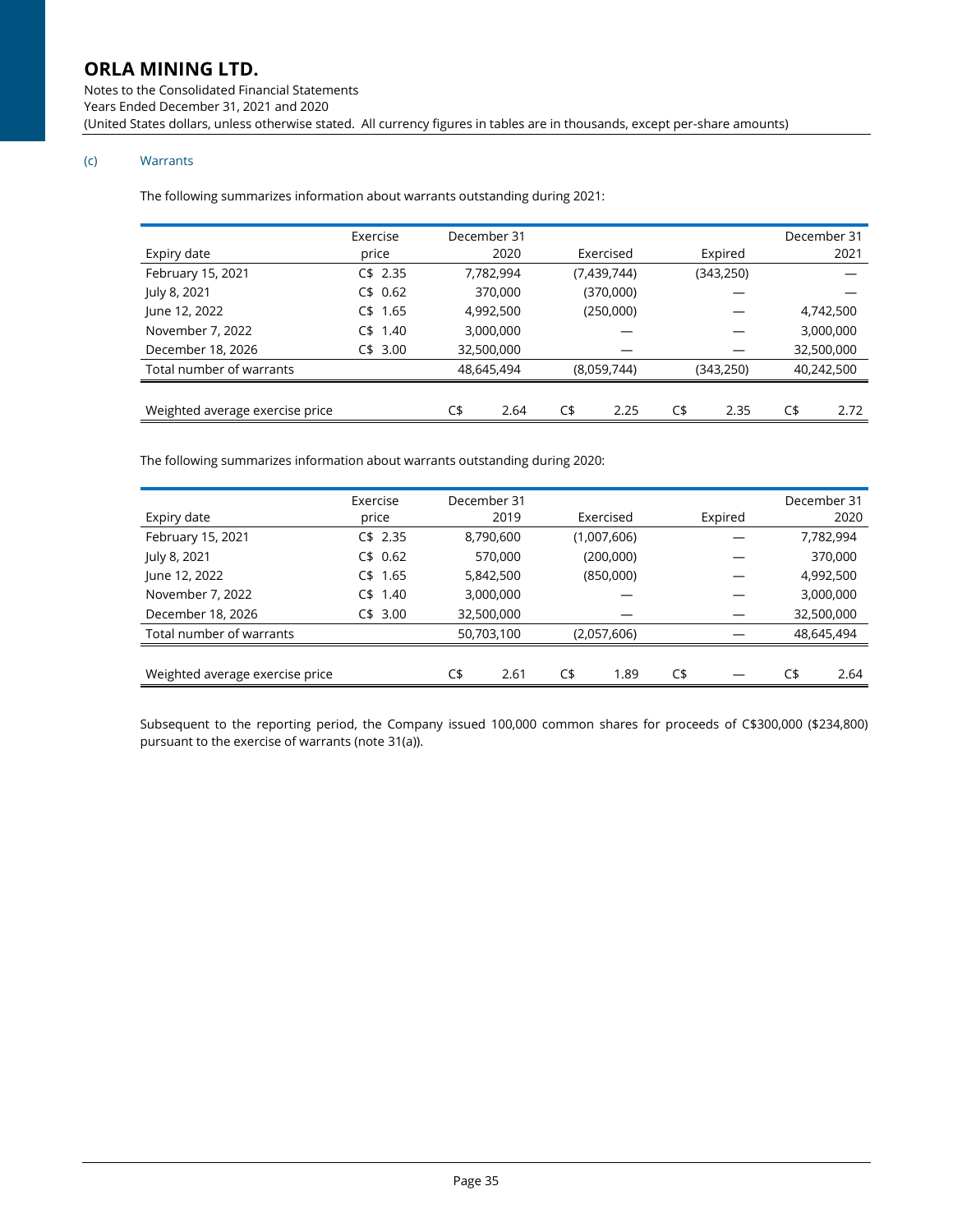<span id="page-35-1"></span>Notes to the Consolidated Financial Statements Years Ended December 31, 2021 and 2020 (United States dollars, unless otherwise stated. All currency figures in tables are in thousands, except per-share amounts)

## <span id="page-35-0"></span>**23. SHARE-BASED PAYMENTS**

The Company has four different forms of share-based payments for eligible recipients – stock options, restricted share units ("RSUs"), deferred share units ("DSUs"), and bonus shares.

| Share based payments expense        | Year ended December 31 |       |    |       |
|-------------------------------------|------------------------|-------|----|-------|
|                                     |                        | 2021  |    | 2020  |
| Stock options (note 23(a))          |                        | 1.350 | \$ | 1,635 |
| Restricted share units (note 23(b)) |                        | 738   |    | 545   |
| Deferred share units (note 23(c))   |                        | 241   |    | 213   |
| Bonus shares (note 23(d))           |                        |       |    | 130   |
| Share based payments expense        |                        | 2.329 | \$ | 2,523 |

### <span id="page-35-2"></span>(a) Stock options

Stock options granted by the Company typically have a five-year life, with one third each vesting on grant date, and one year and two years after grant date.

|                                  | 2021<br>Weighted |      |                | 2020          |      |                |  |
|----------------------------------|------------------|------|----------------|---------------|------|----------------|--|
| <b>Stock options outstanding</b> |                  |      |                |               |      | Weighted       |  |
|                                  |                  |      | average        |               |      | average        |  |
|                                  | Number           |      | exercise price | Number        |      | exercise price |  |
| Beginning of year                | 9,959,927        | C\$  | 1.60           | 9,917,336     | C\$  | 1.20           |  |
| Granted                          | 678,347          |      | 4.74           | 2,233,438     |      | 2.91           |  |
| Exercised                        | (687, 400)       |      | 0.87           | (2, 112, 103) |      | 1.15           |  |
| Expired, forfeited or cancelled  | (50,000)         |      | 1.39           | (78, 744)     |      | 1.17           |  |
| End of year                      | 9,900,874        | $C\$ | 1.86           | 9,959,927     | C\$  | 1.60           |  |
|                                  |                  |      |                |               |      |                |  |
| Vested, end of year              | 8,704,157        | $C\$ | 1.63           | 7,774,007     | $C\$ | 1.39           |  |

|                                         |     | 2021    |     | 2020      |
|-----------------------------------------|-----|---------|-----|-----------|
| Number granted                          |     | 678,347 |     | 2,233,438 |
| Grant date fair value                   | C\$ | 1.294   | C\$ | 2,729     |
| Weighted average of assumptions used:   |     |         |     |           |
| Share price at grant date               | C\$ | 4.74    | C\$ | 2.91      |
| Expected volatility                     |     | 45%     |     | 48%       |
| <b>Expected life</b>                    |     | 5 years |     | 5 years   |
| Canadian dollar risk free interest rate |     | 1.0%    |     | 0.5%      |
| <b>Dividends</b>                        |     | nil     |     | nil       |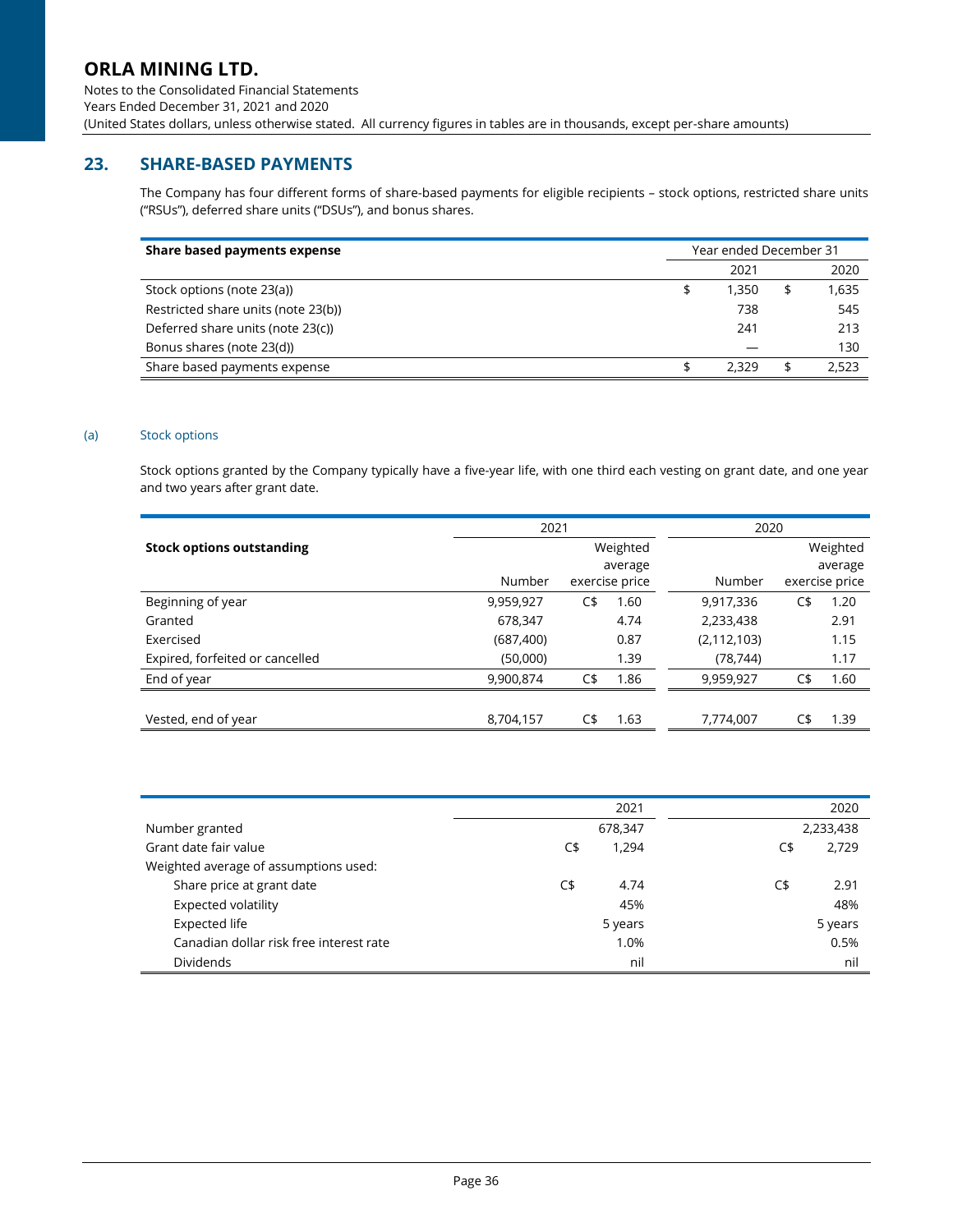Notes to the Consolidated Financial Statements Years Ended December 31, 2021 and 2020 (United States dollars, unless otherwise stated. All currency figures in tables are in thousands, except per-share amounts)

The stock options outstanding at December 31, 2021, were as follows:

|                               | Exercise    | Remaining life |           | Number    |
|-------------------------------|-------------|----------------|-----------|-----------|
| Expiry date                   | price (C\$) | (years)        | Number    | vested    |
| June 23, 2022                 | 1.39        | 0.5            | 2,200,000 | 2,200,000 |
| May 31, 2023                  | 1.25        | 1.4            | 700,000   | 700,000   |
| June 27, 2023                 | 1.25        | 1.5            | 944,514   | 944,514   |
| September 10, 2023            | 1.25        | 1.7            | 100,000   | 100,000   |
| November 13, 2023             | 1.30        | 1.9            | 1,000,000 | 1,000,000 |
| March 29, 2024                | 1.06        | 2.2            | 1,835,227 | 1,835,227 |
| May 15, 2024                  | 1.00        | 2.4            | 117,450   | 117,450   |
| August 13, 2024               | 1.65        | 2.6            | 103,212   | 103,212   |
| March 25, 2025                | 2.21        | 3.2            | 1,022,124 | 677,646   |
| April 16, 2025                | 2.39        | 3.3            | 600,000   | 400,000   |
| April 20, 2025                | 2.58        | 3.3            | 50,000    | 33,334    |
| July 1, 2025                  | 3.82        | 3.5            | 300,000   | 200,000   |
| August 24, 2025               | 6.03        | 3.6            | 200,000   | 133,334   |
| September 1, 2025             | 5.80        | 3.7            | 50,000    | 33,334    |
| March 24, 2026                | 4.80        | 4.2            | 578,347   | 192,774   |
| April 19, 2026                | 4.76        | 4.3            | 50,000    | 16,666    |
| October 4, 2026               | 4.04        | 4.8            | 50,000    | 16,666    |
| Total number of stock options |             |                | 9,900,874 | 8,704,157 |

The stock options outstanding at December 31, 2020, were as follows:

|                               | Exercise    | Remaining life |           | Number    |
|-------------------------------|-------------|----------------|-----------|-----------|
| Expiry date                   | price (C\$) | (years)        | Number    | vested    |
| January 27, 2021              | 0.15        | 0.1            | 225,000   | 225,000   |
| January 27, 2021              | 0.81        | 0.1            | 39,900    | 39,900    |
| June 23, 2022                 | 1.39        | 1.5            | 2,310,000 | 2,310,000 |
| May 31, 2023                  | 1.25        | 2.4            | 980,000   | 980,000   |
| June 27, 2023                 | 1.25        | 2.5            | 1,012,014 | 1,012,014 |
| September 10, 2023            | 1.25        | 2.7            | 100,000   | 100,000   |
| November 13, 2023             | 1.30        | 2.9            | 1,000,000 | 1,000,000 |
| March 29, 2024                | 1.06        | 3.2            | 1,850,227 | 1,226,818 |
| May 15, 2024                  | 1.00        | 3.4            | 117,450   | 78,300    |
| August 13, 2024               | 1.65        | 3.6            | 103,212   | 68,808    |
| March 25, 2025                | 2.21        | 4.2            | 1,022,124 | 333,166   |
| April 16, 2025                | 2.39        | 4.3            | 600,000   | 200,000   |
| April 20, 2025                | 2.58        | 4.3            | 50,000    | 16,667    |
| July 1, 2025                  | 3.82        | 4.5            | 300,000   | 100,000   |
| August 24, 2025               | 6.03        | 4.6            | 200,000   | 66,667    |
| September 1, 2025             | 5.80        | 4.7            | 50,000    | 16,667    |
| Total number of stock options |             |                | 9,959,927 | 7,774,007 |

Subsequent to the reporting period, the Company granted 250,000 stock options with an exercise price of C\$5.37, and a term of five years. One third of the grant vests immediately, one third after one year, and the final third after two years

Subsequent to the reporting period, 122,500 stock options were exercised, for gross proceeds to the Company of C\$158,700 (\$125,000) (note [31\(a\)\)](#page-48-0).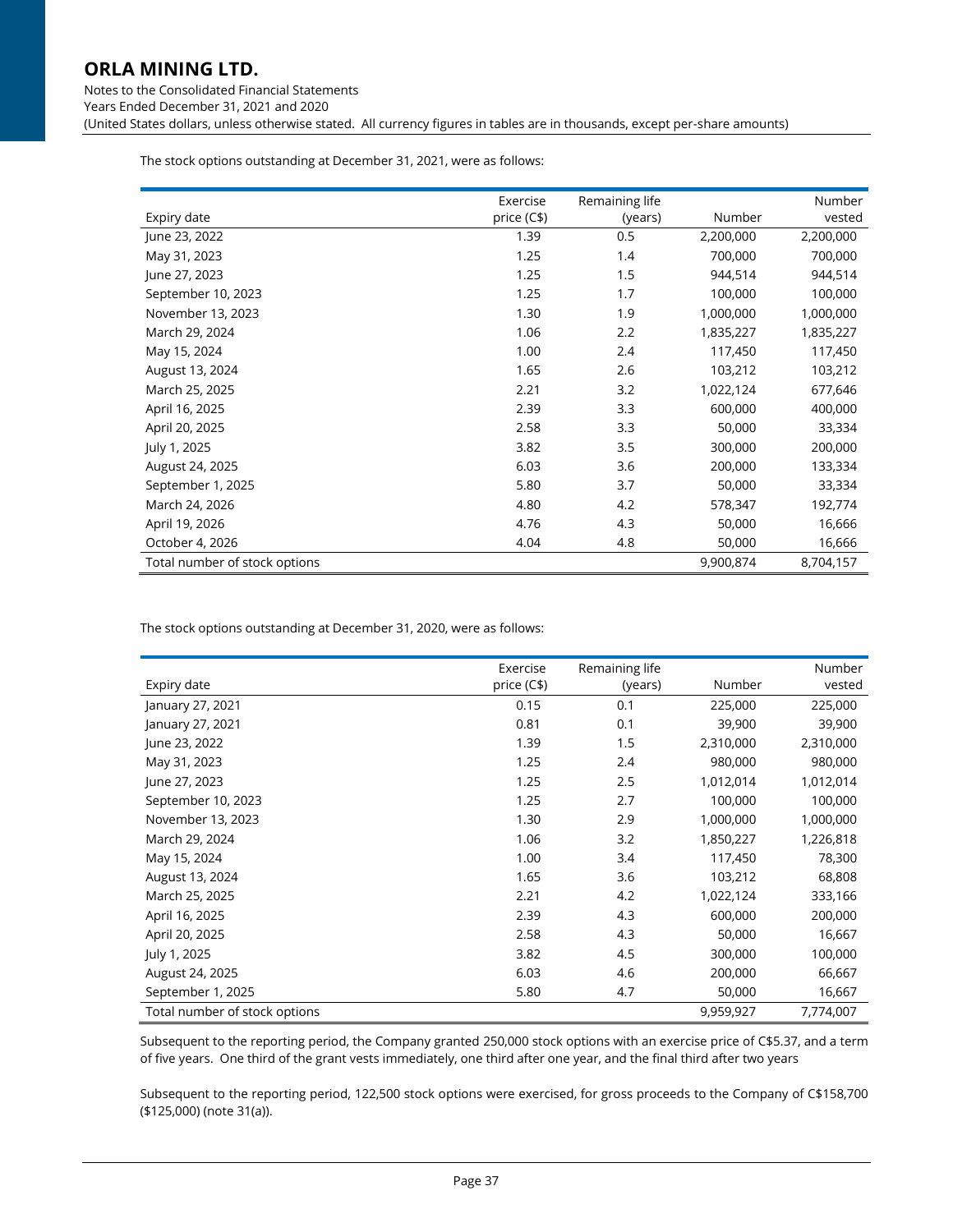#### <span id="page-37-1"></span>(b) Restricted Share Units

Restricted Share Units ("RSU's) awarded by the Company typically vest one-third each one, two, and three years after award date.

| <b>Number of RSUs outstanding:</b> |            |           |
|------------------------------------|------------|-----------|
|                                    | 2021       | 2020      |
| Outstanding, January 1             | 921.356    | 1,014,972 |
| Awarded                            | 235.091    | 320.447   |
| Vested and settled                 | (448, 607) | (414,063) |
| Outstanding, December 31           | 707.840    | 921,356   |

| <b>Number of RSUs outstanding:</b> |         | Number vesting in the year |         |         |        |
|------------------------------------|---------|----------------------------|---------|---------|--------|
|                                    | Total   | 2021                       | 2022    | 2023    | 2024   |
| Outstanding, December 31, 2020     | 921.356 | 448.607                    | 365.935 | 106.814 |        |
| Outstanding, December 31, 2021     | 707.840 |                            | 444.301 | 185,179 | 78,360 |

Restricted Share Units ("RSUs") are valued based on the closing price of the Company's common shares on the trading day immediately prior to award. Certain RSUs may be settled in cash at the option of the Company.

#### <span id="page-37-2"></span><span id="page-37-0"></span>(c) Deferred Share Units

The Deferred Share Units ("DSUs") awarded by the Company to directors typically vest immediately but are not settled until the end of the director's tenure. They may be settled in cash or common shares at the option of the Company.

| <b>Number of DSUs outstanding:</b>             |         |         |
|------------------------------------------------|---------|---------|
|                                                | 2021    | 2020    |
| Outstanding, January 1                         | 644,525 | 508,780 |
| Awarded and vested immediately                 | 62.503  | 135,745 |
| Outstanding, December 31                       | 707.028 | 644,525 |
|                                                |         |         |
| Of which, number of DSUs vested at December 31 | 707.028 | 644,525 |

DSUs are valued based on the closing price of the Company's common shares immediately prior to award.

### <span id="page-37-3"></span>(d) Bonus shares

During 2017, the Board of Directors awarded 500,000 common shares to the non‐executive Chairman of the Company as bonus shares. The bonus shares are subject to a vesting period from June 19, 2017, to June 18, 2020 (the "Eligibility Period"). The bonus shares will become issuable (1) after the Eligibility Period on the date that the non-executive Chairman ceases to act as a director of the Company, or (2) upon a change of control of the Company.

We estimated the fair value of the bonus shares (\$1.31 each) based on the market price of the common shares at the date of the grant. The amount of \$655,000 was recognized on a straight-line basis over the Eligibility Period.

On November 13, 2018, the Board of Directors awarded 1,000,000 bonus shares to an officer of the Company. The bonus shares were structured in four tranches of 250,000 bonus shares each, vesting and issuable upon the achievement of certain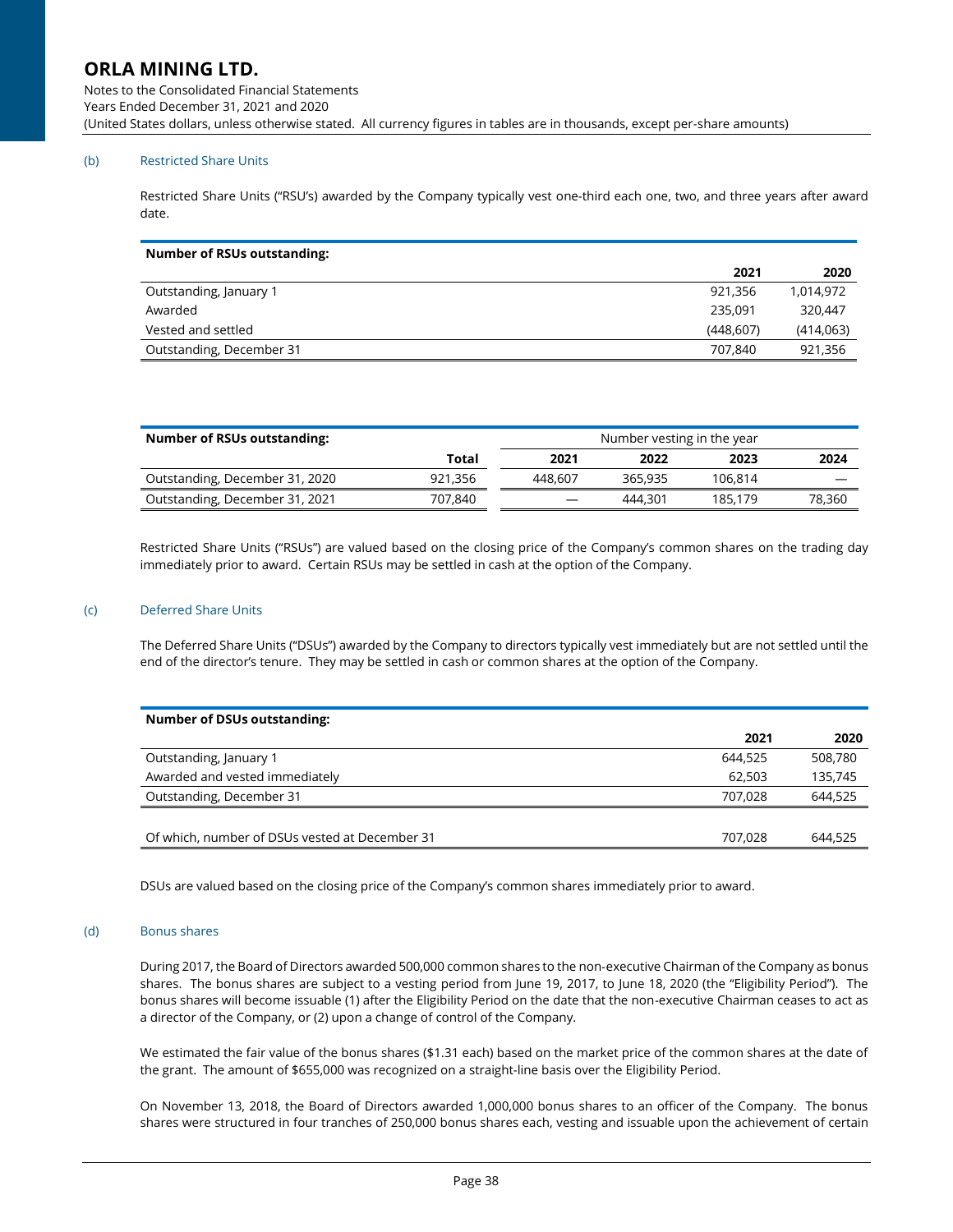share price thresholds particular to each tranche. Upon initial recognition we estimated the dates that each of these market condition tranches would vest, such dates ranging from December 2019 to March 2022. The award date fair value (\$537,000, or \$0.537 per bonus share) was recognized on a straight-line basis over the estimated vesting periods. All four tranches vested during the year ended December 31, 2020. Consequently, the total fair value has been recognized as at December 31, 2020.

| Number of bonus shares outstanding: |         |             |
|-------------------------------------|---------|-------------|
|                                     | 2021    | 2020        |
| Outstanding, January 1              | 500,000 | 1,500,000   |
| Vested and issued during the year   |         | (1,000,000) |
| Outstanding, December 31            | 500,000 | 500,000     |
|                                     |         |             |
| Vested, end of year                 | 500,000 | 500,000     |

## **24. RELATED PARTY TRANSACTIONS**

The Company's related parties include:

| <b>Related party</b>     | Nature of the relationship                                                                                                                                                                                             |
|--------------------------|------------------------------------------------------------------------------------------------------------------------------------------------------------------------------------------------------------------------|
| Key management personnel | Key management personnel are the Chief Executive Officer, the Chief Operating<br>Officer, the Chief Financial Officer, the Senior Vice President Exploration, and<br>members of the Board of Directors of the Company. |

### (a) Key Management Personnel

Compensation to key management personnel was as follows:

|                            | Year ended December 31 |       |    |       |  |  |  |
|----------------------------|------------------------|-------|----|-------|--|--|--|
|                            |                        | 2021  |    | 2020  |  |  |  |
| Short term incentive plans |                        |       |    |       |  |  |  |
| Salaries                   | \$                     | 1,580 | \$ | 1,361 |  |  |  |
| Directors' fees            |                        | 183   |    | 171   |  |  |  |
|                            |                        | 1,763 |    | 1,532 |  |  |  |
| Share based payments       |                        | 1,750 |    | 1,859 |  |  |  |
| Total                      |                        | 3,513 |    | 3,391 |  |  |  |

#### (b) Transactions

The Company had no other material transactions with related parties other than key management personnel during the years ended December 31, 2021, and 2020.

#### (c) Outstanding balances at the Reporting Date

At December 31, 2021, estimated accrued short term incentive compensation totaled \$783,000 and was included in accrued liabilities (December 31, 2020 – \$773,000).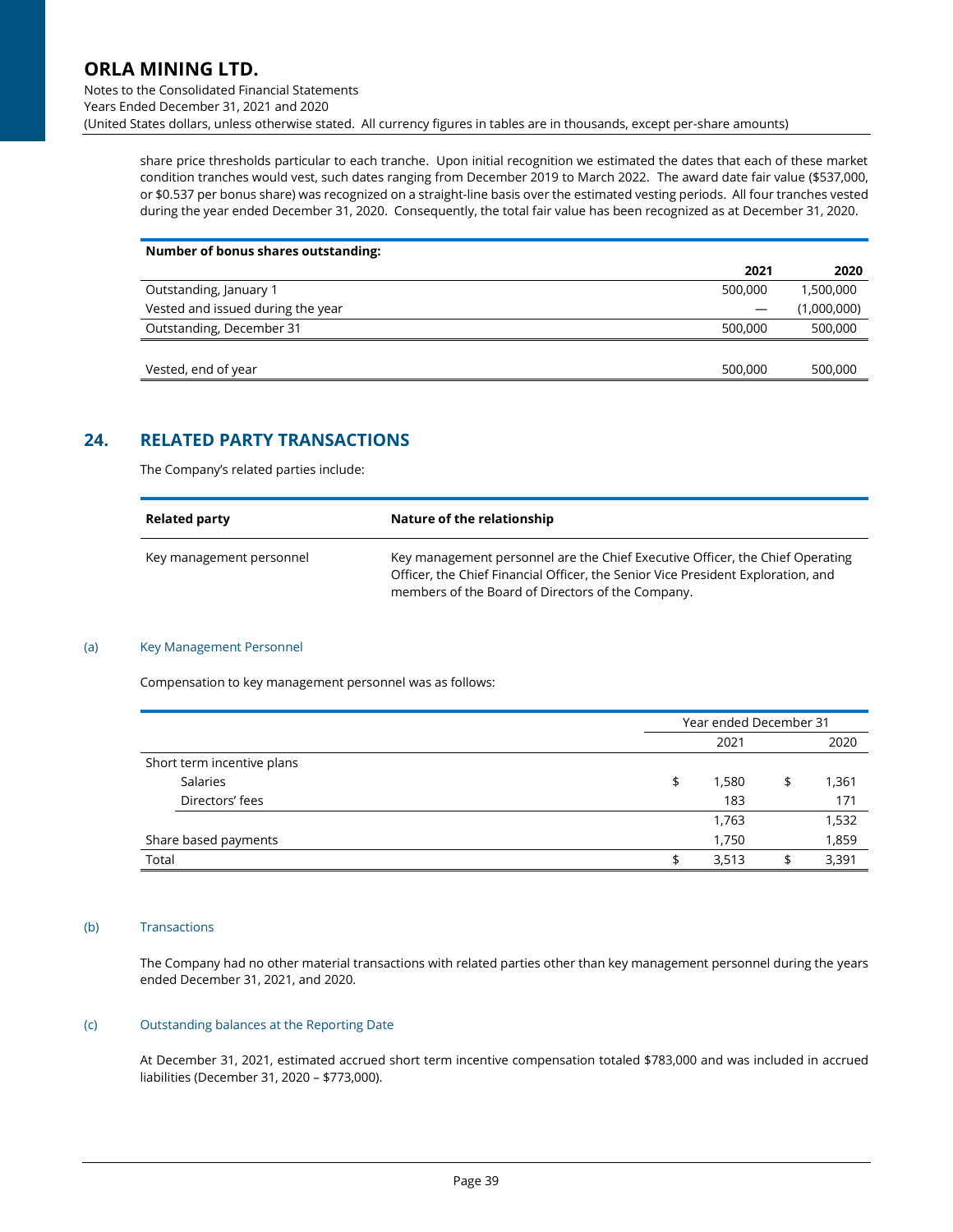Notes to the Consolidated Financial Statements Years Ended December 31, 2021 and 2020 (United States dollars, unless otherwise stated. All currency figures in tables are in thousands, except per-share amounts)

## **25. SUPPLEMENTAL CASH FLOW INFORMATION**

### (a) Cash and cash equivalents

Cash consists of the following:

| December 31,                                       | December 31, |
|----------------------------------------------------|--------------|
| 2021                                               | 2020         |
| Bank current accounts and cash on hand<br>\$20.516 | \$72,180     |

### (b) Non-cash investing and financing activities

The non-cash investing and financing activities of the Company, excluded from the consolidated statements of cash flows, include the following:

|                                                                                                  | 2021   | 2020  |
|--------------------------------------------------------------------------------------------------|--------|-------|
| <b>Financing activities</b>                                                                      |        |       |
| Stock options exercised, credited to share capital with an offset to reserves                    | 277    | 1.479 |
| Common shares issued upon maturity of RSUs, credited to share capital with an offset to reserves | 487    | 333   |
| Warrants exercised, credited to share capital with an offset to reserves                         | 2,140  | 506   |
| Fresnillo obligation credited, with an offset to "mineral properties and related construction"   | 37,800 |       |
| <b>Investing activities</b>                                                                      |        |       |
| Initial recognition of right of use asset with an offset to lease obligation                     | 1.769  | 233   |
| Marketable securities adjustment included in account receivable with an offset to other gains    |        | 25    |

## **26. SEGMENT INFORMATION**

### (a) Reportable segments

The operating and reportable segments of the Company are based on the reports which are reviewed by the chief operating decision maker ("CODM") in making strategic resource allocation decisions. These operating segments are the Mexican project, the Panamanian project, and the corporate office. The projects are each managed by a dedicated General Manager and management team. Additionally, the corporate office oversees the plans and activities of early stage exploration projects, such as the Monitor Gold Project.

The Camino Rojo Project in Mexico is currently in construction and generated pre-commercial production revenue in December 2021, while the Cerro Quema Project in Panama is focused on the exploration and evaluation of its mineral properties.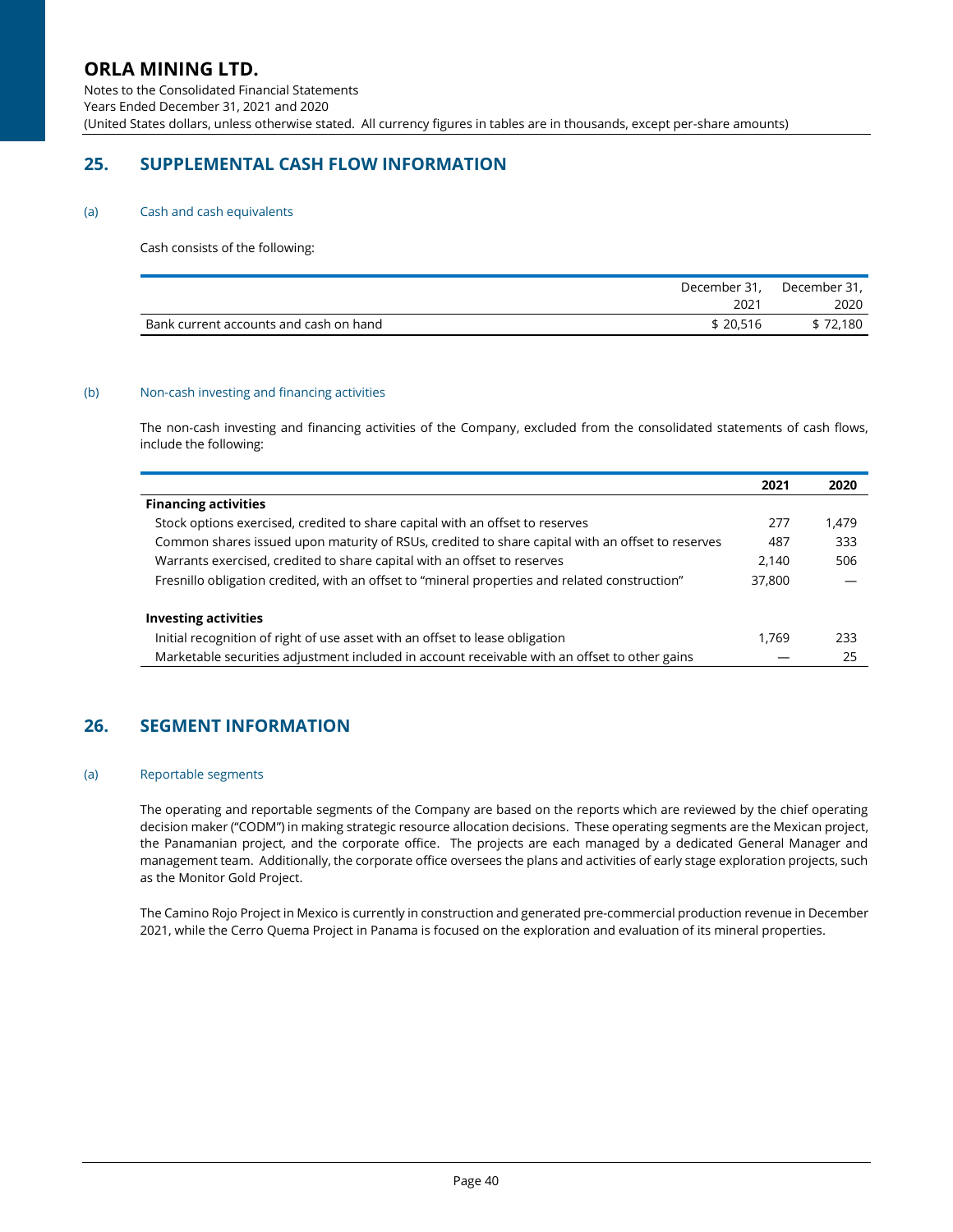Notes to the Consolidated Financial Statements Years Ended December 31, 2021 and 2020 (United States dollars, unless otherwise stated. All currency figures in tables are in thousands, except per-share amounts)

## (b) Geographic segments

We conduct our activities in four geographic areas: Mexico, Panama, the United States, and Canada.

## (i) Loss for the year by segment

|                                               | Mexico        | Panama |       |    | <b>USA</b> | Canada      | Total   |
|-----------------------------------------------|---------------|--------|-------|----|------------|-------------|---------|
| Year ended December 31, 2021                  |               |        |       |    |            |             |         |
| Revenue (note 17)                             | \$<br>(4,091) | \$     |       |    |            |             | (4,091) |
| Cost of sales                                 | 1,358         |        |       |    |            |             | 1,358   |
| Gross profit                                  | (2,733)       |        |       |    |            |             | (2,733) |
| Exploration and evaluation expenses (note 19) | 9,908         |        | 4,771 |    | 366        | 63          | 15,108  |
| General and administrative expenses (note 18) |               |        |       |    |            | 7,207       | 7,207   |
| Depreciation                                  |               |        | 36    |    |            | 118         | 154     |
| Share based payments (note 23)                | 89            |        | 51    |    |            | 2,189       | 2,329   |
| Interest and finance costs (note 20)          | 1,406         |        |       |    |            | (110)       | 1,296   |
| Foreign exchange loss                         | 3,956         |        |       |    |            | (230)       | 3,726   |
| Other (gains) and losses (note 21)            | (220)         |        |       |    |            | (589)       | (809)   |
| Loss for the year                             | \$<br>12,406  | \$     | 4,858 | \$ | 366        | \$<br>8,648 | 26,278  |

|                                               | Mexico       | Panama |       |    | <b>USA</b> | Canada       |   | Total   |
|-----------------------------------------------|--------------|--------|-------|----|------------|--------------|---|---------|
| Year ended December 31, 2020                  |              |        |       |    |            |              |   |         |
| Exploration and evaluation expenses (note 19) | \$<br>12,658 | \$     | 3,465 | \$ | 136        | \$<br>43     | S | 16,302  |
| General and administrative expenses (note 18) |              |        |       |    |            | 4,330        |   | 4,330   |
| Depreciation                                  | 34           |        | 22    |    |            | 50           |   | 106     |
| Share based payments (note 23)                |              |        |       |    |            | 2,523        |   | 2,523   |
| Interest and finance costs (note 20)          | 1.294        |        |       |    |            | 2,601        |   | 3,895   |
| Foreign exchange loss                         | 481          |        |       |    |            | 1.114        |   | 1,595   |
| Other (gains) and losses (note 21)            | (1,032)      |        |       |    |            | (25)         |   | (1,057) |
| Loss for the year                             | 3.435        | \$     | 3.487 | \$ | 136        | \$<br>10.636 |   | 27.694  |

## (ii) Assets and liabilities by segment

|                                             | Mexico  | Panama | USA |      | Canada |        | Total   |
|---------------------------------------------|---------|--------|-----|------|--------|--------|---------|
| At December 31, 2021                        |         |        |     |      |        |        |         |
| Equipment                                   | 7.466   | 37S    |     | — \$ |        | 132    | 7.635   |
| Mineral properties and related construction | 213.749 |        |     |      |        |        | 213,749 |
| Exploration and evaluation properties       |         | 82.429 |     | 314  |        | —      | 82.743  |
| Total assets                                | 267,403 | 83.162 |     | 314  |        | 14.016 | 364,895 |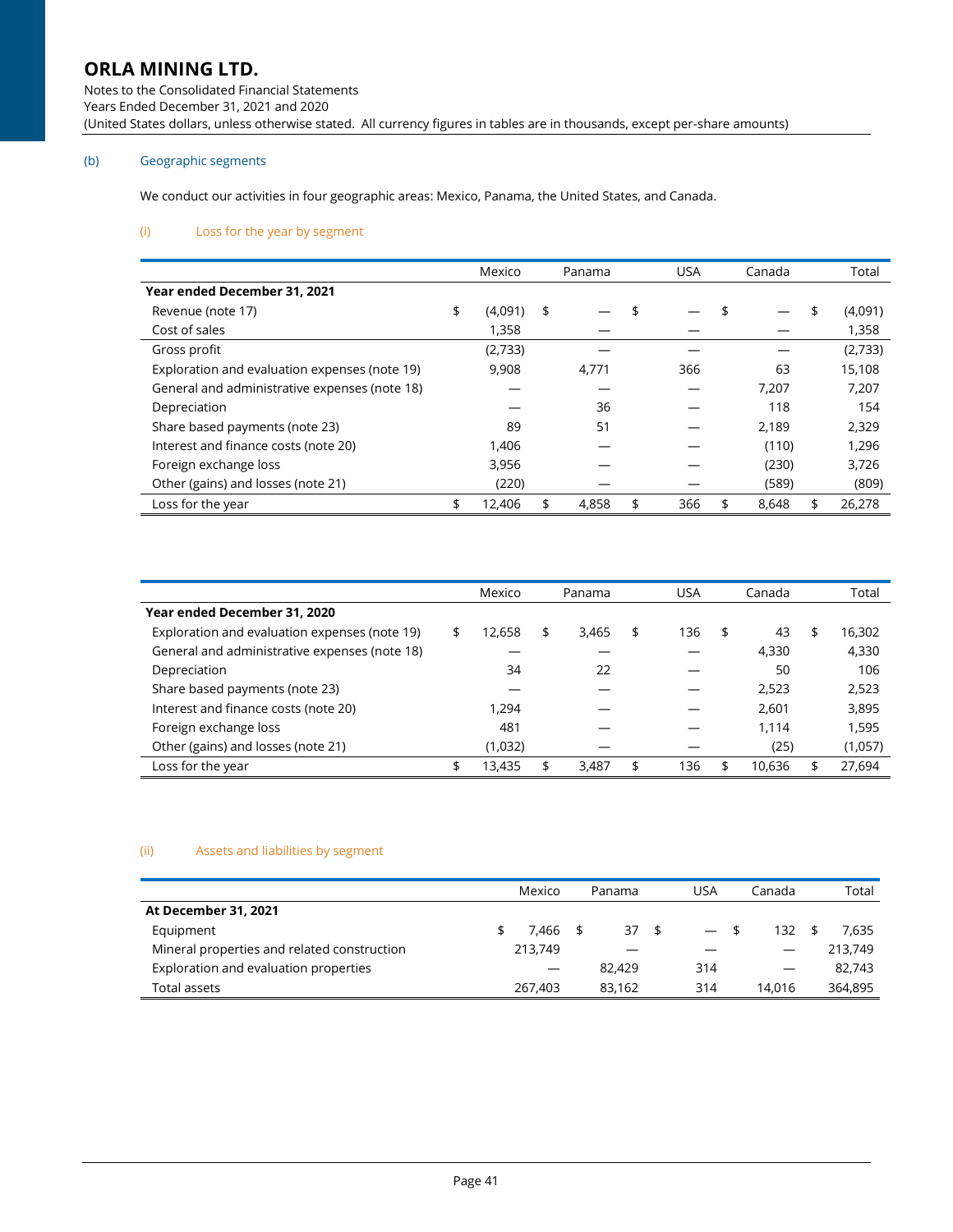Notes to the Consolidated Financial Statements

Years Ended December 31, 2021 and 2020

(United States dollars, unless otherwise stated. All currency figures in tables are in thousands, except per-share amounts)

|                                             | Mexico            | Panama |      | USA                      | Canada            | Total   |
|---------------------------------------------|-------------------|--------|------|--------------------------|-------------------|---------|
| At December 31, 2020                        |                   |        |      |                          |                   |         |
| Equipment                                   | 463               | 73     | - \$ | $\overline{\phantom{0}}$ | 174               | 710     |
| Mineral properties and related construction | 71,272            |        |      |                          |                   | 71,272  |
| Exploration and evaluation properties       | $\hspace{0.05cm}$ | 82,429 |      | 314                      | $\hspace{0.05cm}$ | 82.743  |
| Total assets                                | 82.781            | 83.260 |      | 314                      | 72.840            | 239.195 |

## **27. CAPITAL MANAGEMENT**

#### (a) Objectives

Our objectives when managing capital are to safeguard the Company's ability to continue as a going concern to pursue the exploration, evaluation, development, and exploitation of our mineral properties and to maintain a flexible capital structure.

We manage our capital structure and adjust it considering changes in economic conditions and the risk characteristics of the underlying assets. To maintain or adjust the Company's capital structure, we may issue new shares, take on additional debt or repay outstanding debt, or acquire or dispose of assets. To preserve cash, we currently do not pay regular dividends.

Our ability to carry out our long-range strategic objectives in future periods depends on our ability to generate positive cash flows from our mining operations and to raise financing from lenders, shareholders, and new investors. We regularly review and consider financing alternatives to fund the Company's ongoing exploration and development activities until these activities can be funded from ongoing cash flow from our mining operations.

#### (b) Investment policy

Our investment policy is to invest the Company's excess cash in low-risk financial instruments such as demand deposits and savings accounts with major Canadian banks. By using this strategy, the Company preserves its cash resources and can marginally increase these resources with low risk through the yields on these investments. Our financial instruments are exposed to certain financial risks, which include currency risk, credit risk, and liquidity risk.

#### (c) Project loan

At the end of 2019, we entered into a \$125 million project loan (note 12) in respect of the Camino Rojo Project pursuant to which we had drawn \$125 million as of December 31, 2021 (December 31, 2020 – \$75 million). The project loan requires us to maintain a minimum working capital (adjusted for certain items) of \$5 million. The Company is in compliance with the minimum working capital requirement.

#### <span id="page-41-0"></span>(d) Decrease exposure to adverse movements in the Mexican peso

During the year ended December 31, 2021, we entered into participating forward contracts for the purchase of Mexican pesos for the construction of the Camino Rojo Mine in order to decrease our exposure to adverse movements in the peso during construction. All contracts had been closed out by December 31, 2021.

Other than entering into these peso forward contracts, there were no changes to our policy for capital management during the period ended December 31, 2021.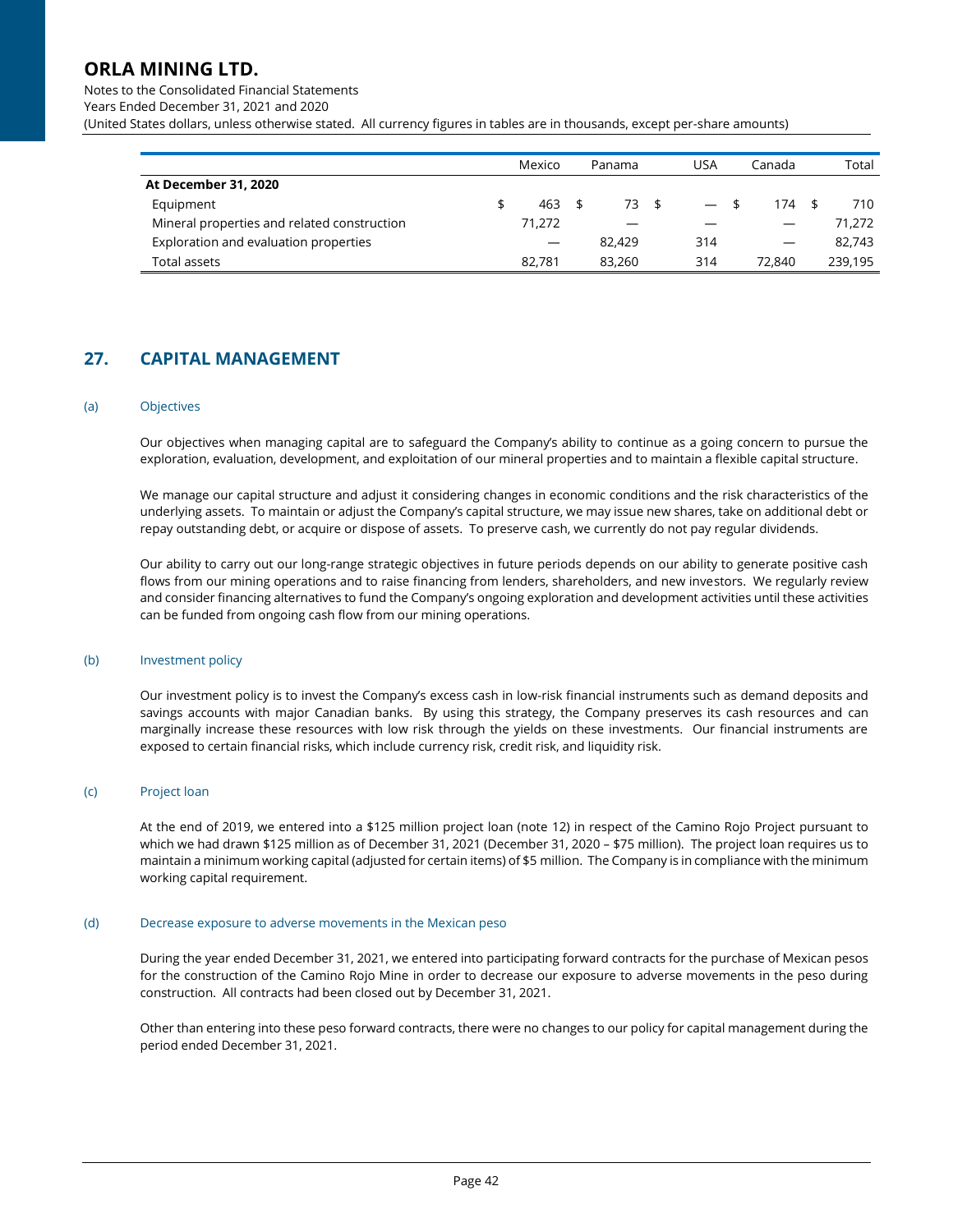Notes to the Consolidated Financial Statements Years Ended December 31, 2021 and 2020 (United States dollars, unless otherwise stated. All currency figures in tables are in thousands, except per-share amounts)

## **28. FINANCIAL INSTRUMENTS**

### (a) Fair value hierarchy

To provide an indication of the reliability of the inputs used in determining fair value, we classify our financial instruments into the three levels prescribed by the accounting standards.

- Level 1 The fair value of financial instruments traded in active markets (such as publicly traded equity securities) is based on quoted (unadjusted) market prices as at the reporting date. The quoted market price used for financial assets held by the Company is the closing trading price on the reporting date. Such instruments are included in Level 1.
- Level 2 The fair value of financial instruments that are not traded in an active market is determined using valuation techniques. These valuation techniques maximize the use of observable market data where it is available and rely as little as possible on entity specific estimates. If all significant inputs required to fair value an instrument are observable, we include that instrument in Level 2.
- Level 3 If one or more of the significant inputs is not based on observable market data, the instrument is included in Level 3. We have no financial assets or liabilities included in Level 3 of the hierarchy.

The carrying value of cash and cash equivalents, accounts receivable, restricted cash, trade payables and accrued liabilities approximates the fair value due to the short-term nature of the instruments. The fair value of the Camino Rojo project loan, Newmont loan and Fresnillo obligation is determined using discounted cash flows based on the expected amounts and timing of the cash flows discounted using a market rate of interest adjusted for appropriate credit risk.

The fair value of the Camino project loan at December 31, 2021 was estimated at \$137.7 million (December 31, 2020 – \$66.4 million) using a discount rate of 5.0% (December 31, 2020 – 10.8%). The fair value of the Newmont loan at December 31, 2021 was estimated at \$10.5 million (December 31, 2020 – \$9.9 million) using an exchange rate of 20.58 MXN/USD (December 31, 2020 – 19.95 MXN/USD) and a discount rate of 5.0% (December 31, 2020 – 10.5%). The carrying value of the Fresnillo obligation approximates the fair value as the discount rates on this instrument approximate the Company's credit risk.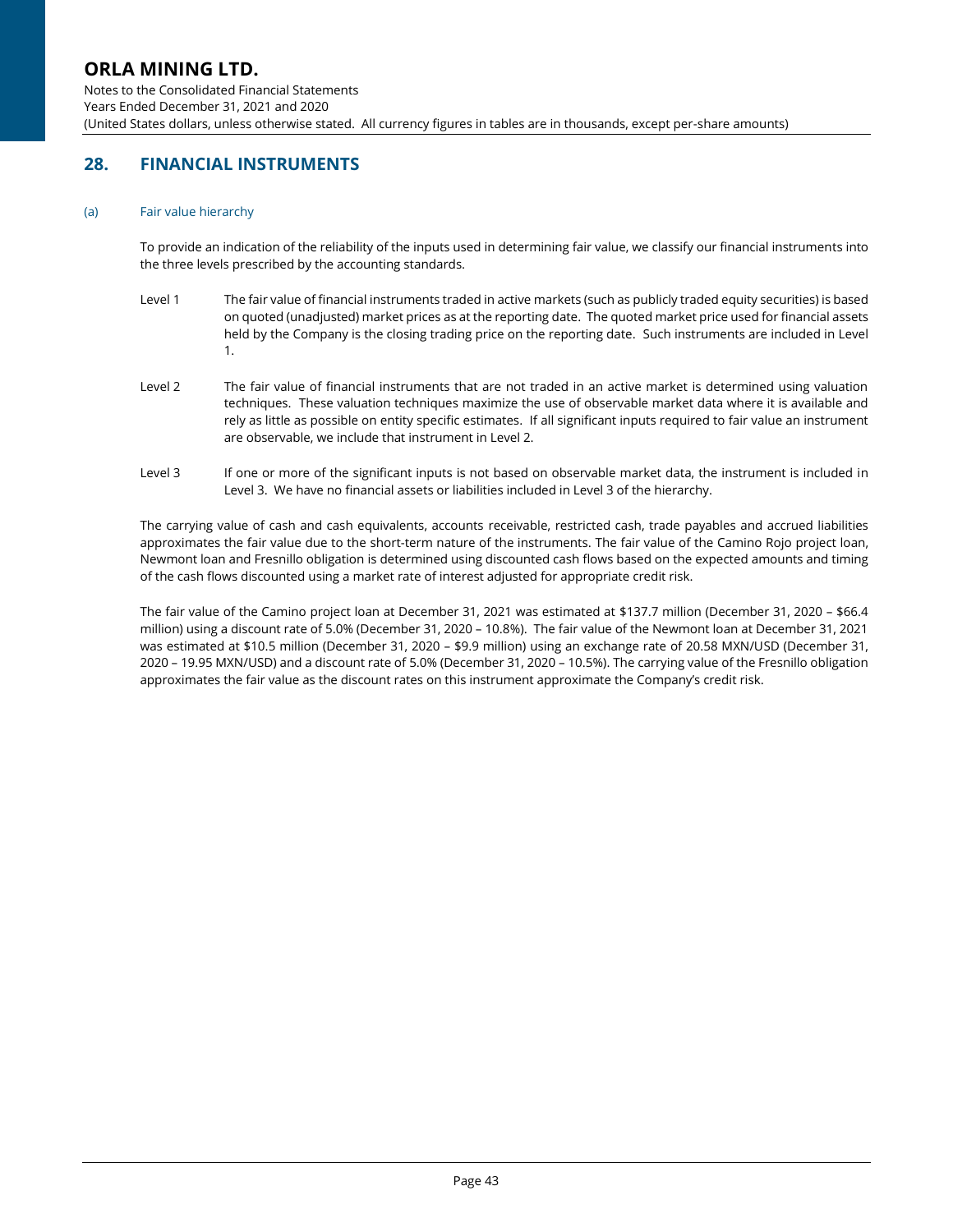Notes to the Consolidated Financial Statements Years Ended December 31, 2021 and 2020 (United States dollars, unless otherwise stated. All currency figures in tables are in thousands, except per-share amounts)

At December 31, 2021, the carrying values and fair values of our financial instruments by category were as follows:

|                              |                |              | Fair value |                     |    |                      |    |                        |    |                       |    |            |
|------------------------------|----------------|--------------|------------|---------------------|----|----------------------|----|------------------------|----|-----------------------|----|------------|
|                              |                |              |            | Quoted              |    |                      |    |                        |    |                       |    |            |
|                              |                |              |            | prices in           |    |                      |    |                        |    | Approximate           |    |            |
|                              |                |              |            | active              |    | Significant          |    |                        |    | fair value            |    |            |
|                              |                |              |            | market for          |    | other                |    | Significant            |    | due to short          |    |            |
|                              |                | Carrying     |            | identical<br>assets |    | observable<br>inputs |    | unobservable<br>inputs |    | term nature<br>of the |    | Total      |
|                              | Classification | value        |            | (Level 1)           |    | (Level 2)            |    | (Level 3)              |    | instrument            |    | Fair Value |
| Financial assets             |                |              |            |                     |    |                      |    |                        |    |                       |    |            |
| Cash and cash equivalents    | <b>FVTPL</b>   | \$<br>20,516 | \$         | 20,516              | \$ |                      | \$ |                        | \$ |                       | \$ | 20,516     |
| Accounts receivable          | Amortized cost | 299          |            | 16                  |    |                      |    |                        |    | 283                   |    | 299        |
| Restricted cash              | Amortized cost | 3,680        |            |                     |    | 3,680                |    |                        |    |                       |    | 3,680      |
|                              |                | \$<br>24,495 |            | 20,532              | \$ | 3,680                | \$ |                        | \$ | 283                   | \$ | 24,495     |
|                              |                |              |            |                     |    |                      |    |                        |    |                       |    |            |
| <b>Financial liabilities</b> |                |              |            |                     |    |                      |    |                        |    |                       |    |            |
| Trade payables               | Amortized cost | \$<br>5,966  | \$         |                     |    |                      | \$ |                        | \$ | 5,966                 | \$ | 5,966      |
| <b>Accrued liabilities</b>   | Amortized cost | 5,659        |            |                     |    |                      |    |                        |    | 5,659                 |    | 5,659      |
| Lease obligation             | Amortized cost | 1,401        |            |                     |    | 1,401                |    |                        |    |                       |    | 1,401      |
| Camino Rojo project loan     | Amortized cost | 113,260      |            |                     |    | 137,746              |    |                        |    |                       |    | 137,746    |
| Newmont loan                 | Amortized cost | 10,293       |            |                     |    | 10,533               |    |                        |    |                       |    | 10,533     |
| Fresnillo obligation         | Amortized cost | 37,800       |            |                     |    | 37,800               |    |                        |    |                       |    | 37,800     |
|                              |                | \$174,379    | \$         |                     |    | \$187,480            | \$ |                        | \$ | 11,625                |    | \$199,105  |

At December 31, 2020, the carrying values and fair values of our financial instruments by category were as follows:

|                              |                |              |                     |                      | Fair value             |                       |              |
|------------------------------|----------------|--------------|---------------------|----------------------|------------------------|-----------------------|--------------|
|                              |                |              | Quoted              |                      |                        |                       |              |
|                              |                |              | prices in           |                      |                        | Approximate           |              |
|                              |                |              | active              | Significant          |                        | fair value            |              |
|                              |                |              | market for          | other                | Significant            | due to short          |              |
|                              |                | Carrying     | identical<br>assets | observable<br>inputs | unobservable<br>inputs | term nature<br>of the | Total        |
|                              | Classification | value        | (Level 1)           | (Level 2)            | (Level 3)              | instrument            | Fair Value   |
| Financial assets             |                |              |                     |                      |                        |                       |              |
| Cash and cash equivalents    | <b>FVTPL</b>   | \$<br>72,180 | \$<br>72,180        | \$                   | \$                     | \$                    | \$<br>72,180 |
| Accounts receivable          | Amortized cost | 39           | 25                  |                      |                        | 14                    | 39           |
| Restricted cash              | Amortized cost | 2,783        |                     | 2,783                |                        |                       | 2,783        |
|                              |                | \$75,002     | 72,205              | \$<br>2,783          | \$                     | \$<br>14              | \$<br>75,002 |
|                              |                |              |                     |                      |                        |                       |              |
| <b>Financial liabilities</b> |                |              |                     |                      |                        |                       |              |
| Trade payables               | Amortized cost | \$<br>2,583  | \$                  | \$                   | \$                     | \$<br>2,583           | \$<br>2,583  |
| Lease obligation             | Amortized cost | 274          |                     | 274                  |                        |                       | 274          |
| Camino Rojo project loan     | Amortized cost | 60,696       |                     | 66,443               |                        |                       | 66,443       |
| Newmont loan                 | Amortized cost | 9,440        |                     | 9,875                |                        |                       | 9,875        |
|                              |                | \$<br>72,993 | \$                  | \$<br>76,592         | \$                     | \$<br>2,583           | \$<br>79,175 |

Our policy is to determine whether transfers have occurred between levels in the hierarchy by re-assessing categorization at the end of the reporting period.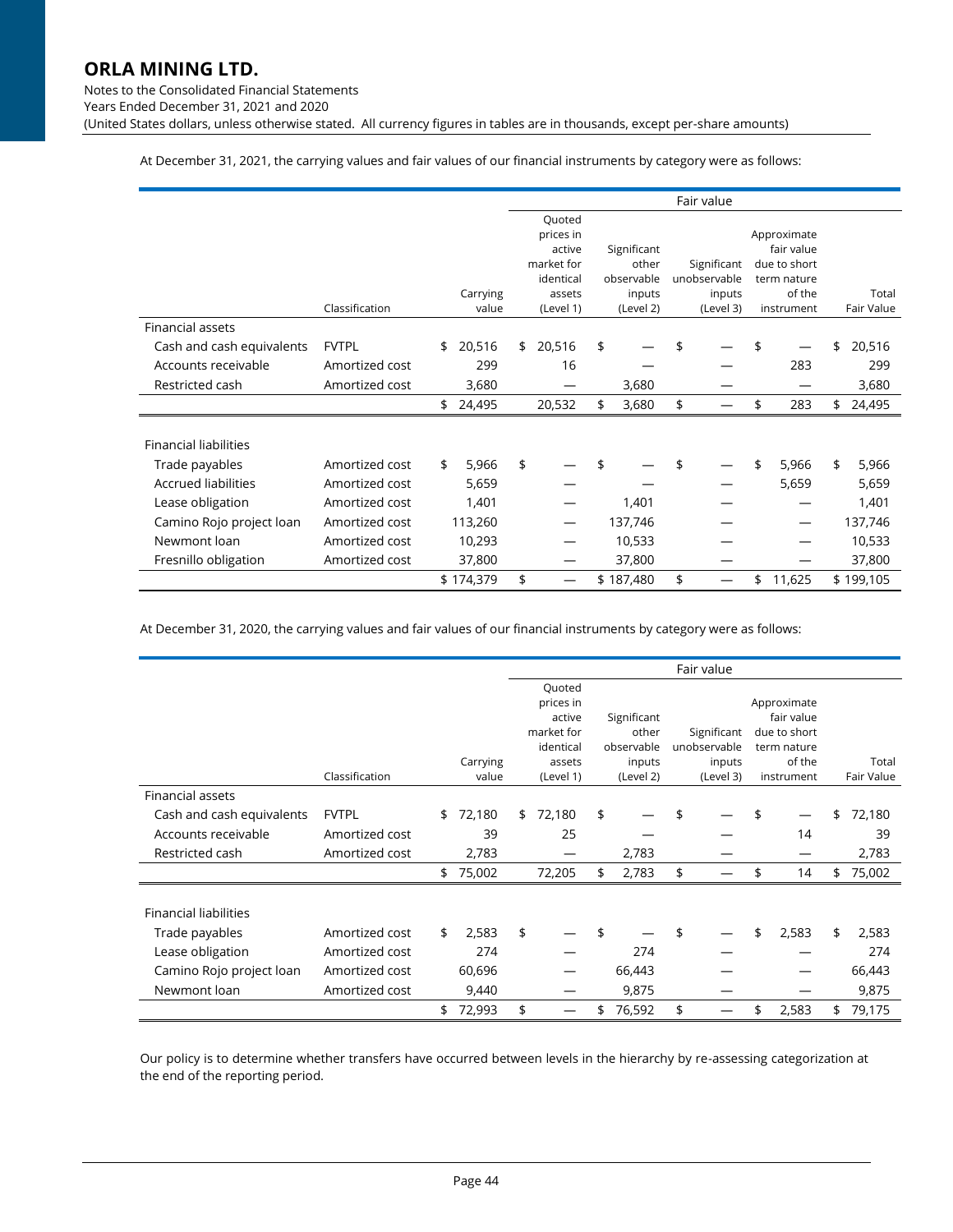#### (b) Financial Risk Management

#### (i) Credit risk

Credit risk is the risk of an unexpected loss if a customer or third party to financial instruments fails to meet its contractual obligations. The Company's exposure to credit risk is limited to cash and environmental bonding.

Our cash is held at large Canadian financial institutions in interest bearing accounts. Our reclamation deposits are held with large banks in the countries where they have been lodged. We believe that the credit risk related to our cash and reclamation deposits is low.

The Company's maximum exposure to credit risk is the carrying value of cash and restricted funds.

#### <span id="page-44-0"></span>(ii) Liquidity risk

Liquidity risk is the risk that the Company will encounter difficulty in meeting obligations associated with its financial liabilities.

At December 31, 2021, our financial liabilities had expected maturity dates as follows:

|                              | Less than<br>3 months | <b>Between</b><br>3 months and<br>1 year | <b>Between</b><br>1 year and<br>3 years |    | More than<br>3 years | Total       |
|------------------------------|-----------------------|------------------------------------------|-----------------------------------------|----|----------------------|-------------|
| <b>Financial liabilities</b> |                       |                                          |                                         |    |                      |             |
| Trade payables               | \$<br>5.966           | \$                                       | \$                                      | \$ |                      | \$<br>5,966 |
| Accrued liabilities          | 5,659                 |                                          |                                         |    |                      | 5,659       |
| Lease obligation             | 114                   | 289                                      | 494                                     |    | 520                  | 1,417       |
| Camino Rojo project loan     | 2,750                 | 8,250                                    | 146,083                                 |    |                      | 157,083     |
| Newmont loan                 |                       | 10,662                                   |                                         |    |                      | 10,662      |
| Fresnillo obligation         | 473                   | 16,357                                   | 23,848                                  |    |                      | 40,678      |
|                              | \$<br>14,962          | \$<br>35,558                             | \$<br>70,425                            | ፍ  | 520                  | \$221,465   |

At December 31, 2020, our financial liabilities had expected maturity dates as follows:

|                              | Less than   | <b>Between</b><br>3 months and | <b>Between</b><br>year and | More than    |               |
|------------------------------|-------------|--------------------------------|----------------------------|--------------|---------------|
|                              | 3 months    | l vear                         | 3 years                    | 3 years      | Total         |
| <b>Financial liabilities</b> |             |                                |                            |              |               |
| Trade payables               | \$<br>2,583 | \$                             | \$                         | \$           | 2,583         |
| Lease obligation             | 32          | 117                            | 145                        |              | 294           |
| Camino Rojo project loan     | 1,650       | 4.950                          | 13,200                     | 81,050       | 100,850       |
| Newmont loan                 |             |                                | 11,002                     |              | 11,002        |
|                              | 4,265       | \$<br>5,067                    | \$<br>24.347               | \$<br>81,050 | \$<br>114,729 |

We manage liquidity by anticipating and maintaining adequate cash balances to meet liabilities as they become due. We review cash forecasts on a regular basis to determine whether the Company will have sufficient cash to meet future working capital needs.

#### (iii) Market risk

Market risk is the risk that the fair value of the Company's financial instruments will fluctuate due to changes in market prices. The market risks to which the Company's financial instruments are exposed are currency risk and interest rate risk.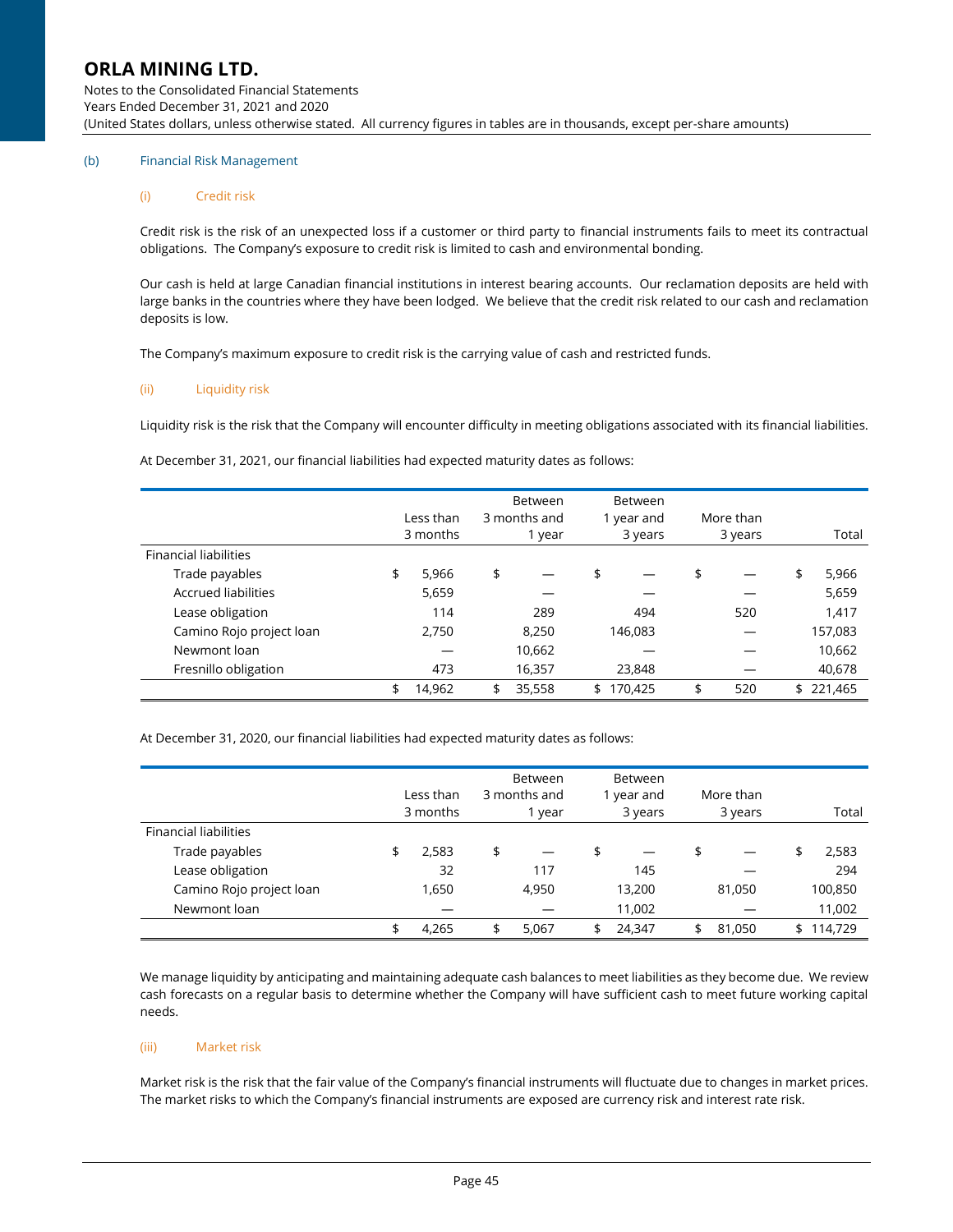## *(A) Currency risk*

The Company is exposed to currency risk to the extent that monetary assets and liabilities held by the Company are not denominated in United States dollars. During this year, we entered into participating forward contracts for the purchase of Mexican pesos to mitigate this risk (note [27\(d\)\)](#page-41-0) with respect to the construction of the mine at Camino Rojo.

Our financial instruments are held in Canadian dollars, US dollars, and Mexican pesos. As such, our Canadian- and Mexicancurrency denominated accounts and balances are subject to fluctuations against the US dollar. Our financial instruments were denominated in the following currencies as at December 31, 2021:

|                            | Canadian<br>dollars<br>(thousands) | US dollars<br>(thousands) | Mexican pesos<br>(thousands) |
|----------------------------|------------------------------------|---------------------------|------------------------------|
| Cash                       | \$<br>7,583                        | \$<br>12,061              | \$<br>50,923                 |
| Accounts receivable        | 20                                 | 4                         | 5,733                        |
| Restricted funds           | 155                                | 509                       | 62,745                       |
| Trade payables             | (128)                              | (2,642)                   | (66, 350)                    |
| <b>Accrued liabilities</b> | (1,637)                            | (2,226)                   | (44,070)                     |
| Lease obligations          | (74)                               | (520)                     | (16, 935)                    |
| Camino Rojo project loan   |                                    | (113,260)                 |                              |
| Newmont loan               |                                    |                           | (211, 881)                   |
| Fresnillo obligation       |                                    | (37,800)                  |                              |
| Total foreign currency     | 5,919                              | (143, 874)                | (219, 835)                   |
| Exchange rate              | 1.2678                             | 1.0000                    | 20.5835                      |
| Equivalent US dollars      | \$<br>4,669                        | \$(143, 874)              | (10,680)<br>\$               |

Our financial instruments were denominated in the following currencies as at December 31, 2020:

|                          | Canadian<br>dollars<br>(thousands) | US dollars<br>(thousands) | Mexican pesos<br>(thousands) |  |  |
|--------------------------|------------------------------------|---------------------------|------------------------------|--|--|
| Cash                     | 11,752<br>\$                       | 62,809<br>\$              | \$<br>2,804                  |  |  |
| Accounts receivable      | 32                                 | 4                         | 245                          |  |  |
| Restricted funds         | 86                                 | 473                       | 44,726                       |  |  |
| Trade payables           | (73)                               | (2,074)                   | (9,022)                      |  |  |
| Lease obligations        | (194)                              |                           | (2,471)                      |  |  |
| Camino Rojo project loan |                                    | (60, 696)                 |                              |  |  |
| Newmont loan             |                                    |                           | (188, 319)                   |  |  |
| Total foreign currency   | 11,603                             | 516                       | (152,037)                    |  |  |
| Exchange rate            | 1.2732                             | 1.0000                    | 19.9487                      |  |  |
| Equivalent US dollars    | 9,113<br>\$                        | \$<br>516                 | (7,621)<br>\$                |  |  |

Based on the above net exposures as at December 31, 2021, and assuming that all other variables remain constant:

- a 10% appreciation of the US dollar against the Canadian dollar would increase loss by \$12.2 million (December 31, 2020 – \$0.8 million) and
- a 10% appreciation of the US dollar against the Mexican peso would increase loss by \$4.2 million (December 31, 2020 – \$0.7 million)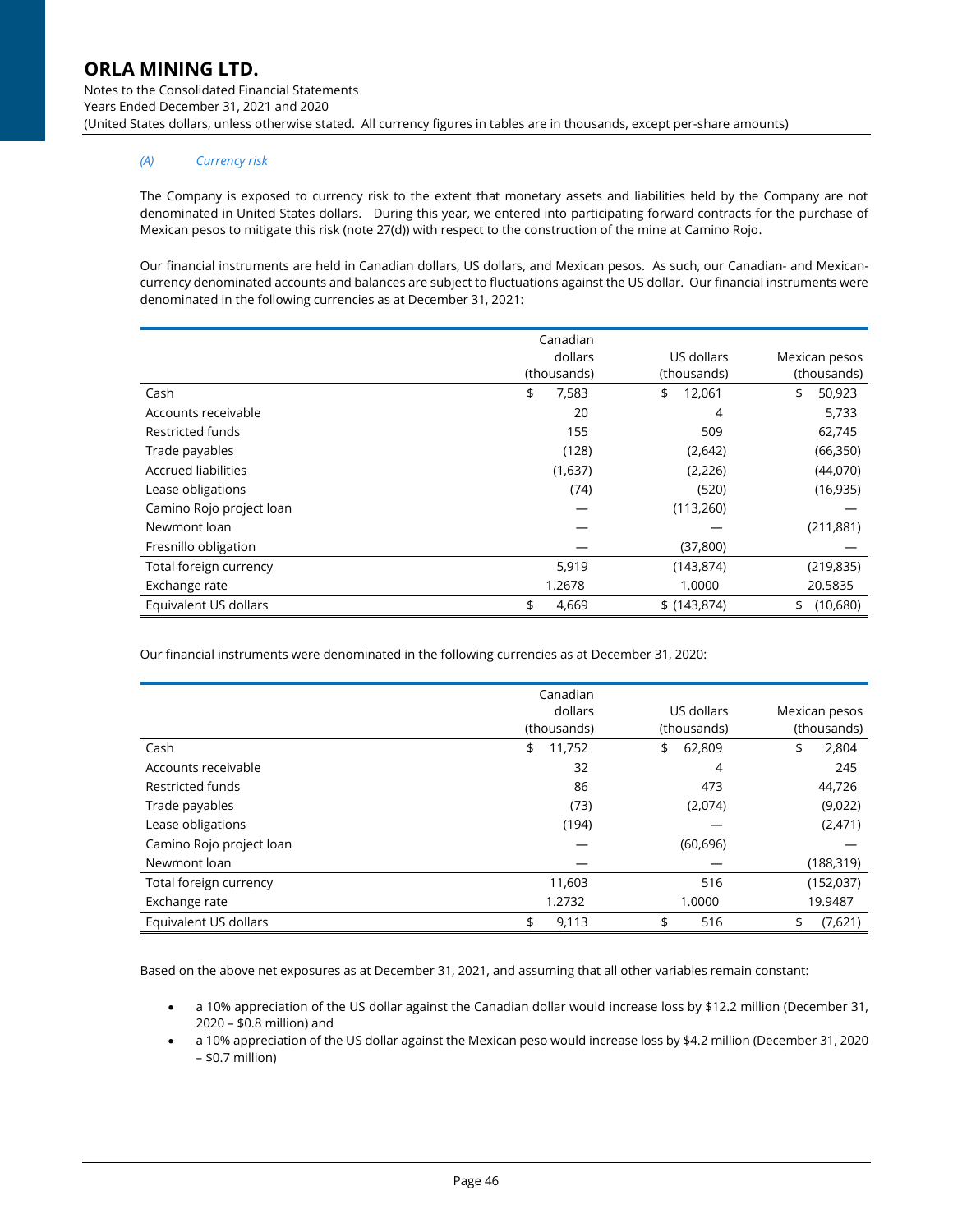### *(B) Interest rate risk*

Interest rate risk is the risk that the fair value or the future cash flows of a financial instrument will fluctuate because of changes in market interest rates. Our cash and our reclamation deposits are held mainly in saving accounts and term deposits and therefore there is currently minimal interest rate risk. Because of the short-term nature of these financial instruments, fluctuations in market rates do not have a significant impact on estimated fair values compared to carrying value.

The Company's interest rate risk arises principally from the changes in interest rates related to term deposits where our cash and reclamation deposits are held, as the Camino Rojo project loan and Fresnillo obligation have fixed interest rates of 8.80% and 5.00%, respectively, and the Newmont loan bears no interest.

A one percent increase in interest rates would result in a decrease of approximately \$520,000 (December 31, 2020 - \$427,000) to the Company's loss for the year ended December 31, 2021.

## **29. INCOME TAXES**

### (a) Tax amounts recognized in profit or loss

|                      | 2021                     | 2020 |
|----------------------|--------------------------|------|
| Current tax expense  | $\equiv$                 |      |
| Deferred tax expense |                          |      |
| Tax expense          | $\overline{\phantom{m}}$ |      |

#### (b) Reconciliation of effective tax rate

Income tax expense differs from the amount that would be computed by applying the applicable Canadian statutory income tax rate to income before income taxes. The significant reasons for the differences are as follows:

|                                                         | 2021            | 2020            |
|---------------------------------------------------------|-----------------|-----------------|
| Income (loss) before tax                                | \$<br>(26, 278) | \$<br>(27, 694) |
| Statutory income tax rate                               | 26.8%           | 26.6%           |
|                                                         |                 |                 |
| Expected income tax                                     | \$<br>(7,042)   | \$<br>(7, 367)  |
| Differences between Canadian and foreign tax rates      | (744)           | (488)           |
| Items not deductible for tax purposes                   | 2,850           | 736             |
| Share based compensation                                | 587             | 671             |
| Change in unrecognized deductible temporary differences | 6,208           | 6,190           |
| True ups                                                | (1, 913)        | 64              |
| Effect of changes in tax rates from prior years         | (71)            |                 |
| Effect of changes in foreign exchange rates             | 393             | 202             |
| Other                                                   | (268)           | (8)             |
| Total income taxes                                      |                 |                 |
|                                                         |                 |                 |
| Effective tax rate                                      | n/a             | n/a             |

In 2021, the statutory income tax rate applicable to the Canadian parent entity was 26.8% (2020 – 26.6%).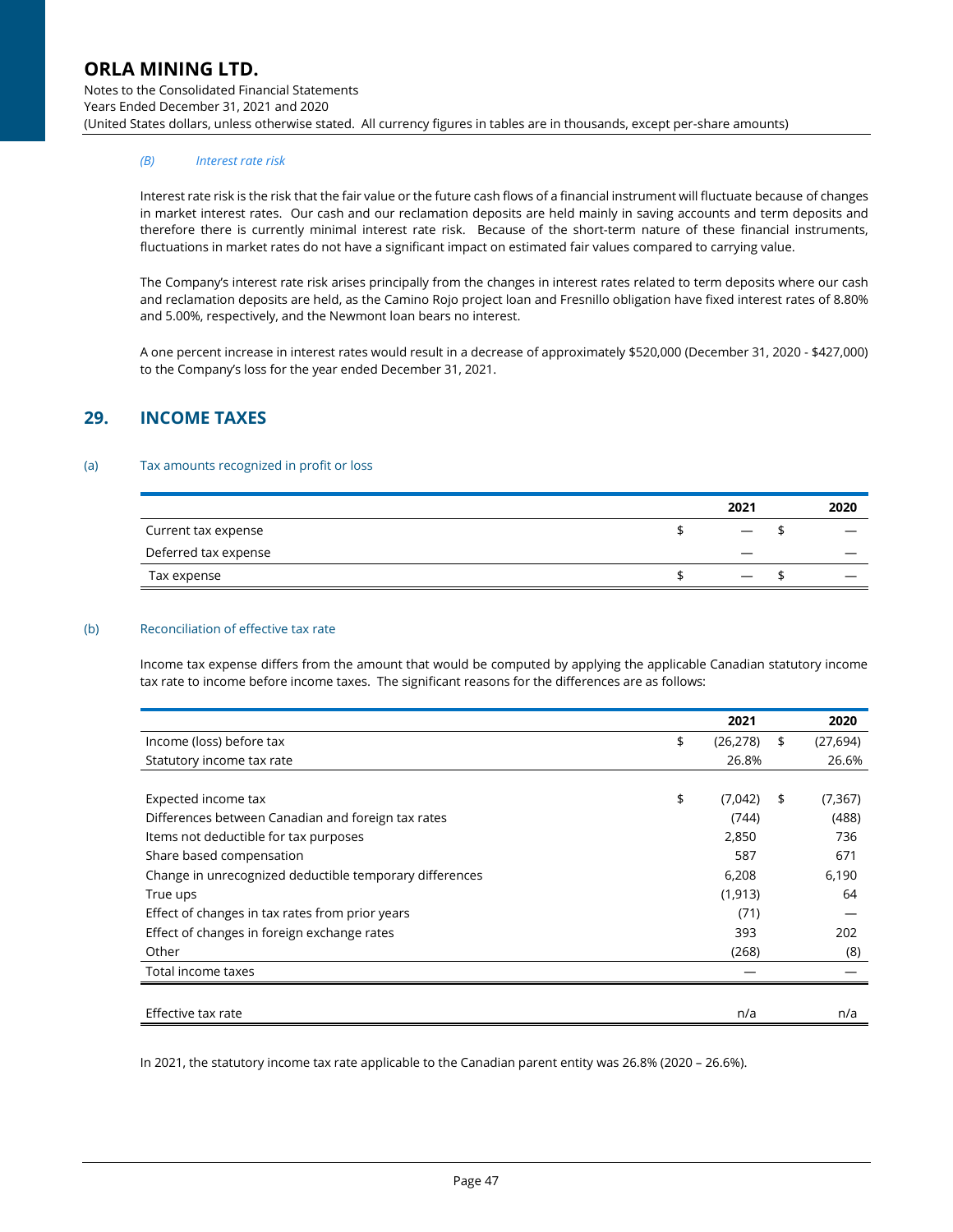Notes to the Consolidated Financial Statements Years Ended December 31, 2021 and 2020 (United States dollars, unless otherwise stated. All currency figures in tables are in thousands, except per-share amounts)

### (c) Unrecognized deductible temporary differences

We recognize tax benefits on losses or other deductible amounts generated in countries where the probable criteria for the recognition of deferred tax assets has been met. The Company's unrecognized deductible temporary differences for which no deferred tax asset is recognized consist of the following amounts.

|                                                 | December 31   |    |        |
|-------------------------------------------------|---------------|----|--------|
|                                                 | 2021          |    | 2020   |
| Mineral properties and exploration expenditures | \$<br>55,548  | \$ | 43,807 |
| Equipment                                       | 1,814         |    | 1,700  |
| Site closure provisions                         | 5,460         |    | 518    |
| Long term debt                                  |               |    | 282    |
| Share issue costs                               | 5,724         |    | 2,428  |
| Non capital losses                              | 41,343        |    | 46,073 |
| Intercompany debt                               | 413           |    |        |
| Other                                           | 5,202         |    |        |
| Unrecognized deductible temporary differences   | \$<br>115,504 | \$ | 94,808 |

### (d) Recognized deferred tax assets and liabilities

Recognized deferred tax assets and liabilities are comprised of the following:

|                                                 | December 31 |  |       |
|-------------------------------------------------|-------------|--|-------|
|                                                 | 2021        |  | 2020  |
| Mineral properties and exploration expenditures | (8, 173)    |  |       |
| Long term debt                                  | (1,786)     |  | (322) |
| Non-capital losses                              | 10.447      |  | 867   |
| Other                                           | (488)       |  | (545) |
| Recognized deferred tax assets (liabilities)    |             |  |       |